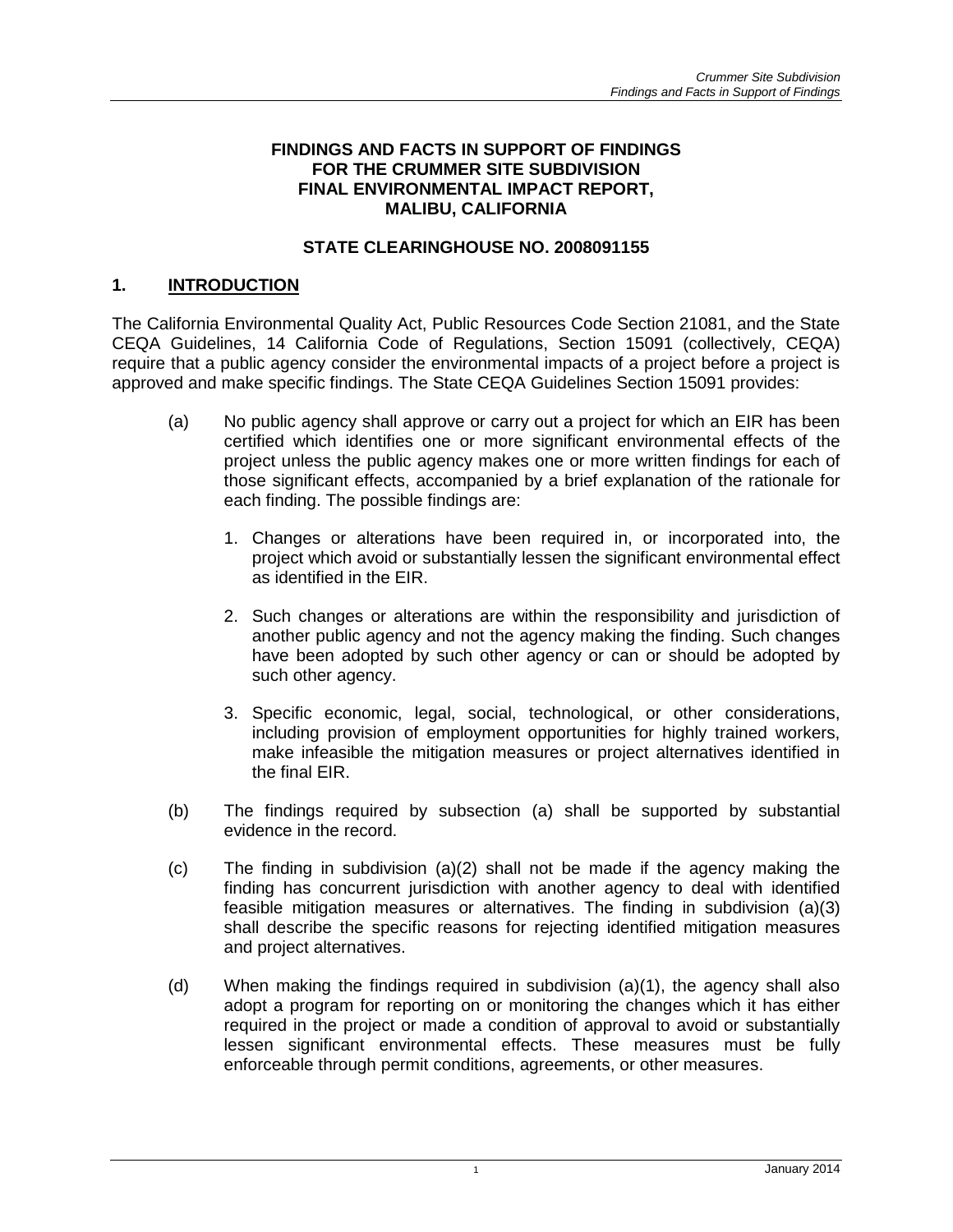- (e) The public agency shall specify the location and custodian of the documents or other materials which constitute the record of the proceedings upon which its decision is based.
- (f) A statement made pursuant to Section 15093 does not substitute for the findings required by this section.

State CEQA Guidelines Section 15093 further provides:

- (a) CEQA requires the decision-making agency to balance, as applicable, the economic, legal, social, technological, or other benefits of a proposed project against its unavoidable environmental risks when determining whether to approve the project. If the specific economic, legal, social, technological, or other benefits of a proposal project outweigh the unavoidable adverse environmental effects, the adverse environmental effects may be considered "acceptable."
- (b) Where the lead agency approves a project which will result in the occurrence of significant effects which are identified in the final EIR but are not avoided or substantially lessened, the agency shall state in writing the specific reasons to support its action based on the final EIR and/or other information in the record. This statement of overriding considerations shall be supported by substantial evidence in the record.
- (c) If an agency makes a statement of overriding considerations, the statement should be included in the record of the project approval and should be mentioned in the notice of determination. This statement does not substitute for, and shall be in addition to, findings required pursuant to Section 15091.

Having received, reviewed, and considered the Draft Environmental Impact Report (Draft EIR) and the Final Environmental Impact Report (Final EIR) for the Crummer Site Subdivision project, SCH No. 2008091155 (collectively, the EIR), as well as all other information in the record of proceedings on this matter, the following Findings and Facts in Support of Findings (Findings) are hereby adopted by the City of Malibu (City) in its capacity as the CEQA Lead Agency.

These Findings set forth the environmental basis for the discretionary actions to be undertaken by the City for the development of the project. These actions include the approval and/or certification of the following:

- Environmental Impact Report No. 09-001
- Local Coastal Program Amendment No. 12-001
- Zoning Text Amendment No. 12-001
- Vesting Tentative Tract Map No. 07-033
- Coastal Development Permit Nos. 07-144 through 07-149
- Site Plan Review Nos. 07-139, 07-141 through 07-143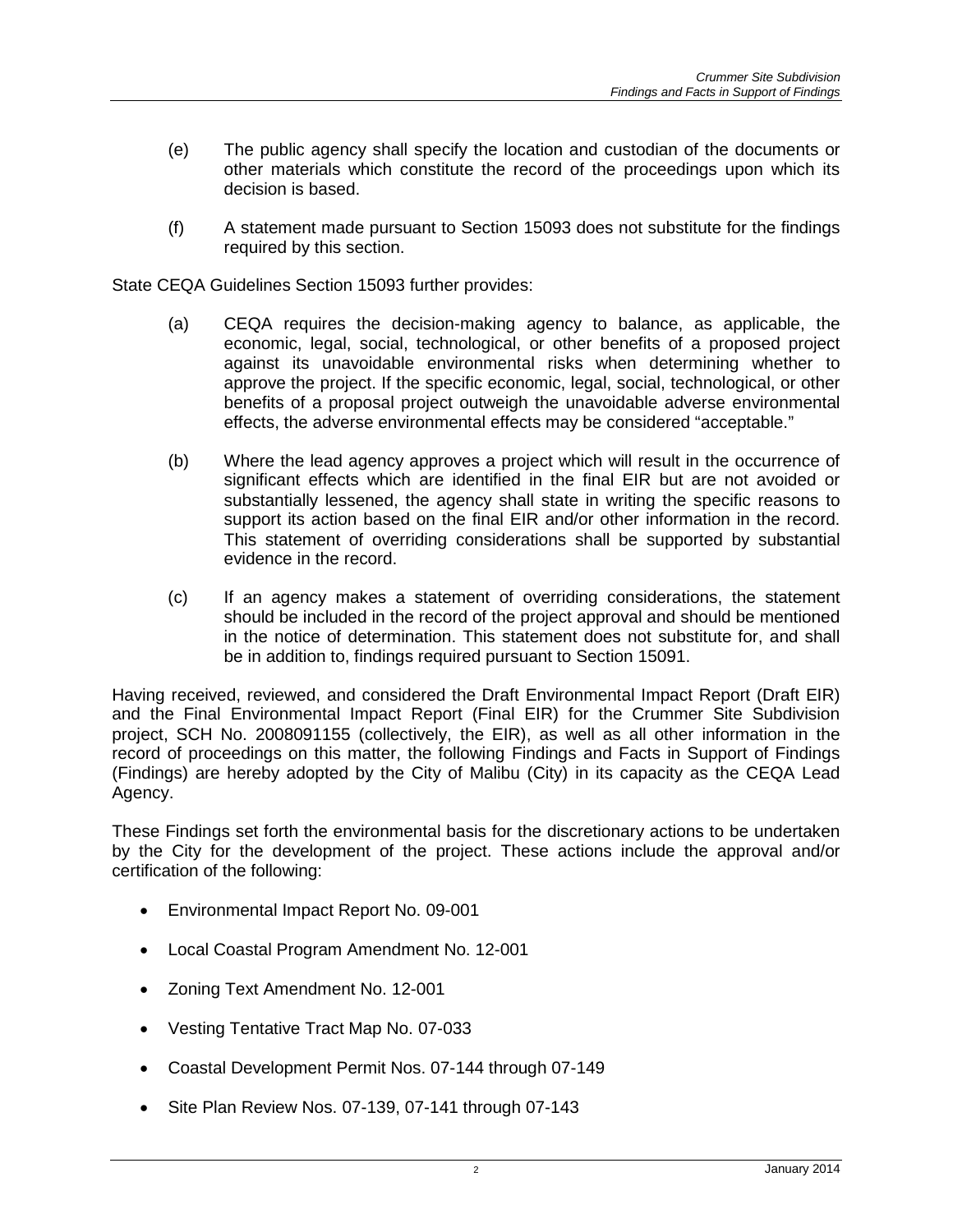These actions are collectively referred to herein as the "project."

# **A. DOCUMENT FORMAT**

These Findings have been organized into the following sections:

- (1) Section 1 provides an introduction to these Findings.
- (2) Section 2 provides a summary of the project, overview of the discretionary actions required for approval of the project, and a statement of the project's objectives.
- (3) Section 3 provides a summary of public participation in the environmental review for the project.
- (4) Section 4 sets forth findings regarding the environmental impacts that were determined to be—as a result of the Initial Study, consideration of comments received during the Notice of Preparation (NOP) comment period, and analysis in the EIR—either not relevant to the project or clearly not at levels that were deemed significant for consideration at the project-specific level.
- (5) Section 5 sets forth findings regarding significant or potentially significant environmental impacts identified in the EIR that the City has determined are either not significant or can feasibly be mitigated to a less than significant level through the imposition of existing regulations and/or mitigation measures. In order to ensure compliance and implementation, all mitigation measures will be included in the Mitigation Monitoring and Reporting Program (MMRP) for the project and adopted as conditions of the project by the Lead Agency. Section 5 includes findings regarding those significant or potentially significant environmental impacts identified in the EIR that will or may result from the project and which the City has determined cannot feasibly be mitigated to a less than significant level.
- (6) Section 6 sets forth findings regarding alternatives to the proposed project.
- (7) Section 7 sets for findings on Mitigation Monitoring and Reporting Program. This section provides a brief discussion of the project's compliance with Section 15097 of the CEQA Guidelines regarding the adoption of a program for reporting and monitoring mitigation measures.

# **B. CUSTODIAN AND LOCATION OF RECORDS**

The documents and other materials that constitute the administrative record for the City's actions related to the project are at the City of Malibu Community Development Department, 23825 Stuart Ranch Road, Malibu CA, 90265, Malibu, California 90265. The City of Malibu is the custodian of the Administrative Record for the project.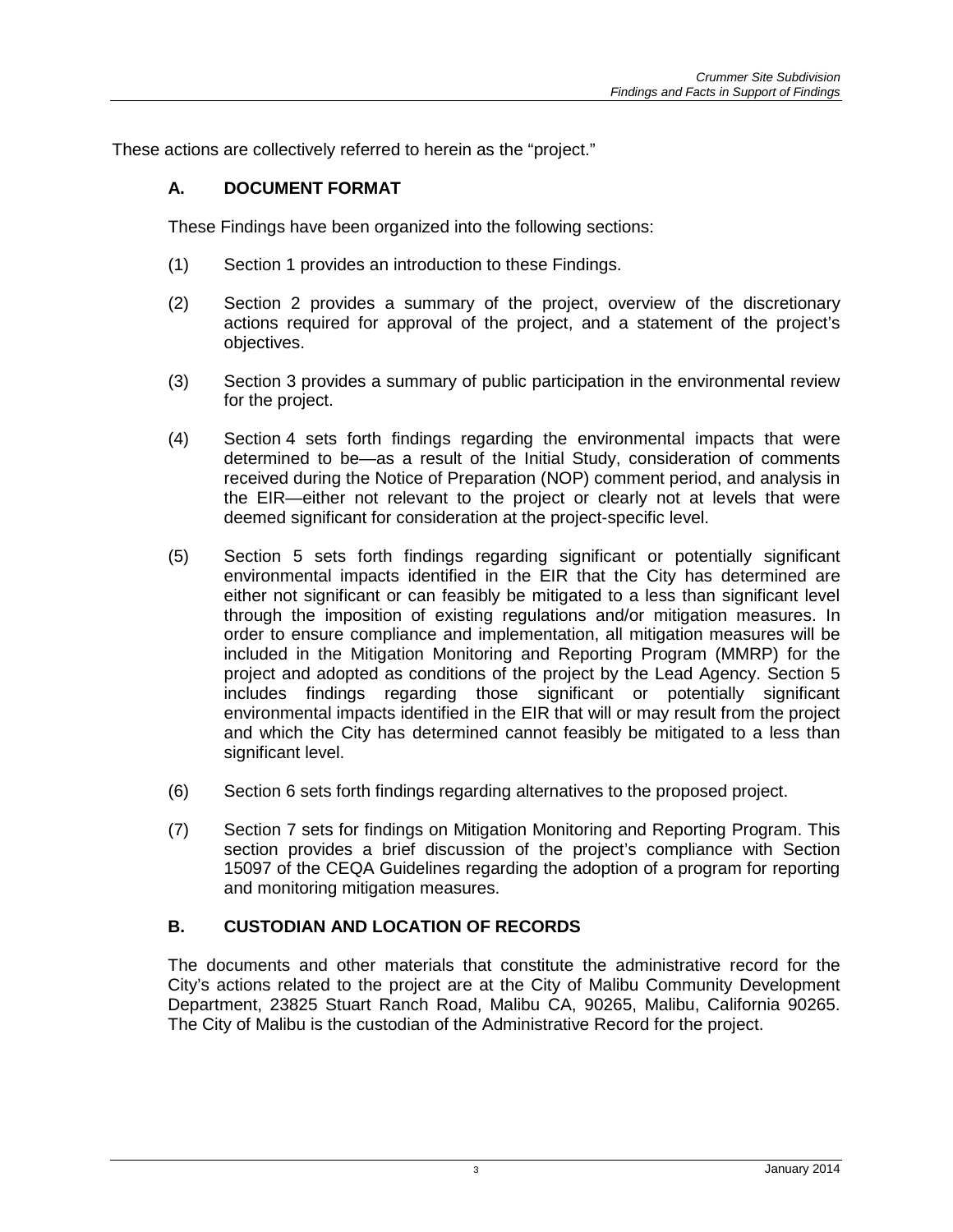# **2. PROJECT SUMMARY**

# **A. PROJECT LOCATION**

The project site is approximately 24 acres, at 24120 Pacific Coast Highway (PCH), in the City of Malibu, County of Los Angeles. The Assessor's Parcel Numbers (APN) for the project site are 4458-018-019, 4458-018-018, and 4458-018-002. The project site is located atop a bluff with slopes descending to the south and east. Malibu Bluffs Park borders the project site to the west, PCH borders the project site to the north, and privately owned parcels border the site to the east and south. Winter Mesa, a small road connecting PCH to Malibu Bluffs Park, provides access to the project site.

# **B. SUMMARY OF THE PROJECT**

The project consists of the subdivision of the project site into seven individual lots and the development of new single-family residences on five of the seven lots (Lots 1 through 5). One of the remaining two lots (Lot 6) would be maintained by a homeowners' association (HOA) and would include open space/landscaping, a private street, gatehouse, a wastewater dispersal area, and an onsite wastewater treatment system (OWTS) package plant to serve the five residences and the gatehouse. The remaining lot (Lot 7) would be dedicated to the City of Malibu for active and passive recreational use.

The Draft EIR analyzed five two-story, single-family residences with a maximum height of 28 feet. A "Reduced Project Alternative" was requested during the public review period for the Draft EIR. Section 7, *Alternatives to the Proposed Project*, of the Final EIR includes the Reduced Project Alternative and analyzes the impact of the originally proposed project when targeted reductions in height, massing, and visual bulk are applied to the five proposed homes (See Final EIR Appendix E). The Reduced Density Alternative has been selected as the proposed project.

As used herein, the terms "project" or "proposed project" refers to the Reduced Project Alternative set forth in the Final EIR. The term "originally proposed project" refers to the project originally proposed by the applicant and analyzed in the Draft EIR.

# **Residential Use**

The proposed project assumes that the project site is developed with five single-family homes. Lots 1 through 5 would each be developed with a single-family residence. Each of Lots 1, 3, 4 and 5 would include a two-story, 28-foot-high structure, and swimming pool and spa. Lot 2 would include an 18-foot-high, single-story structure, and include a swimming pool and detached gym. Lots 1 and 4 would include a detached cabana and covered loggia. Lots 3 and 5 would include a detached cabana, guest house covered loggia. All of the residences would have a three- car garage, except Lot 3, which would have a two- car garage and one exterior parking space. Lots 1 through 5 would have basements. The project would physically develop 55,026 square feet, as broken down in Table 1. Additionally, each residence would have a wastewater septic tank, which would route wastewater to the OWTS.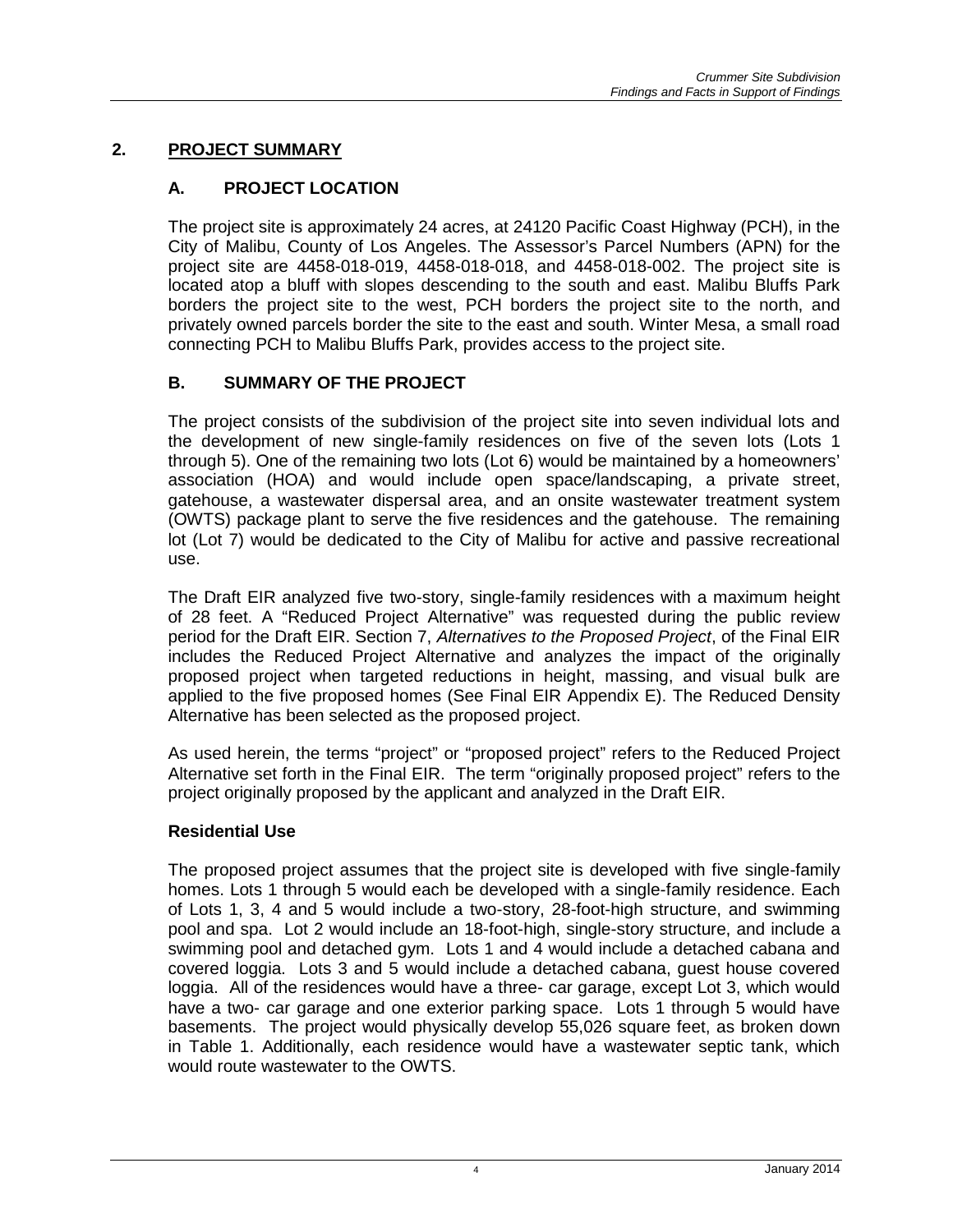|  |                         | Table 1<br><b>Development Summary</b>     |                                             |  |
|--|-------------------------|-------------------------------------------|---------------------------------------------|--|
|  | Lot<br>No.              | <b>Description</b>                        | <b>Development Square</b><br><b>Footage</b> |  |
|  | $\overline{\mathbf{1}}$ | <b>First Floor</b>                        | 6,255                                       |  |
|  |                         | <b>Second Floor</b>                       | 1,619                                       |  |
|  |                         | <b>Basement</b>                           | $(1000)0*$                                  |  |
|  |                         | Garage                                    | 921                                         |  |
|  |                         | <b>Covered Loggia</b>                     | 690                                         |  |
|  |                         | <b>Second Unit</b>                        | 567                                         |  |
|  |                         | <b>Total</b>                              | 10,052                                      |  |
|  |                         | <b>First Floor</b>                        | 6,973                                       |  |
|  | $\overline{\mathbf{2}}$ | <b>Second Floor</b>                       | $0*$                                        |  |
|  |                         | Garage / Basement                         | 437<br>(1874)                               |  |
|  |                         | <b>Covered Loggia</b>                     | 1,378                                       |  |
|  |                         | Gym                                       | 458                                         |  |
|  |                         | <b>Second Unit</b>                        | 396                                         |  |
|  |                         |                                           |                                             |  |
|  |                         | <b>Total</b>                              | 9,642                                       |  |
|  | 3                       | <b>First Floor</b>                        | 4,543                                       |  |
|  |                         | <b>Second Floor</b>                       | 3,271                                       |  |
|  |                         | <b>Basement</b>                           | $(550) 0*$                                  |  |
|  |                         | <b>Cellar</b>                             | $(450) 0*$                                  |  |
|  |                         | Garage                                    | 611                                         |  |
|  |                         | <b>Covered Loggia</b>                     | 490                                         |  |
|  |                         | Cabana                                    | 84                                          |  |
|  |                         | <b>Total</b>                              | 8,999                                       |  |
|  |                         | <b>First Floor</b>                        | 4,789                                       |  |
|  | $\overline{\mathbf{4}}$ | <b>Second Floor</b>                       | 3,152                                       |  |
|  |                         | <b>Basement</b>                           | $(1000)$ 0 <sup>*</sup>                     |  |
|  |                         | Garage                                    | 912                                         |  |
|  |                         | <b>Covered Loggia</b>                     | 544                                         |  |
|  |                         | Cabana                                    | <b>139</b>                                  |  |
|  |                         |                                           |                                             |  |
|  |                         | Total                                     | 9,536                                       |  |
|  | 5                       | <b>First Floor</b>                        | 4,669                                       |  |
|  |                         | <b>Second Floor</b>                       | 3,655                                       |  |
|  |                         | <b>Basement</b>                           | $(1,674)$ 337 *                             |  |
|  |                         | Garage                                    | 885                                         |  |
|  |                         | <b>Second Unit</b>                        | 479                                         |  |
|  |                         | <b>Covered Loggia</b><br><b>Pool Bath</b> | 810<br><b>188</b>                           |  |
|  |                         | <b>Total</b>                              | 11,023                                      |  |
|  | $6\overline{6}$         |                                           |                                             |  |
|  | 7                       | OS/HOA - Gatehouse                        | <b>280</b>                                  |  |
|  |                         | Recreation<br><b>Total</b>                | $\overline{\mathbf{0}}$<br>49,532           |  |
|  |                         |                                           |                                             |  |

\*Basement square footage included into Total Development Square Footage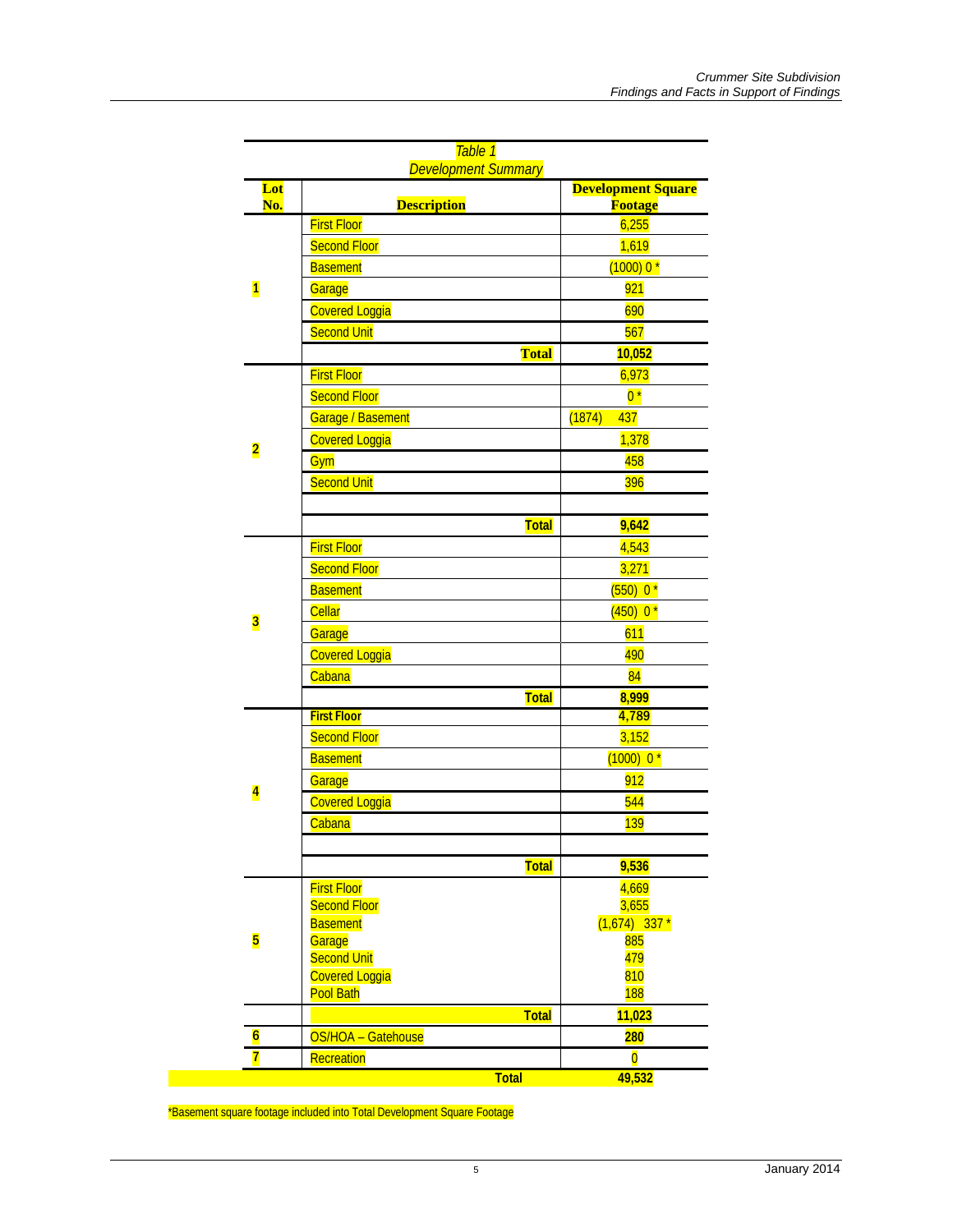Site preparation would require cut and fill within the general footprint of the building pads, which would minimize alteration to the existing site topography. Although the basic topography and landform of the project site would remain similar to existing conditions, project development on Lot 1 through 6 would result in a total disturbance of 129,819 cubic yards of soil. Project changes result in slightly less, but generally a similar amount of, soil export and import as the originally proposed project.

The architectural style of the proposed structures would be generally characterized as Mediterranean with some modern updates. Visible construction materials would include textured clay tile, cement plasters, natural stone, wood trellises, metal roofs, and decorative walls and arches and colonnades. The project site would be landscaped, and vegetation native to the area, including trees, would be planted throughout the site in accordance with a landscape plan prepared for the proposed project. The project includes some changes to the landscaping plan from that which was included in the originally proposed project in order to reduce the visual impacts of the project by removing some of the proposed plant materials to create additional gaps and the removal of some taller trees and provide better screening for residences.

The proposed private street providing access to the single-family homes (Lot 6) would include sufficient turnaround area in the event that vehicles intending to go to Bluffs Park inadvertently turn into the residential road. The private gated street would be 34 feet wide and terminate in a cul-de-sac, which would serve as a fire department turnaround and would be accessible from Winter Mesa Drive. The gatehouse would be approximately 280 square feet, 16 feet in height at its highest point, and would include an office and bathroom. The gatehouse would include an approved Knox Box, which is a wall-mounted safe that holds entry gate keys to allow access for emergency personnel to the project site.

# **Onsite Wastewater Treatment System**

An OWTS Package Plant is proposed for the northwestern corner of Lot 6. The proposed OWTS Package Plant would treat wastewater generated from each of the residences and the gatehouse. It would be installed in the northwest corner of the site near the intersection of Winter Mesa Drive and PCH. Clean effluent from the OWTS Package Plant would be discharged to seepage pits in the southernmost portion of Lot 7 along Winter Mesa Drive. The HOA would own and be responsible for the operation and maintenance of the OWTS and the seepage pits. The OWTS would be designed with a stub-out box and purple pipe to allow for connection to a municipal wastewater treatment in the Civic Center area in the future to process wastewater produced on the project site.

#### **Water Line**

The proposed project would require an extension of water service to the project site. A water line would be installed to connect the proposed project to an existing water line near the intersection of Malibu Canyon Road and Malibu Knolls Road, approximately 2,000 feet north of the project site. The proposed extension of the water line would be installed along Malibu Canyon Road. Due to the curvature of the roadway, this would require the installation of approximately 3,200 feet of water line. An existing 10-inch line underlies the site and is connected to a 12-inch crossing under PCH. This existing 10 inch line would be disconnected from the 12-inch crossing and connected to the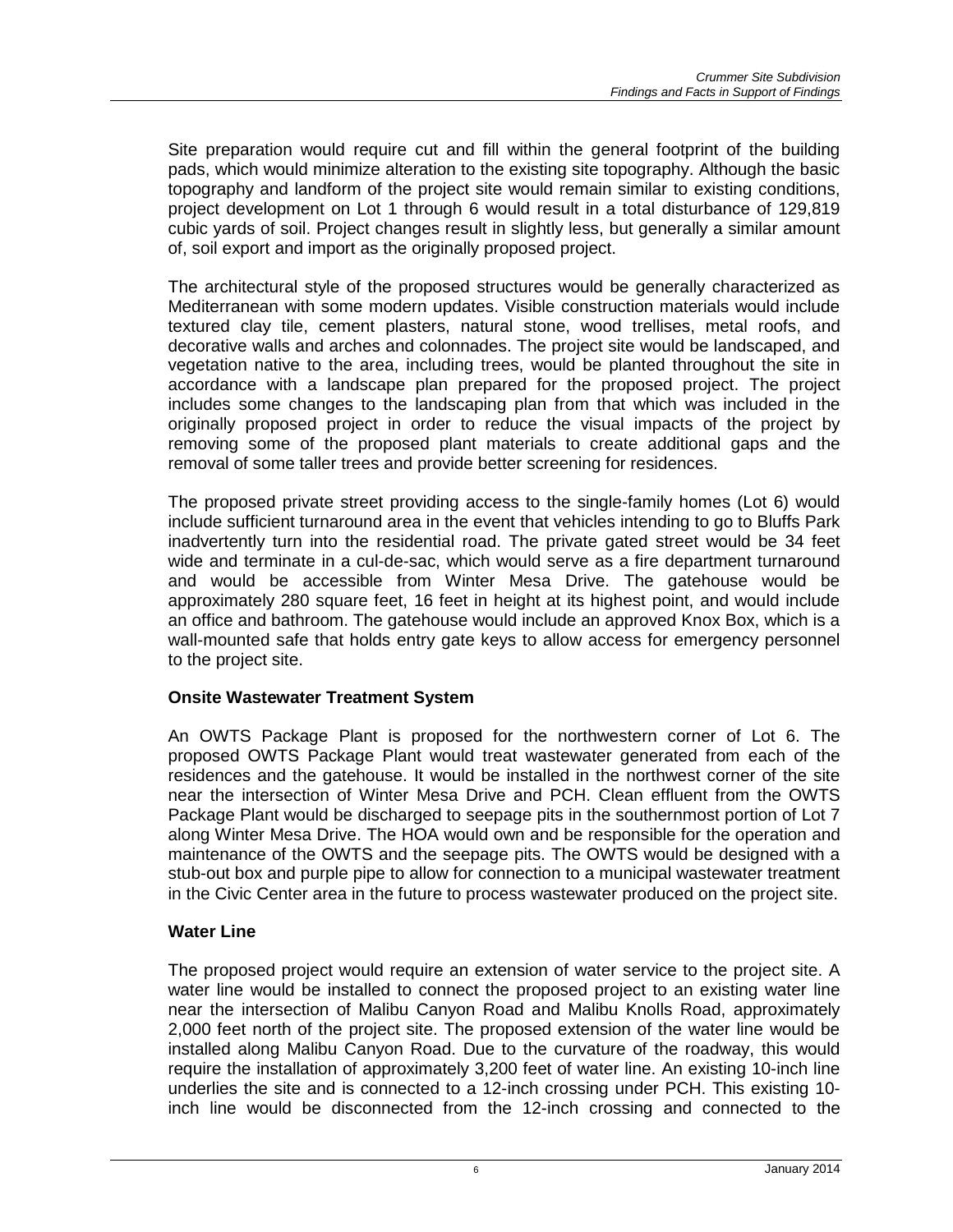proposed 12-inch line extension. A connection would be made to the existing 12-inch crossing, and approximately 140 feet of new 12-inch line would be installed in the south shoulder of PCH. An 8-inch reduced pressure detector assembly and a fire hydrant would be installed at the end of the main.

### **Dedication of Parkland**

 $\overline{a}$ 

The project includes the dedication of Lot 7 to the City of Malibu to expand the portion of Malibu Bluffs Park owned by the City by 1.74 acres to the east and northeast. The Cityowned portion of Malibu Bluffs Park currently has two baseball fields, a multipurpose field, the Michael Landon Center, picnic benches, viewing areas, and an 81-space parking lot. The proposed project will dedicate Lot 7 to the City; however, no physical development related to the recreational use of Lot 7 is proposed at this time. The recreational area has yet to be designed or planned and would not be developed as part of this project.

Although no recreational improvements would be permitted as part of the applicant's current proposal, the land dedication is intended to expand Malibu Bluffs Park. Furthermore, the LCPA and corollary zoning text amendment being requested including language that specifies the type, density and intensity of development permitted in the PD zoning designation—applies to all seven lots.

The 2012 Parks and Recreation Master Plan found that Malibu Bluffs Park is heavily used and that onsite parking lot does not adequately serve park patrons during peak times. Once Lot 7 is dedicated to the City, active recreation areas, passive recreation areas, and an expanded parking lot are all foreseeable future uses<sup>[1](#page-6-0)</sup>. Based on the community's needs, the City believes that Lot 7 may be developed as a baseball field (expansion of existing organized sport uses) or a skate park (the City's Skate Park Committee is working with a skate park design firm).

In addition, a portion of Lot 7 may be developed with a parking lot for Bluffs Park open to the general public, a City-owned maintenance shed, and passive recreational uses such as public sitting areas and picnic tables. The new parking lot, when combined with a portion of parking provided on Winter Mesa Drive, could contain up to 94 parking spaces. The existing parking lot at Malibu Bluffs Park contains 81 spaces, an additional 40 vehicles can be parallel parked along both sides of Winter Mesa Drive. With implementation of the future recreational facilities, the 40 parallel parking spaces along both sides of Winter Mesa Drive would be eliminated and replaced with a new 94-space parking lot on the project site, resulting in a net increase of approximately 54 new parking spaces for Bluffs Park. Therefore, the total number of parking spaces to serve

<span id="page-6-0"></span> $<sup>1</sup>$  According to the CEQA Guidelines, "In evaluating the significance of the environmental effect of a project, the Lead</sup> Agency shall consider direct physical changes in the environment which may be caused by the project and reasonably foreseeable indirect physical changes in the environment which may be caused by the project" (CEQA Guidelines § 15064(d)). The CEQA Guidelines then further define the term "indirect physical change" as follows: "An indirect physical change is to be considered only if that change is a reasonably foreseeable impact which may be caused by the project. The CEQA Guidelines define cumulative impacts as "two or more individual effects which, when considered together, are considerable or which compound or increase other environmental impacts" (Guidelines § 15355). The individual effects may be changes resulting from a single project or more than one project.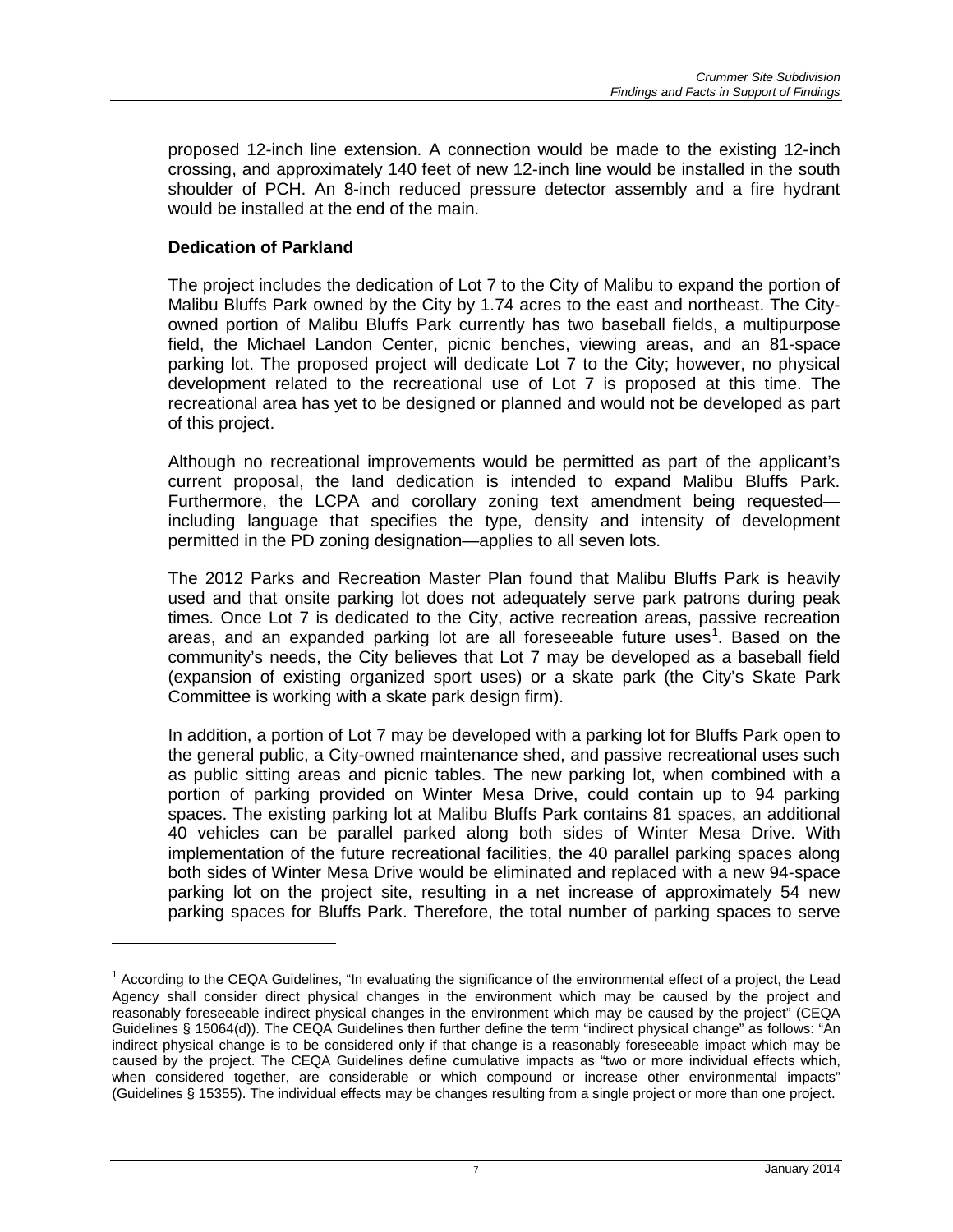the existing Malibu Bluffs Park and any future recreational uses would be 175 spaces (81 existing spaces plus 94 proposed spaces).

Therefore, these recreational uses are reasonably foreseeable, and in addition to the proposed project, the Draft EIR evaluated the cumulative impacts of development of Lot 7, to the extent feasible.

The new parking lot, proposed recreational facilities, and Bluffs Park would be accessed by Winter Mesa Drive via a Los Angeles County Fire Department approved turnaround at the southwestern portion of Lot 7 and Winter Mesa Drive. Because certain recreational uses are foreseeable for Lot 7, in addition the proposed project, this Draft EIR analyzes two different development options throughout the document to identify potential impacts associated with future recreational uses. The first development option is 5 single-family homes with a baseball field. The second development option is 5 single-family homes with a skate park.

Approximately 10 acres of Malibu Bluffs Park is owned by the City and approximately 83 acres is owned by the Santa Monica Mountains Conservancy (SMMC). The dedication of Lot 7 would contain a deed restriction providing that the new recreational and parking lot areas shall remain open to the public, similar to and consistent with the general operating rules and regulations established by M.M.C. Chapter 12.08, as amended from time to time. The deed restriction would ensure that public access to the entire park, the new recreational uses, and the parking lot (on a first-come, first-serve basis) is provided to members of the public and to the SMMC.

# **Dedication of Conservation Easement**

In 2009, the applicant's predecessor in interest, AZ Winter Mesa, LLC, voluntarily agreed to dedicate to the Mountains Recreation and Conservation Authority (MRCA) a conservation easement totaling approximately 6.23 acres along the southern portion of the project site and the eastern property line of the adjacent property. MRCA agreed to accept the dedication of the conservation easement.

The project owner has agreed to voluntarily dedicate the conservation easement to the MRCA subject to the same terms and conditions and intends to enter into an agreement with the MRCA.

# **C. DISCRETIONARY ACTIONS**

Since it is not the City's intent to relocate the existing athletic fields from Bluffs Park, LUP Policy 2.78 is now obsolete. Therefore, a local coastal program amendment (LCPA) and corollary zoning text amendment are being requested—including language that specifies the type, density and intensity of development permitted in the PD zoning designation. The LCPA (LCPA No. 12-001) and zoning text amendment (ZTA No. 12- 001) propose to delete LUP Policy 2.78; amend LUP Chapter 6, Land Use Designations; and incorporate the Planned Development Ordinance in the Local Coastal Program and the M.M.C.. The LCPA will be forwarded to the California Coastal Commission for certification. The proposed LCPA is intended to correct the inconsistency between the policy and the zoning designation and to incorporate development standards for the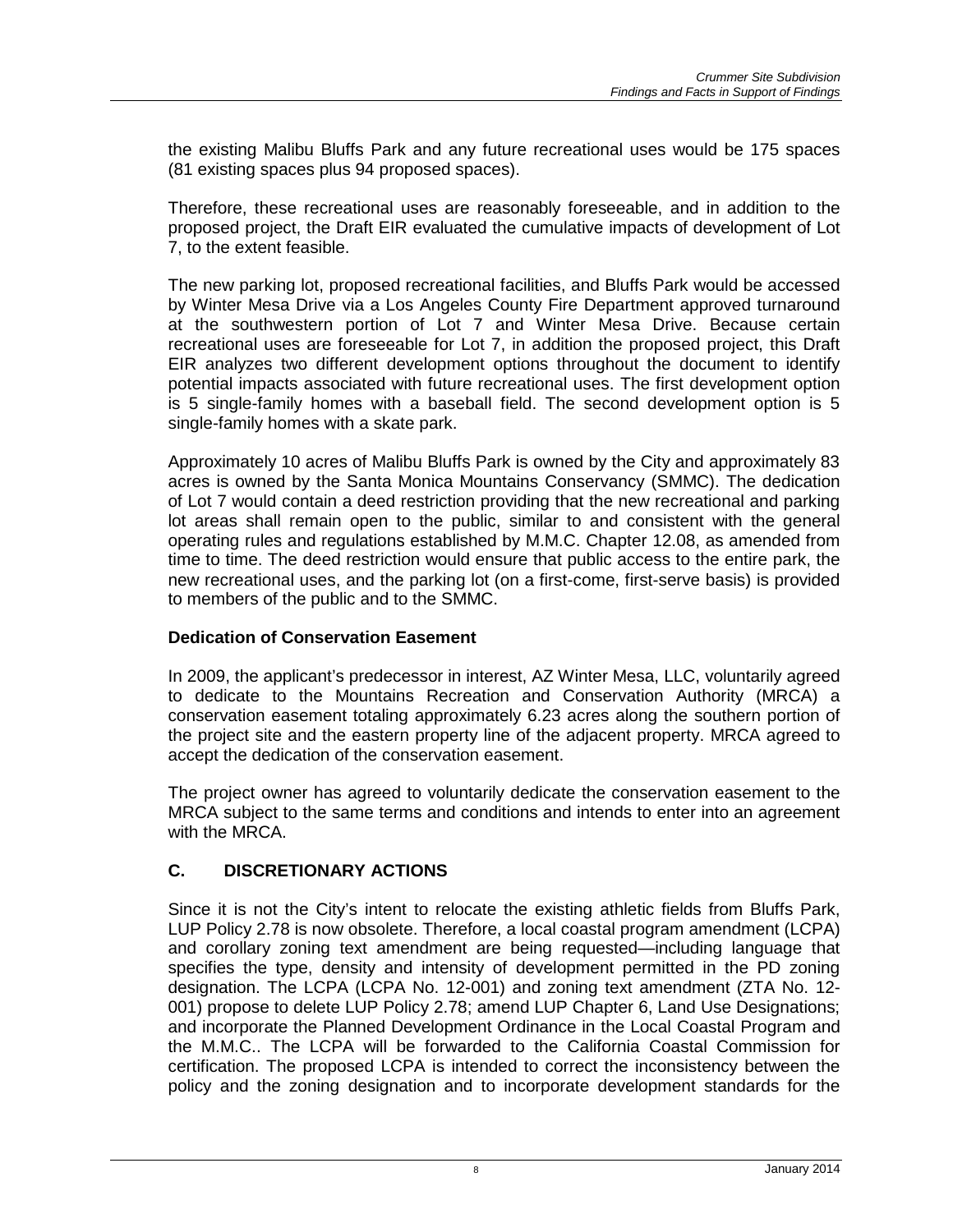proposed project. Site Plan Review Nos. 07-139, 07-141 through 07-143 are being requested for construction over 18 feet in height on Lots 1 through 5.

Implementation of the project will require several actions by the City, including:

- Certification of the Final Environmental Impact Report (SCH#2008091155)
- Coastal Development Permit (CDP): In accordance with LIP Section 13.3, the project will require one CDP for the subdivision of the property and one CDP per proposed residence Adoption of the Strategic Implementation Program
- Site Plan Review (SPR): In accordance with LIP Section 13.27.1, each residence will need a corresponding SPR for construction in excess of 18 feet in height, up to a maximum height of 24 feet for 28 feet for pitched roofs on Lots 1 and 3 through 5.
- Vesting Tentative Tract Map (VTTM): VTTM No. 07-003 must be approved to allow for the subdivision of the project site for development of five single-family residences.
- Local Coastal Program Amendment (LCPA) No. 12-001 and Zoning Text Amendment No. 12-001: The approval of a Local Coastal Program Amendment and Zoning Text Amendment is required to correct the inconsistency created between the LUP Policy and the zoning designation and to incorporate the Planned Development Ordinance in the LCP and Malibu Municipal Code.
- California Coastal Commission: Pursuant to LCP Section 3.3(Q), "[a]ny planned developments in such commercial areas would require an amendment to the Malibu Local Coastal Program in order to specify the permitted type, density, and intensity of development." The Planned Development Ordinance will be processed as an LCPA and will be forwarded to the California Coastal Commission for certification. In addition, a portion of the site is depicted on the Post-LCP Permit and Appeal Jurisdiction Map (Map No. 3) and is therefore subject to appeal to the Coastal Commission. Other opportunities for appeal to the California Coastal Commission are set forth in the Coastal Act.

The Final EIR would also provide environmental information to responsible agencies, trustee agencies, and other public agencies that may be required to grant approvals and permits or coordinate with the City of Malibu as a part of project implementation. These agencies include, but are not limited to:

- California Coastal Commission
- California Department of Transportation (Caltrans)
- Los Angeles County Fire Department
- Los Angeles County Waterworks District 29
- Los Angeles Regional Water Quality Control Board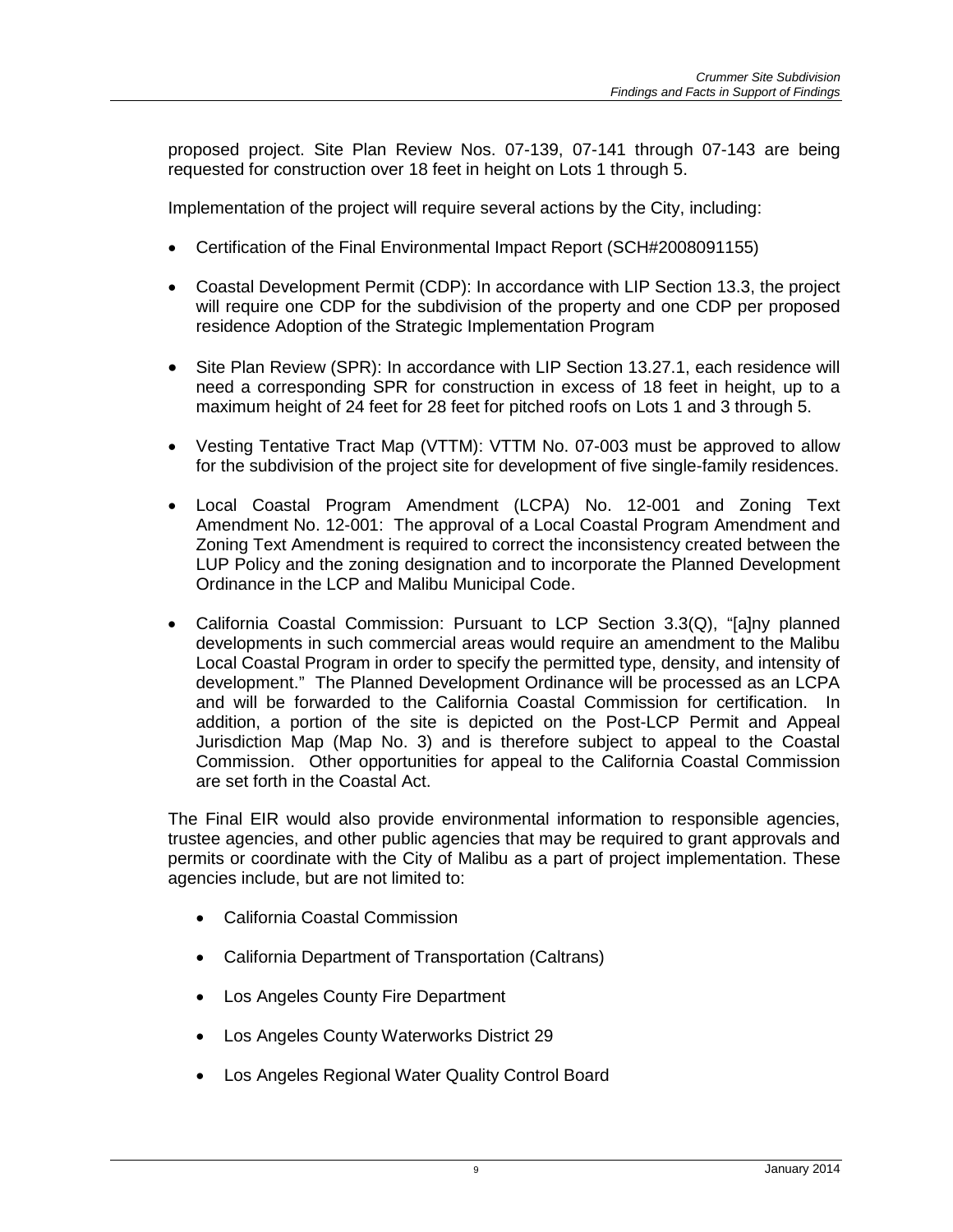State Water Resources Control Board

### **D. STATEMENT OF PROJECT OBJECTIVES**

The City of Malibu has identified the following objectives for the Crummer Site Subdivision:

- Contribute to the range of housing choices in the City of Malibu.
- Dedicate land sufficient for the City of Malibu to expand Bluffs Park and design a recreational facility that meets the community's needs for active recreation.
- Provide additional public parking for Malibu Bluffs Park.
- Preserve view sheds, maximize open space, and maintain the area's rural character.
- Maintain residential privacy.
- Maximize separation of building areas from significant environmental resources.
- Preserve habitat connectivity and wildlife corridors.
- Develop a project consistent with codes, regulations, procedures, and consistent with the City's General Plan and Local Coastal Program.
- Preserve public bluewater ocean views.

# **3. ENVIRONMENTAL REVIEW AND PUBLIC PARTICIPATION**

In conformance with CEQA, the City of Malibu conducted an extensive environmental review of the project. As part of the environmental review process, the following tasks were performed:

- On September 30 2008, a Notice of Preparation (NOP) and Initial Study for the project were published by the City. The 30-day circulation period was extended for two weeks and ran from September 30, 2008 through November 7, 2008. The Initial Study indicated that an EIR would be the appropriate type of environmental document to address potential environmental impacts resulting from proposed project implementation. On May 10, 2012, an NOP and Initial Study (2012 Initial Study) for the project were published in a newspaper of general circulation within the City of Malibu to reestablish baseline conditions due to the lapse in time. The 30-day circulation period ran from May 10, 2012 through June 11, 2012.
- The general public and public agencies were invited by the City of Malibu to a scoping meeting for the Draft EIR. The meeting was held on June 7, 2012, at City Hall.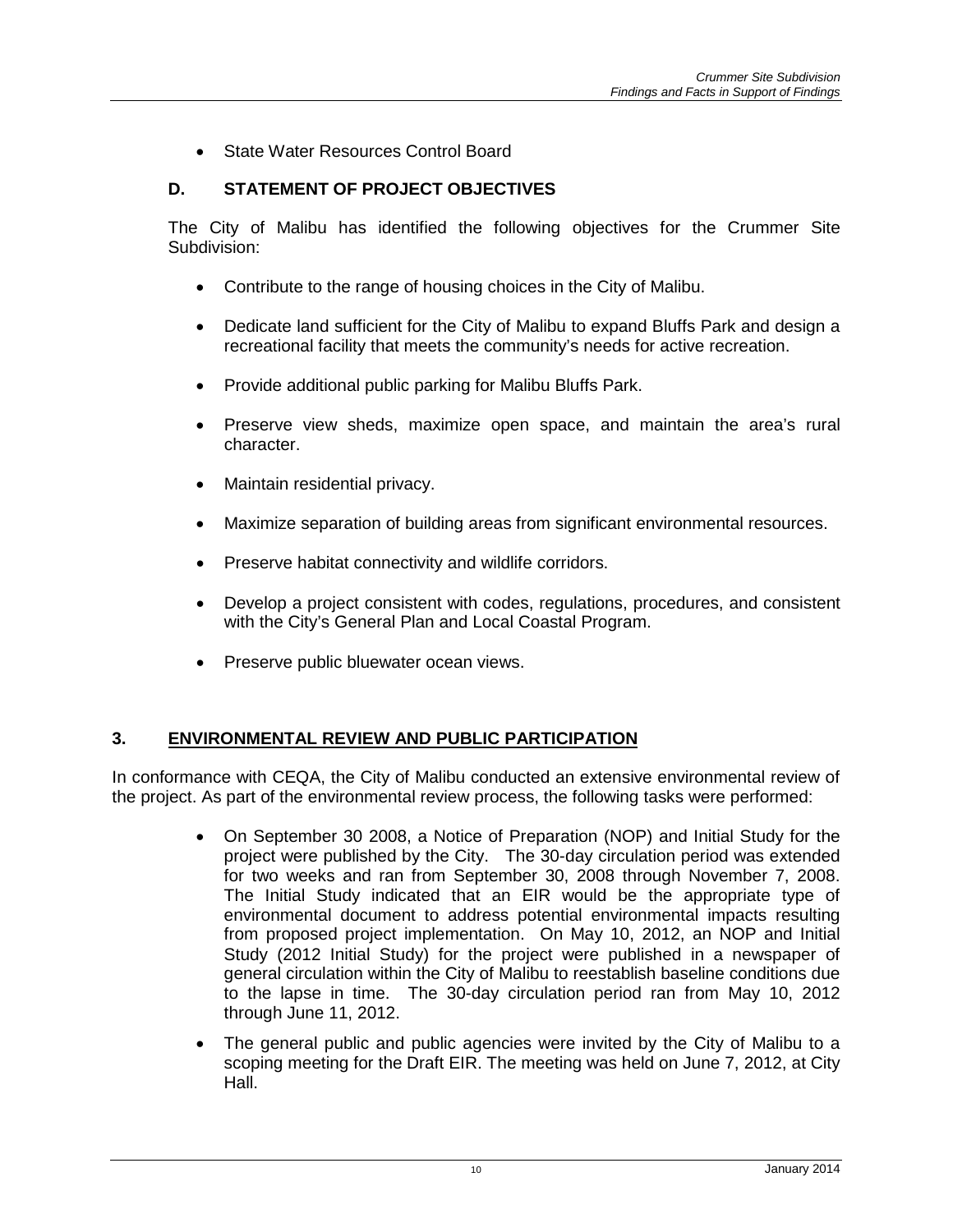- The Draft EIR (entitled "Crummer Site Subdivision Environmental Impact Report" SCH No. 2008091155, April 2013) was released for public review on April 3, 2013. The document was circulated until May 20, 2013. Notice of the availability of the Draft EIR was sent to all interested persons and organization, and was published in a newspaper of general circulation within the City of Malibu and posted with the Los Angeles County Registrar-Recorder/County Clerk. The Draft EIR was available for public viewing at the City Hall, Malibu Library, Malibu Business and Shipping Center, and on the City website.
- A public meeting on the Draft EIR and proposed project was held with the Planning Commission on May 6, 2013.
- The Final EIR (entitled "Crummer Site Subdivision Final Environmental Impact Report" SCH No. 2008091155, November 2013), which included comments and responses on the Draft EIR, as well as revisions to the Draft EIR was sent to commenting entities and made available for public viewing on December 13, 2013 on the City's website.
- A public hearing on the Final EIR and proposed project was held by the Planning Commission on January 6, 2014 in the City Council Champers. Notices of time, place, and purpose of the aforesaid meeting were provided in accordance with CEQA and the City's Municipal Code. The Draft EIR, staff report, and evidence, both written and oral, were presented to and considered by the Planning Commission at these hearings. Notice for the January 6, 2014 meeting was published along with the NOA and notice for the meeting was published in a newspaper of general circulation within the City of Malibu and mailed to all interested persons, agencies and organizations consistent with the City's Municipal Code. Additionally, the item appeared on the agenda for these meetings, which was posted at City Hall and on the City website.
- In compliance with Section 15088(b) of Title 14 of the California Code of Regulations (State CEQA Guidelines), the City has met its obligation to provide written Responses to Comments to public agencies on December 16, 2013, at least 10 days prior to certifying the Final EIR.
- The City Council public hearings were held on \_\_\_\_\_\_, 2014, in the City Hall Council Chambers. A notice of the time, place and purpose of the aforesaid meeting was provided in accordance with CEQA and the City's Municipal Code. The Final EIR, staff report, and evidence, both written and oral, were presented to and considered by the City Council at this hearing. Notice for the meeting was published in a newspaper of general circulation within the City of Malibu and mailed to all interested persons, agencies and organizations consistent with the City's Municipal Code. Additionally, the item appeared on the agenda for the meeting, which was posted at City Hall and on the City's website.

For purposes of CEQA and these Findings, the Record of Proceedings for the proposed project consists of the following documents and other evidence, at a minimum:

- The Initial Study and NOP for the proposed project;
- All comments and correspondence submitted to the City of Malibu with respect to the proposed project;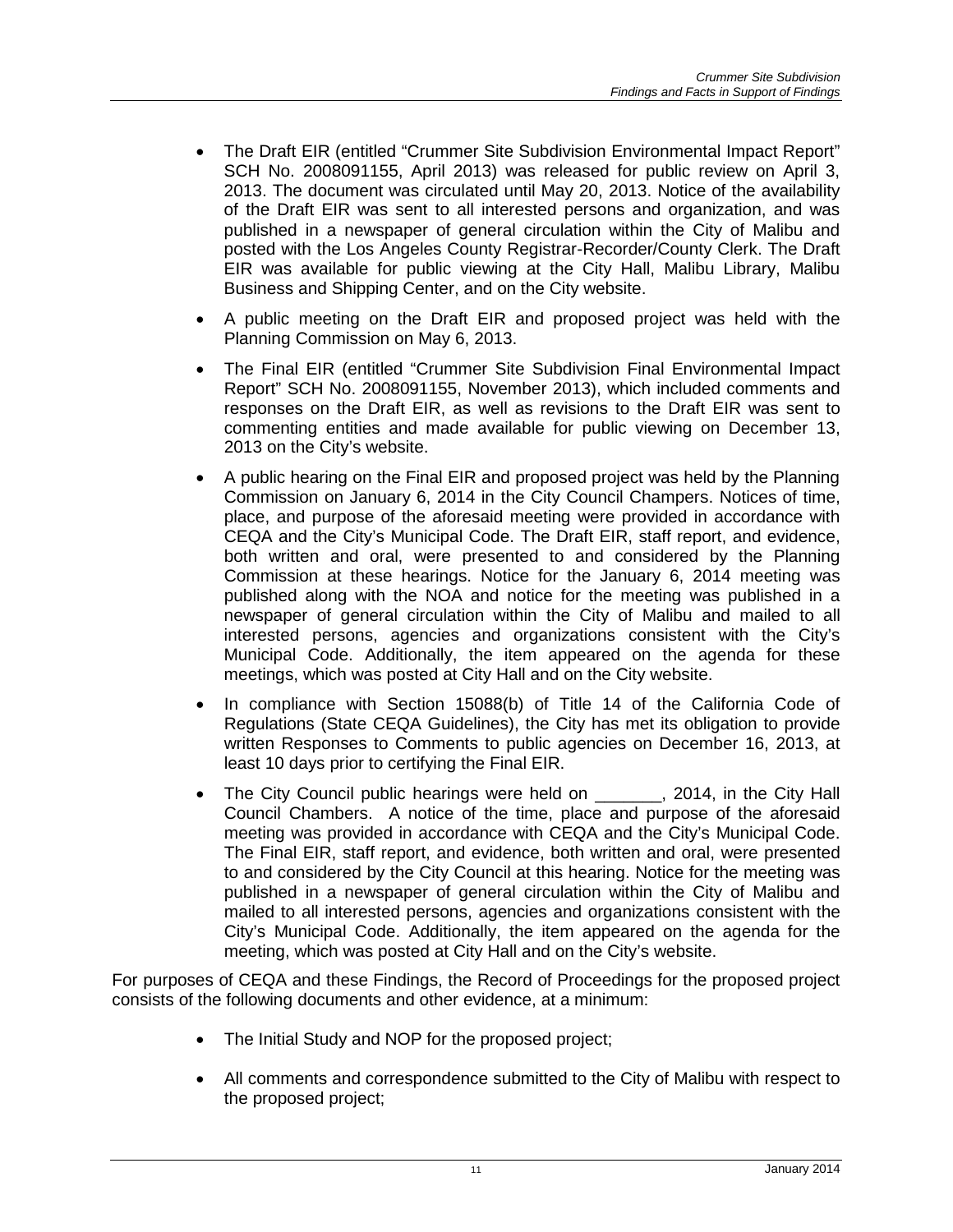- The Draft EIR for the proposed project;
- All comments submitted by agencies or members of the public during the Draft EIR's 45-day public review period;
- The Final EIR for the proposed project;
- The Mitigation Monitoring and Reporting Program for the project;
- All findings and resolutions adopted by the City of Malibu in connection with the project, and all documents cited or referred to therein;
- All reports, studies, memoranda, maps, staff reports, or other planning documents relating to the proposed project prepared by the City of Malibu, consultants to the City of Malibu, or responsible or trustee agencies with respect to the City of Malibu's compliance with the requirements of CEQA and with respect to the City of Malibu's action on the project;
- All documents submitted to the City of Malibu by other public agencies or members of the public in connection with the proposed project and project, up through the completion of the Final EIR;
- Minutes and/or verbatim transcripts of all information sessions, public meetings, and public hearings held by the City of Malibu in connection with the proposed project and project;
- Any documentary or other evidence submitted to the City of Malibu at information sessions, public meetings, and public hearings;
- Matters of common knowledge to the City of Malibu, including, but not limited to, federal, state, and local laws and regulations;
- Any documents expressly cited in these findings, in addition to those cited above; and
- Any other materials required for the record of proceedings by Public Resources Code Section 21167.6(e).

The documents and other material that constitute the record of proceedings on which these findings are based are located at the City of Malibu Department of Environmental and Community Development, at 23815 Stuart Ranch Road, Malibu. The custodian for these documents is the City of Malibu, Department of Environmental and Community Development. This information is provided in compliance with Public Resources Code Section 21081.6(a)(2) and 14 California Code Regulations Section 15091(e).

### **4. ENVIRONMENTAL ISSUES THAT WERE DETERMINED TO BE LESS THAN SIGNIFICANT**

# **A. IMPACTS DETERMINED LESS THAN SIGNIFICANT IN THE INITIAL STUDY**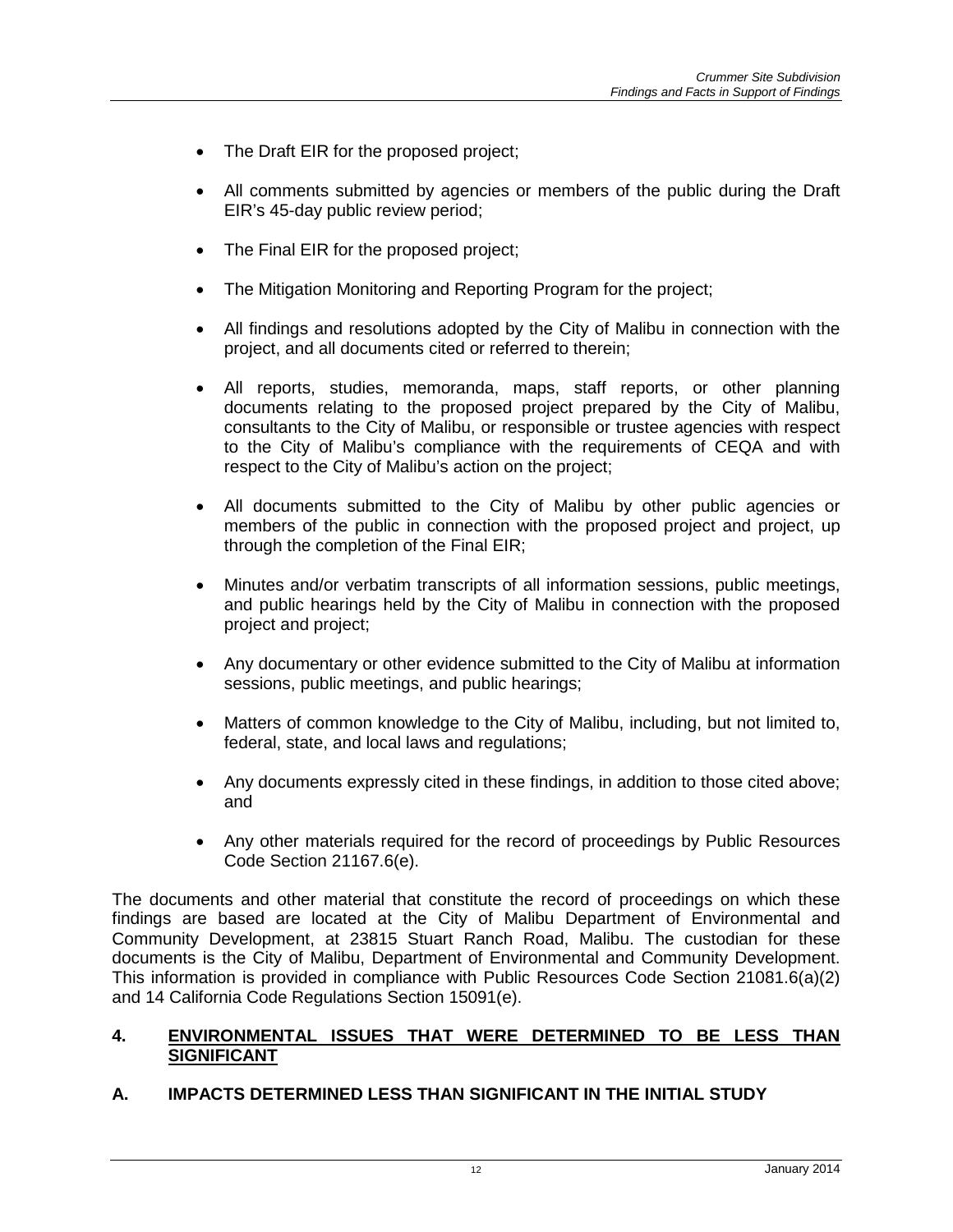As a result of the Notice of Preparation circulated by the City on May 10, 2012, in connection with preparation of the EIR, the City determined, based upon the threshold criteria for significance, (Appendix G of the CEQA Guidelines) that the project would have no impact or a less than significant impact on the following potential environmental issues, and therefore, determined that these potential environmental issues would not be addressed in the Draft EIR. For a full discussion of the below environmental categories, see Appendix E (Section 7.3.4) of the Final EIR, Chapter 5 of the Draft EIR and the Initial Study (contained Appendix A of the Draft EIR).

Based upon the environmental analysis presented in the EIR, and the comments received by the public on the Draft EIR, no substantial evidence was submitted or identified by the City which indicated that the project would have an impact on the following environmental areas:

# *1. Agriculture and Forest Resources.*

- a. The project area does not contain Prime Farmland, Unique Farmland, or Farmland of Statewide Importance.
- b. No portion of the project area conflicts with existing zoning for agricultural use or is covered by a Williamson Act Contract.
- c. The project area does not include forest land, timberland, or timberland zoned as Timberland Production.
- d. The project does not result in the loss of forest land or conversion of forest land to non-forest use.
- e. Nor does the project result in changes in the existing environment that could result in the conversion of Farmland to non-agricultural use or forest land to nonforest land use.

#### *2. Air Quality.*

- a. The project does not conflict with or obstruct implementation of the applicable air quality plan.
- b. The project does not create objectionable odors affecting a substantial number of people.

#### *3. Biological.*

- a. The project would not substantially interfere with the movement of any native resident or migratory fish or wildlife species or with established native resident or migratory wildlife corridors, or impede the use of native wildlife nursery sites.
- b. The project would not conflict with any local policies or ordinances protecting biological resources, such as a tree preservation policy or ordinance.
- c. The project would not conflict with the provisions of an adopted Habitat Conservation Plan, Natural Community Conservation Plan, or other approved local, regional, or state habitat conservation plan.

#### *4. Cultural.*

a. The project site is vacant and development of the project would not cause a substantial adverse change in the significance of a historical resource as defined in § 15064.5.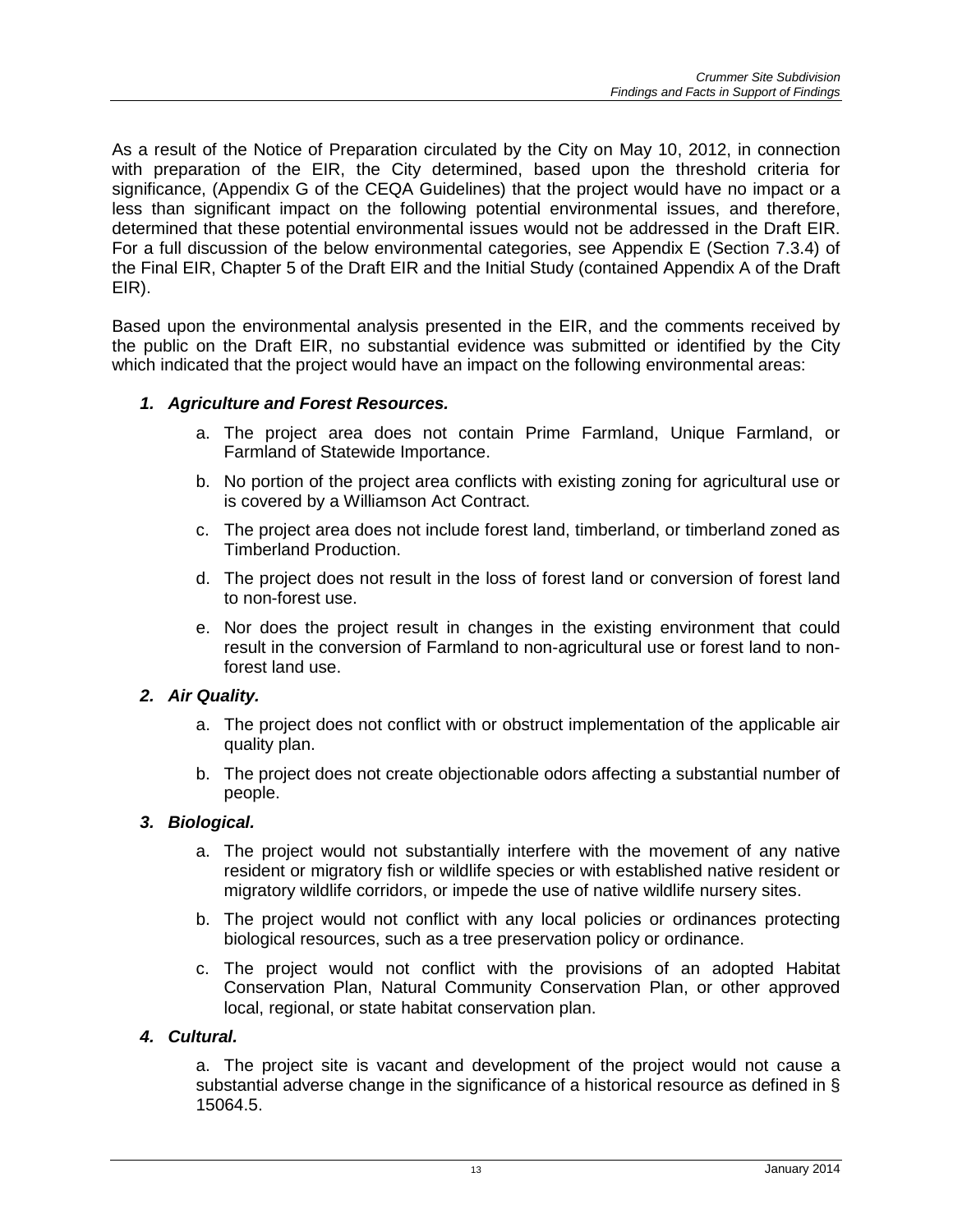b. Conformance with existing regulations concerning the discovery of human remains would ensure that impacts related to human remains would be less than significant.

### *5. Geology and Soils.*

- a. The project site does not lie within an Alquist-Priolo Earthquake Fault Zone listed by the US Geological Survey. The project would not expose people or structures to substantial adverse effects involving rupture of a known earthquake fault.
- b. The project would not expose people or structures to adverse effects, including the risk of loss, injury, or death involving strong seismic ground shaking the use of septic systems or alternative waste water disposal systems.
- c. Nor would the project expose people or structures to risk of loss, injury, or death involving seismic-related ground failure, including liquefaction.

### *6. Hazards and Hazardous Materials.*

- a. Project construction and operation would not create a significant hazard to the public or the environment through the routine transport, use or disposal of hazardous materials.
- b. Construction and operation of the proposed project would not create significant hazards through accidental release of hazardous materials.
- c. Emissions and hazardous materials associated with the proposed project would not create a hazard to schools near the project site.
- d. The project site is not listed on any databases of hazardous materials sites compiled pursuant to Government code Section 65962.5, and the closest facilities are more than one-quarter mile north of the site. Therefore, the project would not create a significant hazard to the public or the environment.
- e. There are no public or public use airports within 10 miles of the project site, and the project site is not in an airport land use plan area. Therefore, the project would not result in a safety hazard for people residing or working in the project area.
- f. There are no airports or airstrips within the vicinity of the project site. No hazards associated with private airstrips would be created by the proposed project resulting in a safety hazard for people residing or working in the project area.
- g. The proposed project would not interfere with any adopted emergency response plans or evacuation plans.

# *7. Hydrology And Water Quality.*

- a. Due to the project site's position on top of a bluff and its location in an area with a 500-year flood hazard or less, the project site would not be affected by flooding.
- b. The project site is not in a 100-year flood hazard area and would not place structures in a flood hazard area which would impede or redirect flood flows.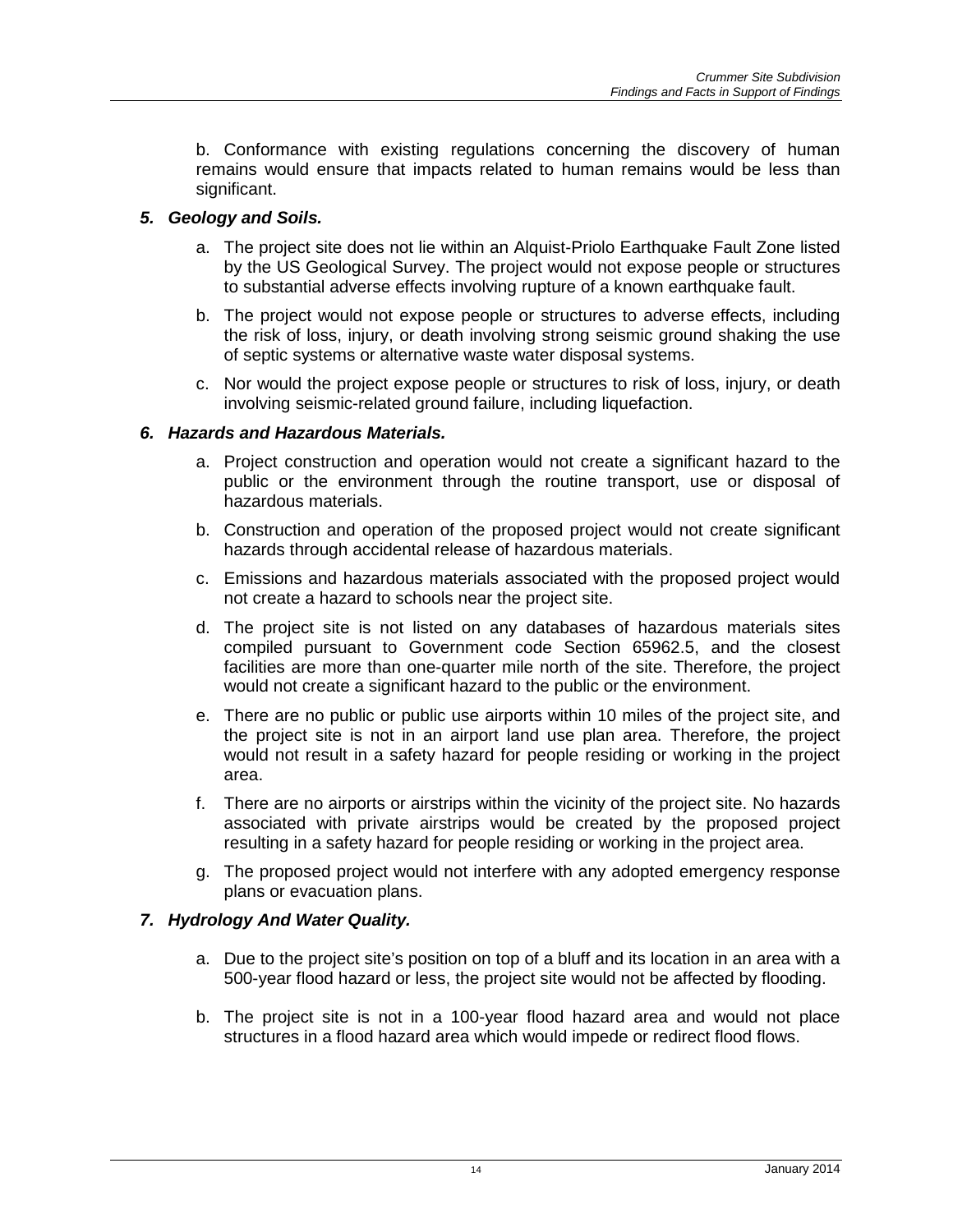c. Tsunamis and seiches occur rarely and are unlikely to impact the project site due to its elevation. Likewise, the proposed project would not be inundated by mudflows.

# *8. Land Use and Planning.*

- a. Development of the vacant project site would not physically divide an established community.
- b. The project site is not covered by, and would not conflict with any, Habitat Conservation Plan, Natural Community Conservation Plan, or other habitat management plan.

### *9. Mineral Resources.*

- a. The project would not impact mineral resources of regional or statewide importance.
- b. The project would not impact any locally important mineral resources.

### *10. Noise.*

- a. There are no airports within 10 miles of the project site, and the project site is not in an airport land use plan area.
- b. There are no airports or airstrips within 10 miles of the project site. Noise generated by or airstrips would not impact the project site.

### *11. Population or Housing.*

- a. This slight population increase of 12 people would not cause a significant strain on the infrastructure of the City of Malibu.
- b. The proposed project entails the development of a vacant property and housing would be displaced as a result of the proposed project
- c. The proposed project entails the development of a vacant property and no people would be displaced as result of the project necessitating the construction of replacement housing elsewhere.

#### *12. Public Services.*

- a. The project would not require the creation or expansion of fire department facilities, or the need to hire of additional personnel.
- b. The project would not create a need for new police facilities and impacts to police protection would be less than significant.
- c. The project would not create a need for new school facilities and impacts would be less than significant.
- d. The project would not result is a significant increase in demand for local and regional parks.
- e. This project would not require the creation or expansion of public facilities, such as libraries.

# *13. Transportation/Traffic.*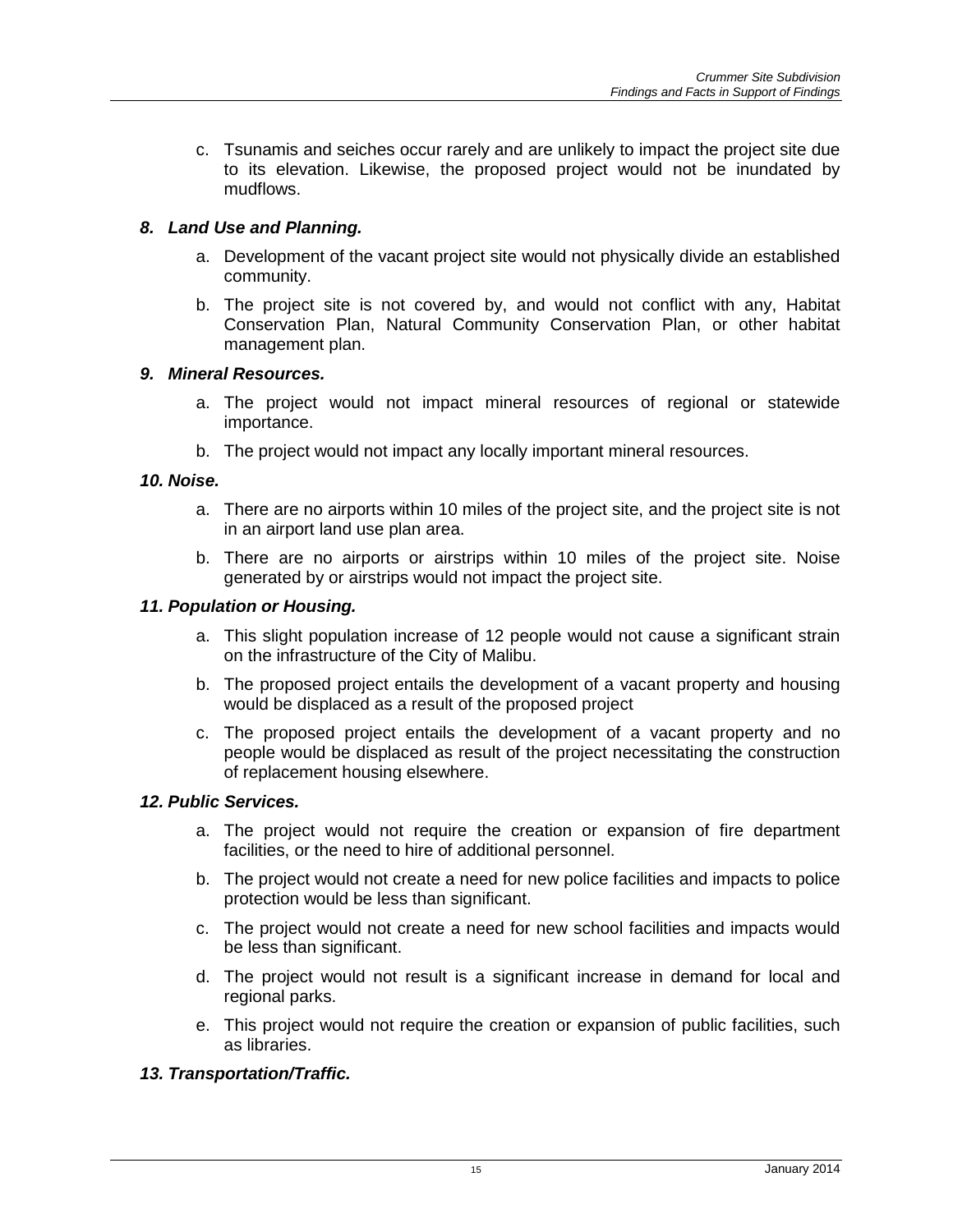- a. There are no public or private airports or airstrips within 10 miles of the project site. The project would not change in air traffic patterns or result in substantial safety risks.
- b. The project design would not inhibit emergency access.
- c. Public transportation is available in and around the project area. The proposed project would not conflict with any policies, plans, or programs supporting alternative transportation.

#### *14. Utilities and Service Systems.*

- a. Project-generated wastewater could be adequately treated. The proposed project would include sewage treatment facilities onsite. The facilities would require a waste discharge permit that would be issued by the Los Angeles Regional Water Quality Control Board (RWQCB). The application for the permit would require the project applicant to include a waste discharge report and plans of the treatment facilities. Compliance with the requirements and regulations of the RWQCB and receipt of a permit for operation of the facilities would reduce any potentially significant impact to a level below significance.
- b. Water supply and delivery systems are adequate to meet project requirements. Water service to the project site will require the design and construction of new water line mains on the proposed road and service connections to the residences. The proposed development would include an onsite wastewater treatment system (OWTS) plant to serve the proposed residences and gatehouse. With the implementation of the proposed OWTS in accordance with the existing regulations, impacts to wastewater treatment facilities would be less than significant.
- c. Existing and/or proposed storm drainage systems are adequate to serve the drainage requirements of the proposed project and there would be no significant impacts to stormwater drainage facilities.
- d. The increase in water demand would not be substantial and impacts on water supply would be less than significant.
- e. Existing and/or proposed facilities would be able to accommodate projectgenerated solid waste and comply with related solid waste regulations.

### **B. IMPACTS DETERMINED LESS THAN SIGNIFICANT IN THE DRAFT EIR**

The City of Malibu finds, based upon the Final EIR and the record of proceedings, that with changes and alterations required in or incorporated into the project and implementation of regulatory requirements, project design standards, best management practices, and City of Malibu standard conditions of approvals, the proposed Crummer Site Subdivision would avoid or substantially lessen the below environmental categories to less than significant levels as identified in the Final EIR.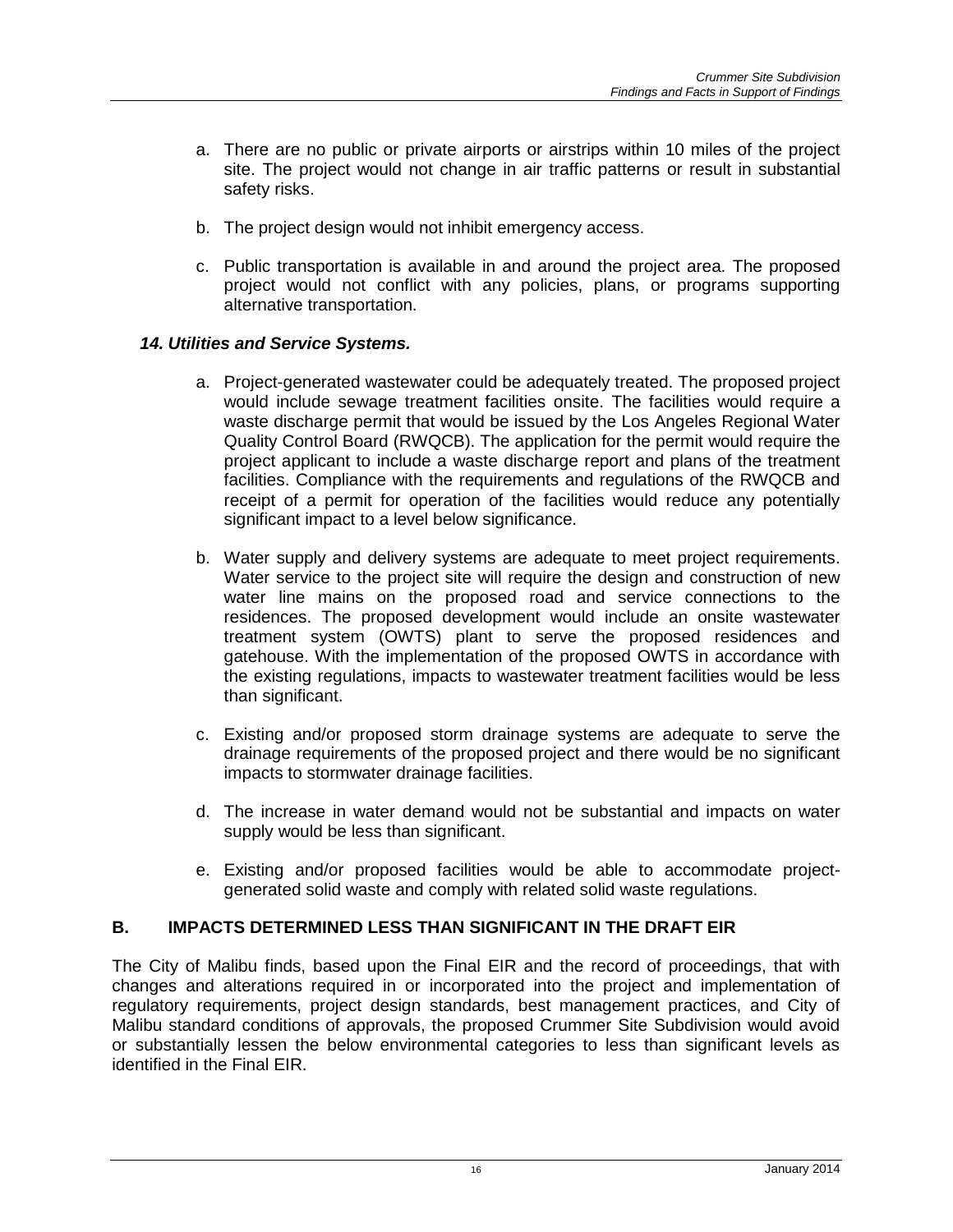The Final EIR determined that the proposed project, when compared with the originally proposed project, would be environmentally similar with regard to impacts (Final EIR, Section 7.3.4, Appendix E). For a full discussion of the below environmental categories, see the Final EIR, Appendix E (Section 7.3.4, *Reduced Project Alternative*) of the Final EIR, and Chapter 5 of the Draft EIR.

Based upon the environmental analysis presented in the EIR, and the comments received by the public on the Draft EIR, no substantial evidence was submitted to or identified by the City indicating that the project would have a potentially significant impact on the following environmental areas:

# *1. Aesthetics.*

- a. Project buildout would not substantially alter scenic vistas in Malibu. [Threshold AE-1]
	- i. The Final EIR determined that, as with the originally proposed project, the proposed project would not have a substantial adverse effect on a scenic vista (See Section 7.3.4 of the Final EIR and Section 5.1 of the Draft EIR). The EIR included technical reports entitled "Malibu Coast Estates Visual Simulations" by Scott A. Johnson dated November 29, 2012 and "Malibu Coast Estate: Visual Simulations, Supplemental Report" by Scott A. Johnson dated September 30, 2013. The reports included visual simulations from 26 different public and private viewpoints, which included a nearby property which is the site of the proposed Rancho Malibu hotel, private property within Malibu Country Estates, PCH, the beach near Malibu Colony Road, Bluffs Park, Malibu Road, Malibu Canyon Road, Malibu Knolls, Pepperdine University, Surfrider Beach, Malibu Colony Beach, Malibu Pier, Adamson House, Legacy Park and Malibu Library. Story poles had been erected on the project site showing the location and dimensions of the proposed singlefamily residential development. The story poles are placed on the project site in order to depict the precise outlines of the specific residences designed by the project architect. A professional land surveyor verified the accuracy of the location and height of the story poles and their conformance to the exhibit prepared by the architect and approved by the City.
	- ii. Based on the visual simulations, it was determined that the project would not cause a significant obstruction to the views of the ocean or mountains from any of the viewpoints and the project would not result in a significant impact to scenic vistas.
- b. Project buildout would not substantially alter scenic resources within a state scenic highway. [Threshold AE-2]
	- i. The Final EIR determined that, as with the originally proposed project, implementation of the proposed project would not damage scenic resources within a scenic highway (See Final EIR, Section 7.3.4, Appendix E). Section 5.1 of the EIR analyzed the impact of the proposed project on scenic resources. The EIR included technical reports entitled "Malibu Coast Estates Visual Simulations" by Scott A. Johnson dated November 29, 2012 and "Malibu Coast Estate: Visual Simulations, Supplemental Report" by Scott A.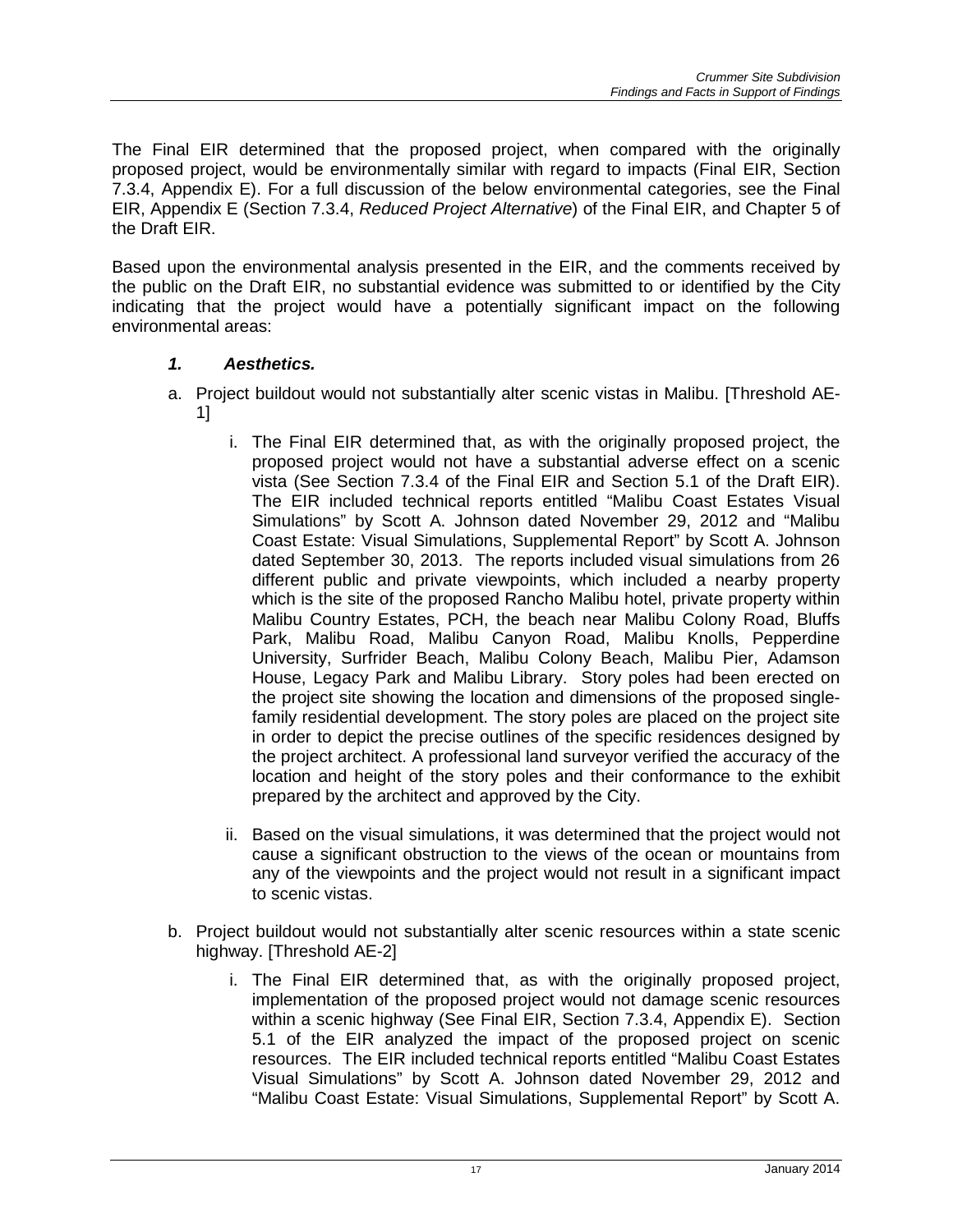Johnson dated September 30, 2013. The reports included visual simulations from 26 different public and private viewpoints, which included PCH and Malibu Canyon Road. The EIR concluded that the proposed structures would not obscure a noticeable portion of the ocean view, and would not otherwise significantly alter the view from Malibu Canyon Road. With respect to PCH, although it has been officially designated an eligible scenic highway by the California Department of Transportation, it is considered scenic for its views of the ocean and mountains. The project would be visible from PCH and may alter the skyline of project site's bluff from certain portions of PCH, but it would not affect the primary visual resources of PCH, namely the views of the oceans to the south and mountains to the north. Furthermore, due to the site's existing topography which is higher than road grade, there are no public views of the ocean. Similarly, the modified landscaping plan of the project, particularly when compared to the originally proposed project, shields the residences somewhat more when viewed from this location. These changes to the proposed project result in a slightly reduced profile and somewhat less prominent appearance than the originally proposed project. As shown in the visual simulations, the project would not block any significant scenic resources from scenic highways

- c. Buildout in accordance with the proposed project would alter the visual appearance of Malibu, but would not substantially degrade its existing visual character or quality. [Threshold AE-3]
	- i. Project development would not degrade the visual appearance of the project site or its surroundings. The project area is characterized by a mix of uses, including residential, recreational, commercial, and institutional, and the project would be compatible with the project site and its surroundings. Thus, the project, when assessed within the context of the extensive and diverse surrounding residential and commercial uses, including single family residential development, condominium developments, office buildings, civic buildings, Pepperdine University and retail centers, would not substantially degrade visual character of the site or introduce any aesthetic elements incompatible with the project area
- d. The proposed project would not generate substantial light or glare that would affect views [Threshold AE-4]
	- i. Project implementation would not generate a significant amount of additional light and glare beyond existing conditions. Construction materials for the project would include textured clay tile, cement plasters, wood trellises, and decorative walls and arches and colonnades. Building roofs would be constructed from metal. In accordance with the City's standard conditions regarding building materials, the exterior of the proposed buildings would be constructed of nonreflective building materials. Although the roofs would be metal, they would not be reflective. The project would therefore not create a significant amount of glare. The residential subdivision would introduce exterior lighting in the form of low intensity, downward facing road and security lighting, headlights of motor vehicles accessing the site, and interior lighting at each of the five new dwellings. The project would comply with light and glare requirements set forth in the M.M.C. and the LIP. Outdoor lighting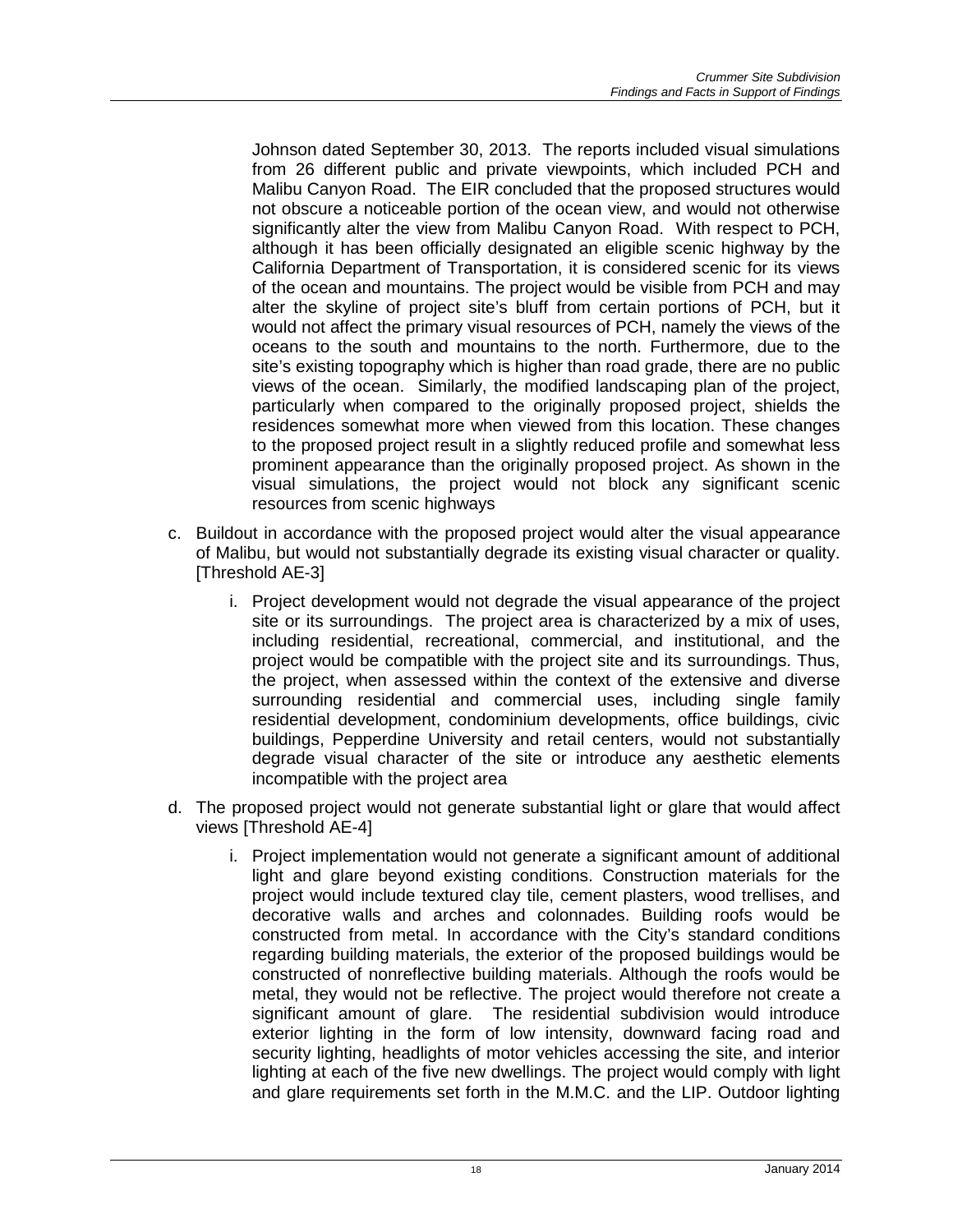would incorporate low-level lighting fixtures and would be designed and installed with directional shields so that the light source would not be seen from adjacent land uses and roadways. In accordance with the LIP, a deed restriction reflecting the lighting restrictions of the LIP would be executed and recorded. Lighting associated with the project would not cause a significant impact.

# *2. Air Quality.*

- a. The proposed project would be consistent with the South Coast Air Quality Management District (SCAQMD) Air Quality Management Plan (AQMP) [Threshold AQ-1].
	- i. The Final EIR concluded that because the proposed project would construct five homes, the proposed project is similar to the originally proposed project and would result in similar grading and construction-related impacts related to hauling soil off the project site (Final EIR, Section 7.3.4, Appendix E). As with the originally proposed project, project implementation would not conflict with or obstruct implementation of the South Coast Air Quality Management Plan. The project is consistent with the City of Malibu General Plan. Furthermore, long-term criteria air pollutants generated by the five estate homes would not exceed the SCAQMD's significance thresholds. These thresholds are established to identify projects that have the potential to generate a substantial amount of criteria air pollutants. Because the project would not exceed these thresholds, the project would not be considered by the SCAQMD to be a substantial emitter of criteria air pollutants. Therefore, the project would be consistent with SCAQMD's 2012 AQMP.
- b. Long-term operation of the project would not generate vehicle trips and associated emissions in exceedance of SCAQMD's regional threshold criteria [Thresholds AQ-2 and AQ-3].
- c. Construction of the proposed project would not expose sensitive receptors to substantial pollutant concentrations [Threshold AQ-4].
	- i. Construction activities would not generate short-term emissions for  $PM_{10}$ ,  $PM<sub>2.5</sub>$ , VOC, SO<sub>x</sub>, and CO concentrations that exceed the SCAQMD regional threshold criteria or significantly contribute to the nonattainment designations of the South Coast Air Basin (SoCAB).
- d. Operation of the proposed project would not expose sensitive receptors to substantial pollutant concentrations. [Threshold AQ-4]
	- i. Long-term operation of the project would not generate substantial mobile- or stationary-source emissions that would exceed the SCAQMD's regional threshold criteria or significantly contribute to the nonattainment designations of the SoCAB. Project operation-related emissions are shown in Table 5.2-9 of the Draft EIR. As shown in this table, operational emissions would not exceed the SCAQMD's thresholds. Therefore, criteria air pollutant emissions generated by the proposed project would not cumulatively contribute to nonattainment designations of the SoCAB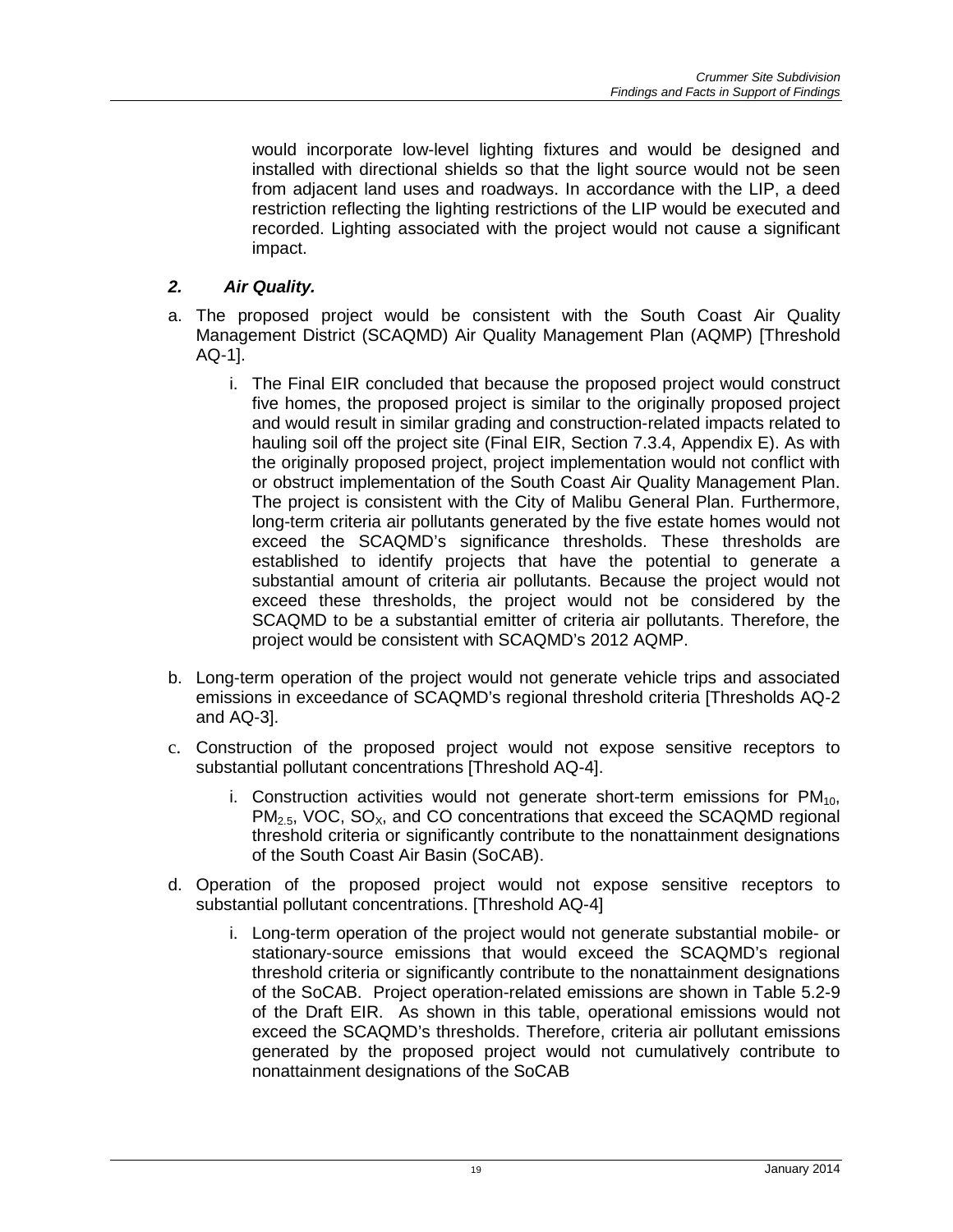- e. Proximity to the Pacific Coast Highway would not expose sensitive receptors to substantial pollutant concentrations. [Threshold AQ-4]
	- i. Construction activities would not expose sensitive receptors in the vicinity of the project to substantial pollutant concentrations. Onsite construction emissions generated are shown in Table 5.2-10 of the Draft EIR. As shown in the table, maximum daily construction emissions would not exceed the SCAQMD localized significance thresholds for  $NO_{X}$ , CO,  $PM_{10}$ , and  $PM_{2.5}$ . Therefore, construction emissions would not exceed the CAAQS and the project construction would not expose sensitive receptors to substantial pollutant concentrations. Localized air quality impacts from construction activities would be less than significant.

### *3. Biological Resources.*

- a. Development of the proposed project would not result in the loss of sensitive habitat. [Threshold B-1]
	- i. The Final EIR determined that, as with the originally proposed project, the proposed project would be environmentally similar to the proposed project with regard to biological impacts (See Final EIR, Section 7.3.4, Appendix E). In fact, the reduced size and bulk of homes in this alternative allows for more landscaping and open area on each of the five lots, and the required fuel modification zones could be smaller and the thinning activities would disturb less native grasslands. No wetlands or sensitive natural communities would be impacted by the project.
- b. The proposed project would not impact jurisdictional waters. [Threshold B-3]
	- i. No wetlands or sensitive natural communities would be impacted by the project. Glenn Lukos Associates determined that there are no streams associated with the project site that would be subject to Army Corps jurisdiction, California Department of Fish and Wildlife jurisdiction No riparian habitat occurs on the project site. None of the plant communities identified as occurring on the project site are listed as sensitive communities by the California Department of Fish and Wildlife or the US Fish and Wildlife Service. Therefore, no significant impacts to sensitive plant communities would occur as a result of the proposed project's implementation.
- c. The proposed project would not affect wildlife movement. [Threshold B-4]
	- i. No wildlife corridors are on the project site, and no wildlife corridors would be impacted by the project.

#### *4. Greenhouse Gas Emissions.*

- a. The proposed project would result in a nominal increase in Greenhouse Gas emissions and would not exceed the proposed South Coast Air Quality Management District screening threshold. [Threshold GHG-1].
	- i. The proposed project, as with the originally proposed project, would not conflict with plans adopted for the purpose of reducing greenhouse gas emissions (Final EIR, Section 7.3.4, Appendix E). The project would be operational by 2017 and annual emissions are based on use of the recreational facility and the five proposed single-family homes. As shown in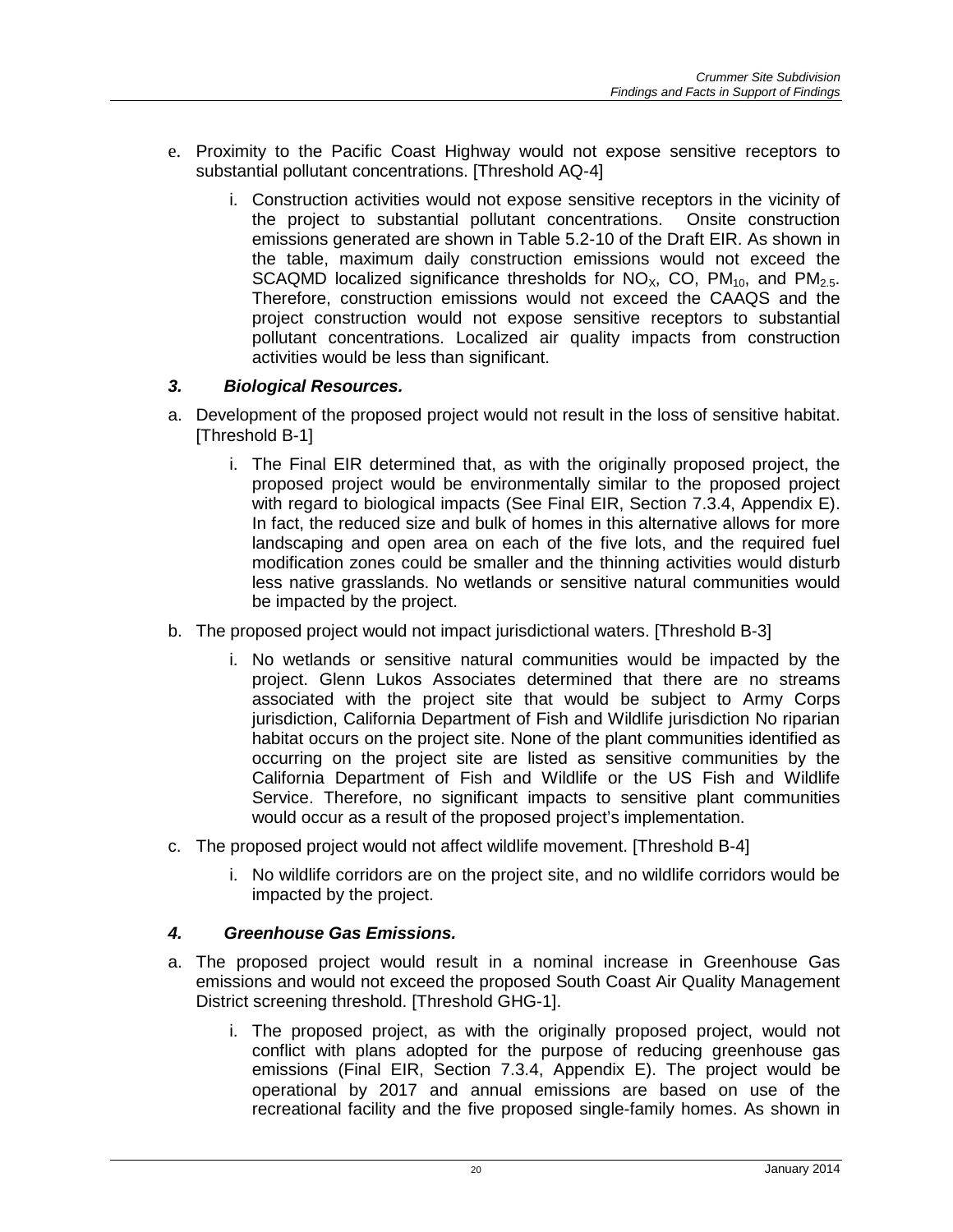Table 5.6-4 of the Draft EIR, operation of the project would generate a nominal amount of GHG emission and would not exceed SCAQMD's proposed screening thresholds.

- b. The proposed project would not conflict with plans adopted for the purpose of reducing greenhouse gas emissions. [Threshold GHG-2]
	- i. The project would not conflict with plans adopted for the purpose of reducing greenhouse gas emissions. The project is consistent with the General Plan land use designations for the site and therefore is consistent with the SCAG RTP/SCS. Consequently, the proposed project would not conflict with plans adopted for the purpose of reducing GHG emissions.

### *5. Hydrology and Water Quality.*

- a. The proposed project would not violate any water quality standards or waste discharge requirements, provide substantial additional sources of polluted runoff, or otherwise degrade water quality. [Thresholds HYD-1 and HYD-6]
	- i. The Final EIR noted that due to the smaller structures and building footprints of the proposed project when compared with the originally proposed project, the proposed project would reduce sheet flow runoff, create less impervious areas, and allow greater flexibility in treating runoff (Final EIR, Section 7.3.4, Appendix E). Otherwise, the Final EIR determined that the construction and operation of the proposed project would be similar to the originally proposed project and that any impacts to hydrology and water quality would be the same. Neither the construction nor the operation of the project would result in a significant degradation of water quality or violate water quality standards. The site-design and source- and treatment-control project design features would address the anticipated and expected pollutants of concern from the operational phase of the proposed project. Additionally, the City would ensure that the project complies with various statutory requirements necessary to achieve regional water quality objectives and protect groundwater and surface waters from pollution by contaminated stormwater runoff. Stormwater runoff generated on the project site would be managed in accordance with all applicable federal, state, and local water quality rules and regulations in order to effectively minimize the project's impacts on water quality.

#### *6. Land Use and Planning.*

- a. Project implementation would not conflict with applicable plans adopted for the purpose of avoiding or mitigating an environmental effect. [Threshold LU-2]
	- i. The Final EIR determined that the land use impacts under the proposed project would be similar to those of the originally proposed project (Final EIR, Section 7.3.4, Appendix E). The proposed project would create five new homes and a private road on the eastern portion of the project site. There are residences with access to the beach to the west and south of the site, and rural estates with access from PCH just west of Malibu Bluffs Park. The proposed single-family residences are consistent with the surrounding residential uses, and their development would not separate nor physically divide an established communities.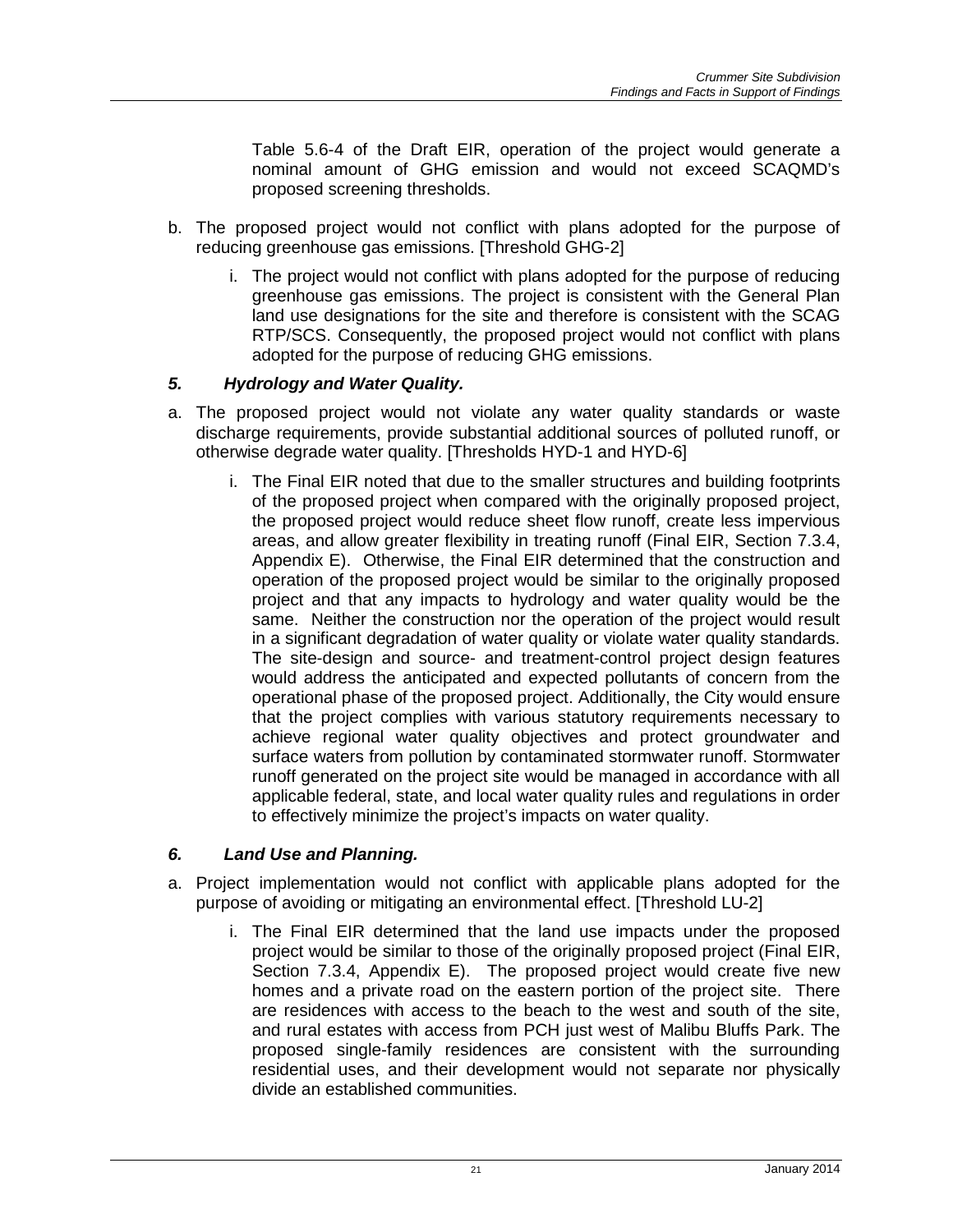# *7. Noise.*

- a. The proposed project would not result in a substantial permanent increase to the ambient noise environment. [Thresholds N-1 and N-3]
	- i. The Final EIR determined that impacts related to noise for the proposed project, as with the originally proposed project, would remain less than significant (Final EIR, Section 7.3.4, Appendix E). Operation of the project would not result in a substantial permanent increase in ambient noise Project implementation would result in long-term operation-related noise that would not exceed local standards. According to the traffic impact analysis prepared for the project (Arch Beach 2012), the existing daily traffic volumes of PCH is approximately 29,000. Since the project would add 168 trips per day, 90 percent of which will be distributed to PCH, project-related traffic would be negligible compared to the existing traffic volumes on PCH and along other study area roadways. With implementation of the project, there would be negligible changes in traffic noise (i.e., less than 0.03 dB). Therefore, the project would not result in significant long-term, traffic-related noise impacts to offsite uses and no mitigation is required. Onsite stationary-source noise generated by the five new residential units and the OWTS would not exceed noise levels at the recreational park facility of Malibu Bluffs. Furthermore, all new uses onsite are required to abide by Chapter 8.24 of the City's municipal code, which prohibits noise that interferes with the peace and comfort of the adjacent residential uses. The recreational uses of Lot 7 are not part of this project. However, the Draft EIR analyzed the possible noise impacts from the use of Lot 7 for a ball field or skate park and concluded that noise generated by these potential uses would be less than significant.
- b. The proposed project would not result in significant exterior noise impacts that would exceed the land use compatibility criteria (for either exterior or interior noise). [Thresholds N-1 and N-3]
	- i. See discussion in 7(a)(i) above.
- c. Neither construction nor operation of the proposed project would result in significant vibration impacts. [Threshold N-2]
	- i. The Final EIR also determined that the overall duration of construction of activities for the proposed project, in comparison to the originally proposed project, would be similar (Final EIR, Section 7.3.4, Appendix E). Construction activities associated with the project would not generate significant levels of groundborne vibration at nearby sensitive receptors and structures. Since the closest that large earthmoving equipment would potentially operate near existing, offsite residences is approximately 220 feet, these heavy earthmoving activities would be expected to produce groundborne vibration levels below no higher than 0.0034 PPV (approximately 43 percent of the threshold). Likewise, the closest that smaller earthmoving equipment would potentially operate near existing, offsite residences is approximately 100 feet, which would result in predicted groundborne vibration levels of 0.000375 PPV (approximately 5 percent of the threshold). Earthmoving activities at more distant project site locations, such as at Lot 4, would be considerably less than these results given the longer propagation distances. Since even the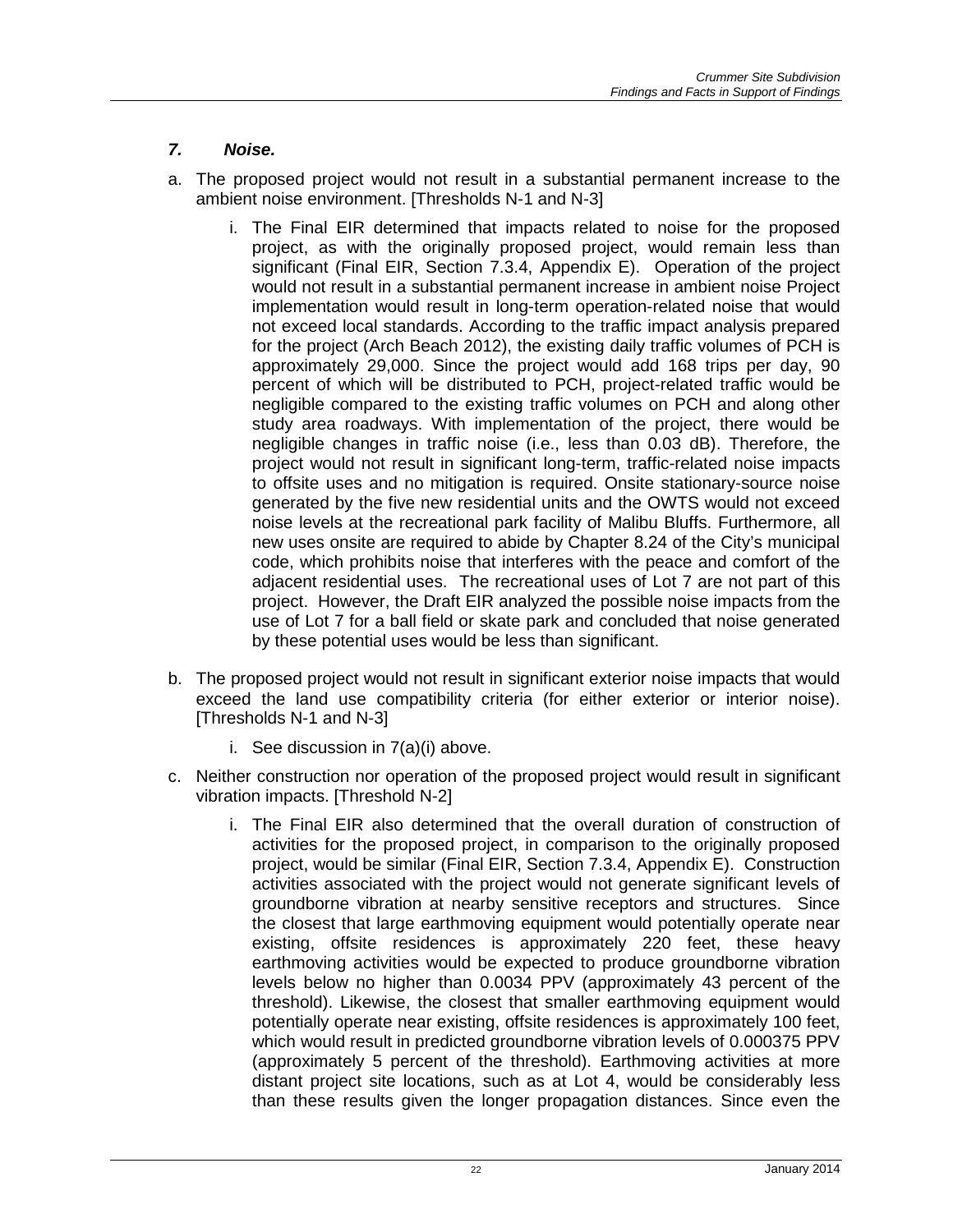closest residential receptor locations to the proposed project's work area would be expected to experience groundborne vibration levels at least half of the annoyance impact threshold, no significant vibration impact would occur during project construction activities. Therefore, project development impacts related to vibration annoyance would not require mitigation measures. The nearest offsite residential structures to construction activities would be singlefamily residences over 100 feet away. Because vibration dissipates quickly with distance and because construction would mostly require the use of small earthmoving equipment that does not generate considerable amounts of vibration, the maximum construction-related vibration level would be well below the 0.2 PPV in/sec threshold for vibration-induced architectural damage at the nearby structures. Therefore, architectural-damage vibration impacts would be less than significant.

- d. Construction of the proposed project would not result in substantial short-term noise increases at noise-sensitive receptors. [Threshold N-4]
	- i. Noise associated with construction of the project would be short-term and limited to the least noise-sensitive portions of the day. Although the implementation of the project may result in a temporary short-term increase in ambient noise resulting from the use of construction equipment, any increase in noise levels would cease upon completion of construction. Because noise from construction activities would comply with the hours allowed by the City of Malibu and because the duration of the noisiest site preparation periods would be relatively short (limited to six to seven months), a significant noise impact would not occur during project construction.
- e. The proposed project would not cause people residing or working in the area to be exposed to excessive noise levels from public airports or private airstrips. [Thresholds N-5 and N-6]
	- i. The project is not in an airport land use plan or within two miles of a public airport, where it would expose people to excessive noise levels. The project is not in the vicinity of a private airstrip, where it would expose people to excessive noise levels.

#### *8. Recreation.*

- a. The proposed project would generate 14 additional residents that would increase the use of existing park and recreational facilities. [Threshold R-1]
	- i. The Final EIR determined that, as with the originally proposed project, the proposed project would not impact recreational resources (Final EIR, Section 7.3.4, Appendix E). Similar to the originally proposed project, the project would require the Applicant's payment of parkland development fees which would reduce impacts to nearby parklands.
- b. Project implementation would result in environmental impacts to provide new and/or expanded recreational facilities. [Threshold R-2]
	- i. Project implementation would not result in the need to expand or create new recreational facilities. The project may result in a slight increase in use at nearby recreational facilities, including Malibu Bluffs Park, which is adjacent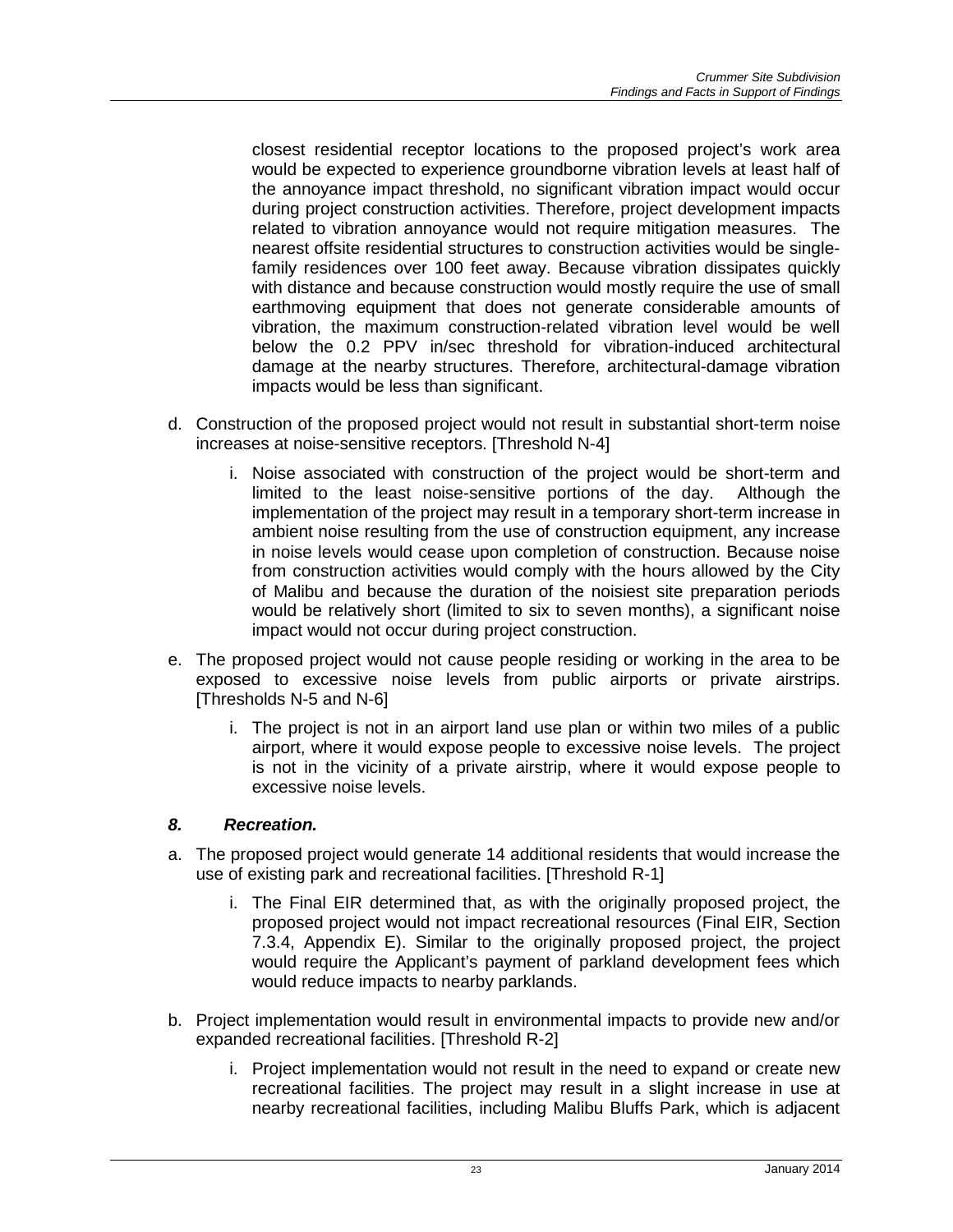to the project site. The increase in use would not be substantial since the project would create only five new single-family residences and a population increase of 12 people. Nonetheless, the project would dedicate land to expand the adjacent Malibu Bluffs Park by approximately 1.74 acres to include a passive recreation area and a multipurpose active recreation area. The incremental effects of the project, when viewed in connection to the effects of past projects, other current projects, and probable future projects, would not have a cumulatively considerable impact to recreational facilities.

# *9. Transportation and Traffic.*

- a. The proposed project would not result in any traffic hazards. [Threshold T-4]
	- i. The project would use the same access and circulation features that are already in place at the project site, which were designed in conformance with the City of Malibu, Los Angeles County, and Caltrans standards. The project would require a new intersection on Winter Mesa Road south of Pacific Coast Highway; this would be designed in conformance with the City of Malibu's standards. The project would not result in any sharp curves or dangerous intersections. The project's residential units and recreation facilities are essentially an expansion or intensification of existing uses in the site vicinity, so the proposed uses would be compatible. The project would not, therefore, substantially increase hazards due to a design feature or incompatible uses, and no impacts would occur as a result of the project. The project would not change air traffic patterns or create safety risks. The design of the project would not create new hazards or incompatible uses. With the compliance with requirements of the Los Angeles County Fire Department, the design of the project would not result in inadequate emergency access.
- b. The proposed project would not exceed a level of service standard established by the county congestion management agency. [Threshold T-2]
	- i. Project implementation would not exceed, either individually or cumulatively, a level of service standard established by the county congestion management agency for designated nearby roads or highways. The only CMP arterial roadway in the vicinity of the project site is PCH (SR 1), which runs along the north edge of the project site. Because the intersection of Malibu Canyon Road/PCH is a CMP arterial monitoring location, this intersection was evaluated in the traffic impact analysis. Based on the assumed distribution of project-generated traffic, a maximum of 50 percent of the project traffic would travel through any of these intersections, which equates to less than 50 trips during the peak hours. Because the resulting project trip assignment would be below the CMP threshold of 50 peak hour trips, a CMP traffic analysis was not required for these other arterial monitoring intersections. With regard to freeways, there are no freeways in the project area. The project would not, therefore, add 150 or more trips to a freeway, and a CMP freeway analysis was not be required. The project's impacts are well below the CMP thresholds cited above, and the project would not exceed a level of service standard established by the county congestion management agency.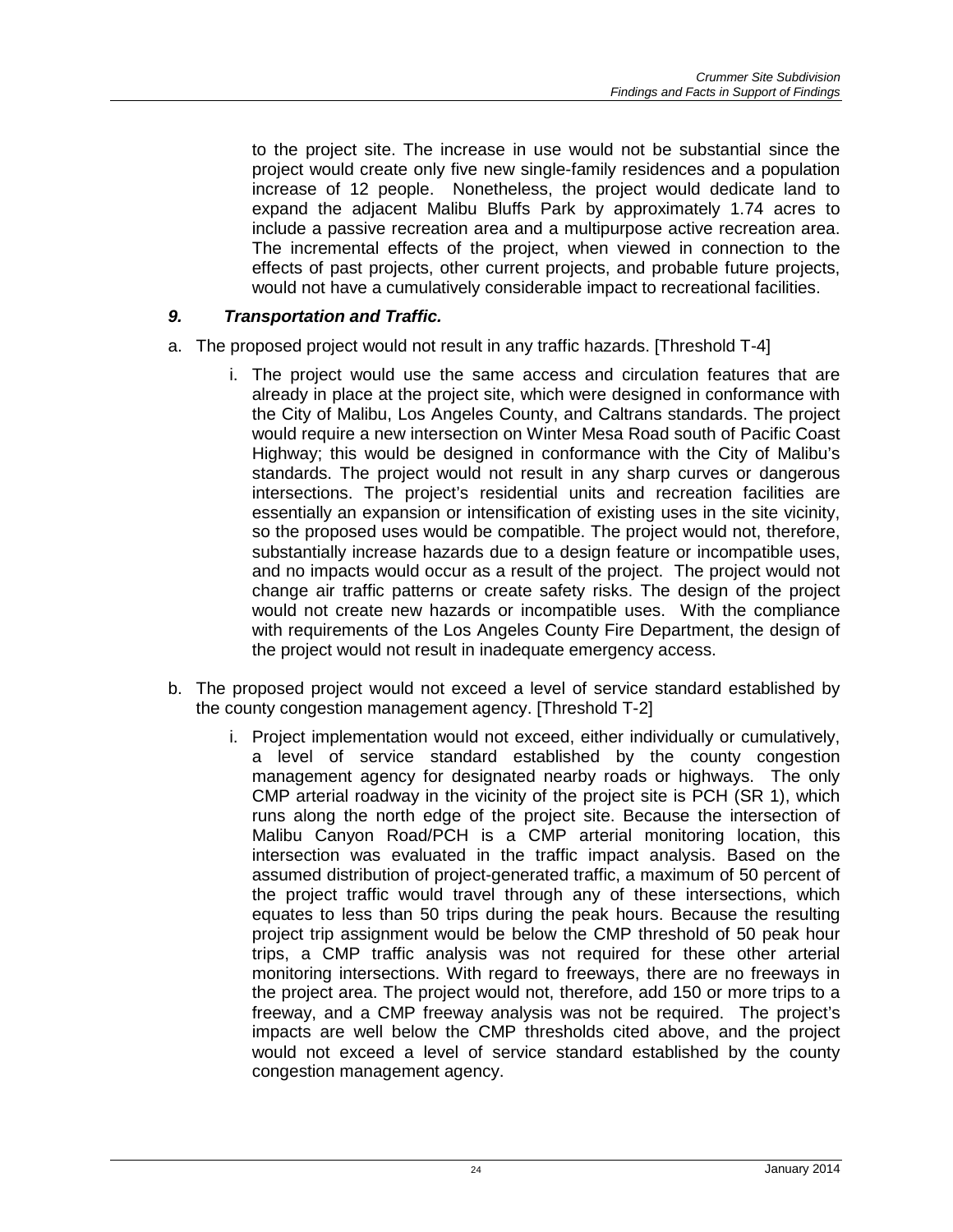# **5. FINDINGS REGARDING POTENTIALLY SIGNIFICANT ENVIRONMENTAL EFFECTS**

The following potentially significant environmental impacts were analyzed in the Draft EIR and the Final EIR (Final EIR Section 7.3.4, Appendix E) and the effects of the project were considered.

Because of the environmental analysis of the project and implementation measures; compliance with existing laws, codes, and statutes; and the identification of feasible mitigation measures, some potentially significant impacts have been determined by the City to be reduced to a level of less than significant, and the City has found—in accordance with CEQA Section 21081(a)(1) and State CEQA Guidelines Section 15091(a) (1)—that "Changes or alterations have been required in, or incorporated into, the project which mitigate or avoid the significant effects on the environment. The City Council has been presented with no evidence to contradict its conclusion in this regard. This is referred to herein as "Finding 1."

Where the City has determined—pursuant to CEQA Section 21081(a)(2) and State CEQA Guidelines Section 15091(a)(2)—that "Those changes or alterations are within the responsibility and jurisdiction of another public agency and have been, or can and should be, adopted by that other agency," the City's finding is referred to herein as "Finding 2."

Where, as a result of the environmental analysis of the project, the City has determined that either: (1) even with the compliance with existing laws, codes and statutes, and/or the identification of feasible mitigation measures, potentially significant impacts cannot be reduced to a level of less than significant, or (2) no feasible mitigation measures or alternatives are available to mitigate the potentially significant impact, the City has found in accordance with CEQA Section 21081(a)(3) and State CEQA Guidelines Section 15091(a)(3) that "Specific economic, legal, social, technological, or other considerations, including considerations for the provision of employment opportunities for highly trained workers, make infeasible the mitigation measures or alternatives identified in the environmental impact report." This is referred to herein as "Finding 3."

# **A. AIR QUALITY**

**(1) Potential Impact:** Construction activities associated with the proposed project would generate short-term emissions in exceedance of SCAQMD's threshold criteria for NO<sub>x</sub> and would therefore contribute to the ozone  $(O_3)$  and particulate matter (PM<sub>10</sub>) and  $PM<sub>2.5</sub>$ ) nonattainment designations of the SoCAB [Threshold AQ-2 and AQ-3].

**Finding: 1.** The City makes Finding 1 and determines that this impact is less than significant with the incorporation of the proposed mitigation measure.

# *Facts in Support of Finding*

The Final EIR determined that, as with the originally proposed project, construction activities associated with the project would generate short-term emissions in exceedance of SCAQMD'S threshold criteria for  $NO<sub>x</sub>$  and would, therefore, contribute to the ozone (O3) and particulate matter (PM $_{10}$  and PM $_{25}$ ) nonattainment designations of the SoCAB (Final EIR, Section 7.3.4, Appendix E).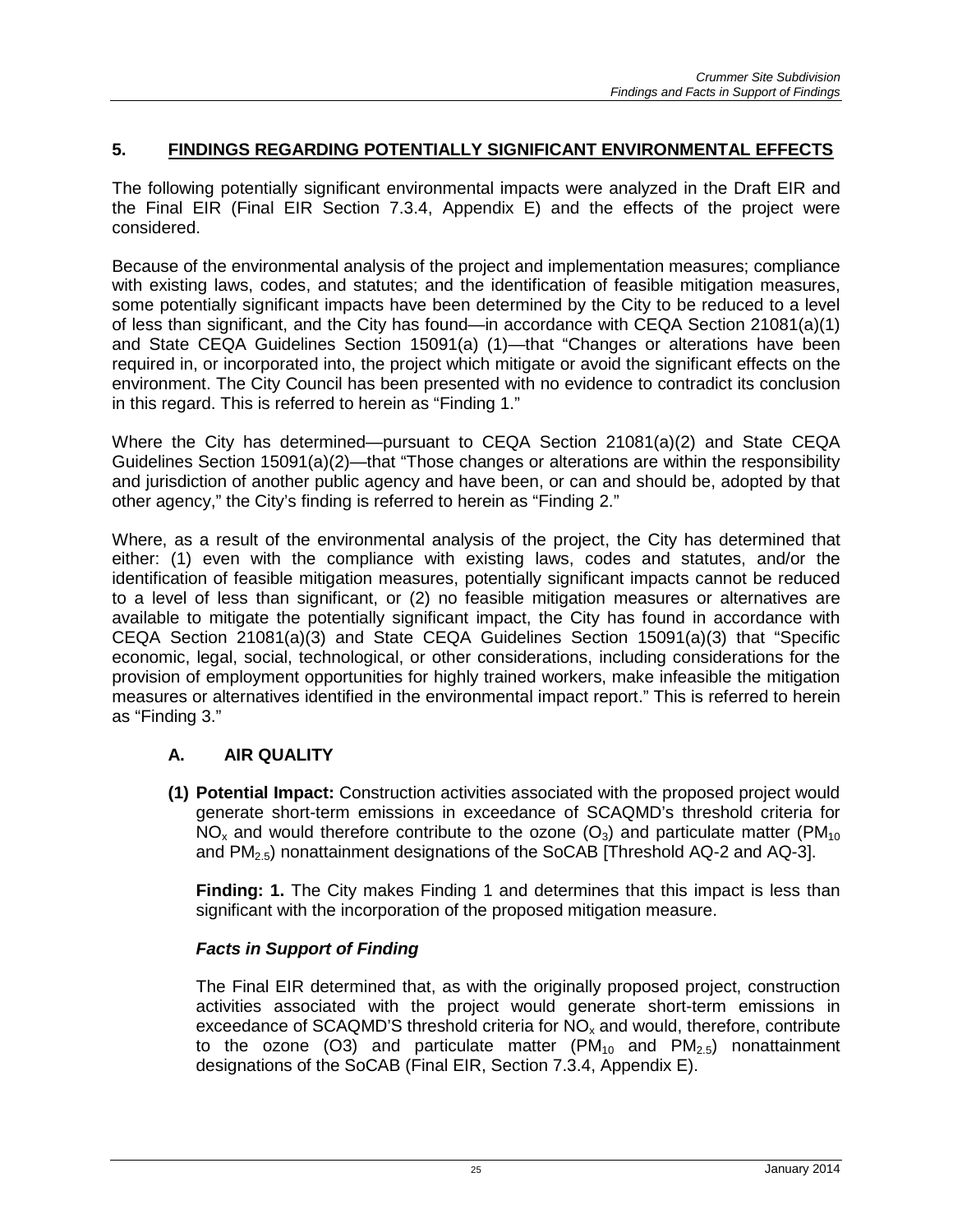The impacts on air quality were analyzed in Section 5.2 of the Draft EIR, which relied on the guidance and methodologies recommended in SCAQMD's CEQA Air Quality Handbook and the significance thresholds on SCAQMD's website, the California Emissions Estimator Model (CalEEMod), Version 2011.1., as well as SCAQMD's documents, "Localized Significance Threshold Methodology for CEQA Evaluations" (2003) and "Particulate Matter (PM) 2.5 Significance Thresholds and Calculation Methodology" (2006).

Construction activities associated with new development occurring in the project area were studied based on a worst-case scenario, including the construction of five onestory single family homes. These activities would temporarily increase localized  $PM_{10}$ ,  $PM_{2.5}$ , VOC, NO<sub>x</sub>, SO<sub>x</sub>, and CO concentrations in the project vicinity and regional emissions within the SoCAB. The primary source of construction-related CO,  $SO_{x}$ , VOC, and  $NO_{x}$  emissions is gasoline- and diesel-powered, heavy-duty mobile construction equipment. Primary sources of  $PM_{10}$  and  $PM_{2.5}$  emissions would be clearing and demolition activities, excavation and grading operations, construction vehicle traffic on unpaved ground, and wind blowing over exposed earth surfaces.

Implementation of Mitigation Measure 2-1 would reduce criteria air pollutant emissions from construction-related activities. Mitigation Measure 2-1 caps the number of haul truck to no more than 38 trucks (76 truck trips) per day to minimize offsite emissions of NOx from haul trucks. Mitigation Measure 2-1 also requires the construction contractor to use newer, USEPA-rated Tier 3 equipment to reduce onsite emissions from offroad construction equipment during grading activities. As shown in Draft EIR Table 5.2-11, the application of these two requirements would reduce construction-related regional  $NO<sub>x</sub>$  emissions to below the SCAQMD regional  $NO<sub>x</sub>$  threshold. Therefore, with implementation of mitigation, Draft EIR Impact 5.2-2 would be less than significant.

The Final EIR determined that the proposed project (Reduced Project Alternative), when compared with the originally proposed project, would be environmentally similar with regard to air quality impacts (Final EIR, Section 7.3.4, Appendix E). Impacts remain less than significant.

#### Mitigation Measures

- **2-1** The construction contractor shall implement the following measures to reduce construction exhaust emissions during grading and construction activities:
	- The construction contractor shall ensure that all construction equipment is properly serviced and maintained to the manufacturer's standards to reduce operational emissions.
	- The construction contractor shall limit nonessential idling of construction equipment to no more than five consecutive minutes.
	- Where feasible, use haul trucks with engines that are 2010 or newer for soil import and export activities.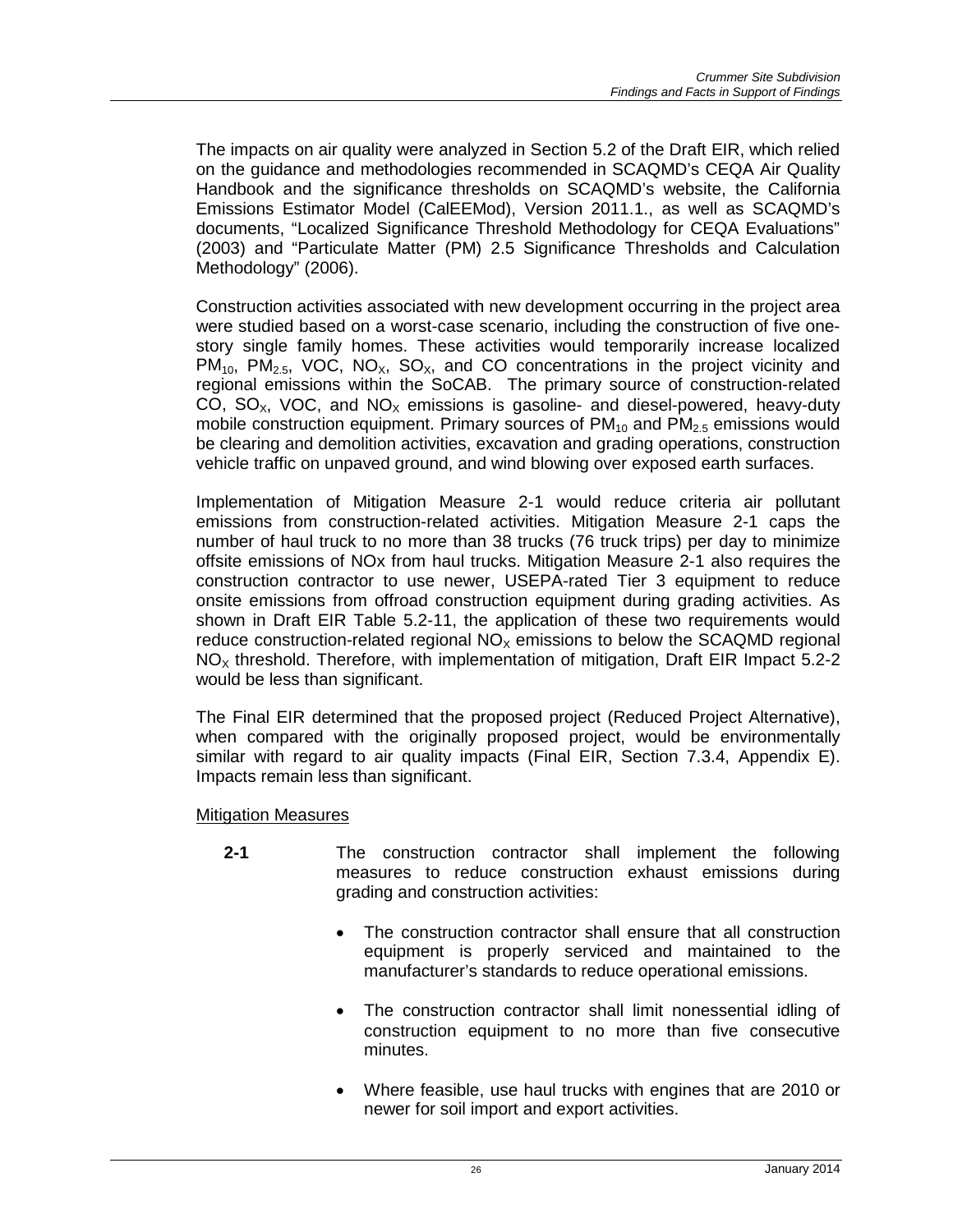- The construction contractor shall limit soil hauling activities associated with the site grading phase to a maximum of 38 trucks per day (76 one-way soil haul trips per day for haul trips).
- The construction contractor shall use USEPA-rated Tier 3 construction engines for equipment rated at 50 horsepower or greater for general site grading activities. Tier 3 engines between 90 and 750 horsepower are available for 2006 to 2008 model years.
- A list of construction equipment by type and model year shall be maintained by the construction contractor onsite.

These requirements shall be noted on all construction management plans and verified by the City of Malibu during site grading activities.

# **B. BIOLOGICAL RESOURCES**

**(1) Potential Impact:** Implementation of the proposed project could result in the loss of special status plant species and an increase in nonnative plants.

**Finding: 1.** The City hereby makes Finding 1 and determines that this impact is less than significant with the incorporation of the proposed mitigation measures.

# *Facts in Support of Finding*

The Final EIR determined that the proposed project, when compared with the originally proposed project, would be environmentally similar with regard to biological impacts (Final EIR, Section 7.3.4, Appendix E). Although the project would not have a significant impact on or result in the loss of special status plant species the below mitigation measures will be implemented in an abundance of caution to ensure that potential impacts to special status plant species will be less than significant. Implementation of the project would potentially result in an increase in nonnative plants. Although these impacts would be potentially significant, the City will impose Mitigation Measures 3-1(a), 3-2(b), and 3-1(c). Implementation of these measures will reduce these impacts to a level of less than significant.

The impacts on biological resources were analyzed in Section 5.3 of the Draft EIR and the Final EIR, both of which relied, in part, on the following technical studies: (1) *Biological Resource Study and Special Status Plant Survey Results, Crummer Project Site, City of Malibu, California*, Impact Sciences, Inc., July 2006; (2) *Jurisdictional Determination for the Approximately 25-Acre Property Located at 24600 Pacific Coast Highway, in the City of Malibu, Los Angeles County a/k/a The Crummer Trust Property*, Glenn Lukos Associates, August 5, 2008; (3) *Biological Resource Study, 24200 Pacific Coast Highway a.k.a. Crummer Site, City of Malibu, California*, Impact Sciences, Inc., January 2009; and (4) *Evaluation of Potential Biological Resource Impacts Associated with Construction of Pipeline in Malibu Canyon Road for Crummer Project, City of Malibu, Los Angeles County, California,*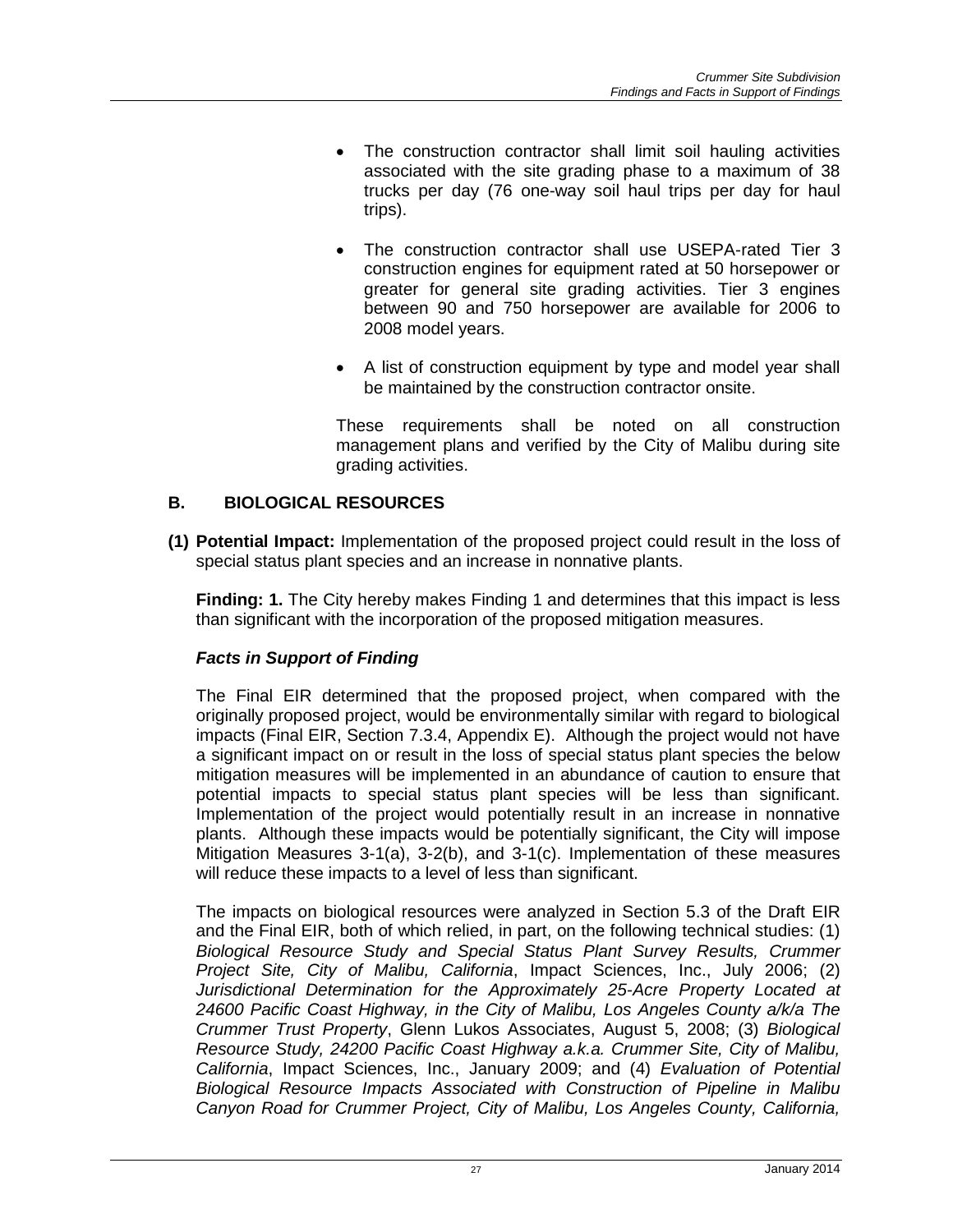Glenn Lukos Associates, May 22, 2012. In addition, the Final EIR relied, in part, on the following technical studies: (5)*Biological Resources Responses to Comments on Draft Environmental Impact Report: Proposed Residential Development, "Crummer Site", 24108, 24120, 24134, 24150, 24174 Pacific Coast Highway, City of Malibu, California,* Glenn Lukos Associates, July 2013; and (6) Responses to Comments Glenn Lukos Associates, September 2013.

The Final EIR determined that the proposed project (Reduced Project Alternative), when compared with the originally proposed project, would be environmentally similar with regard to biological impacts (Final EIR, Section 7.3.4). Impacts remain less than significant.

Mitigation Measures

**3-1** (a) A focused survey for Braunton's milk-vetch shall occur prior to the issuance of a grading permit. The focused survey shall occur within on-site suitable habitat (i.e., mixed sage scrub and coastal sage chaparral scrub) that may be disturbed as a result of the proposed project implementation, during the typical blooming period (February through July). This survey shall be conducted in accordance with the methodologies used for performing focused plant surveys per the CDFG's 2000 *Guidelines for Assessing the Effects of Proposed Projects on Rare, Threatened, and Endangered Plants and Plant Communities (Guidelines)*, and the CNPS's 2001 Botanical Survey Guidelines of the California Native Plant Society. In the event that Braunton's milkvetch are discovered during focused preconstruction surveys, a preconstruction surveys, a translocation plan shall be developed by a biologist familiar with the ecology of the species and the plan would be approved by the U.S. Fish and Wildlife Service prior to issuance of grading permit.

> (b) Certain ornamental plants are known to escape from planted areas and invade into native plant communities. In order to protect established native plant communities located in the vicinity, the plants listed in Table 14 of the Biological Resource Study prepared by Impact Sciences, Inc., in 2008 for the proposed project shall not be planted within the project site. This list shall also be distributed to new homeowners and included within any covenants, conditions, and restrictions. The landscaping plans within common areas of the project shall be reviewed by a qualified botanist who shall recommend appropriate provisions to prevent other invasive plant species from colonizing remaining onsite or adjacent natural areas. These provisions may include the following: (a) review and screening of proposed plant palette and planting plans to identify and avoid the use of invasive species; (b) weed removal during the initial planting of landscaped areas; and (c) monitoring for and removal of weeds and other invasive plant species as part of ongoing landscape maintenance activities. The frequency and method of monitoring for invasive species shall be determined by a qualified botanist. In addition, the homeowner's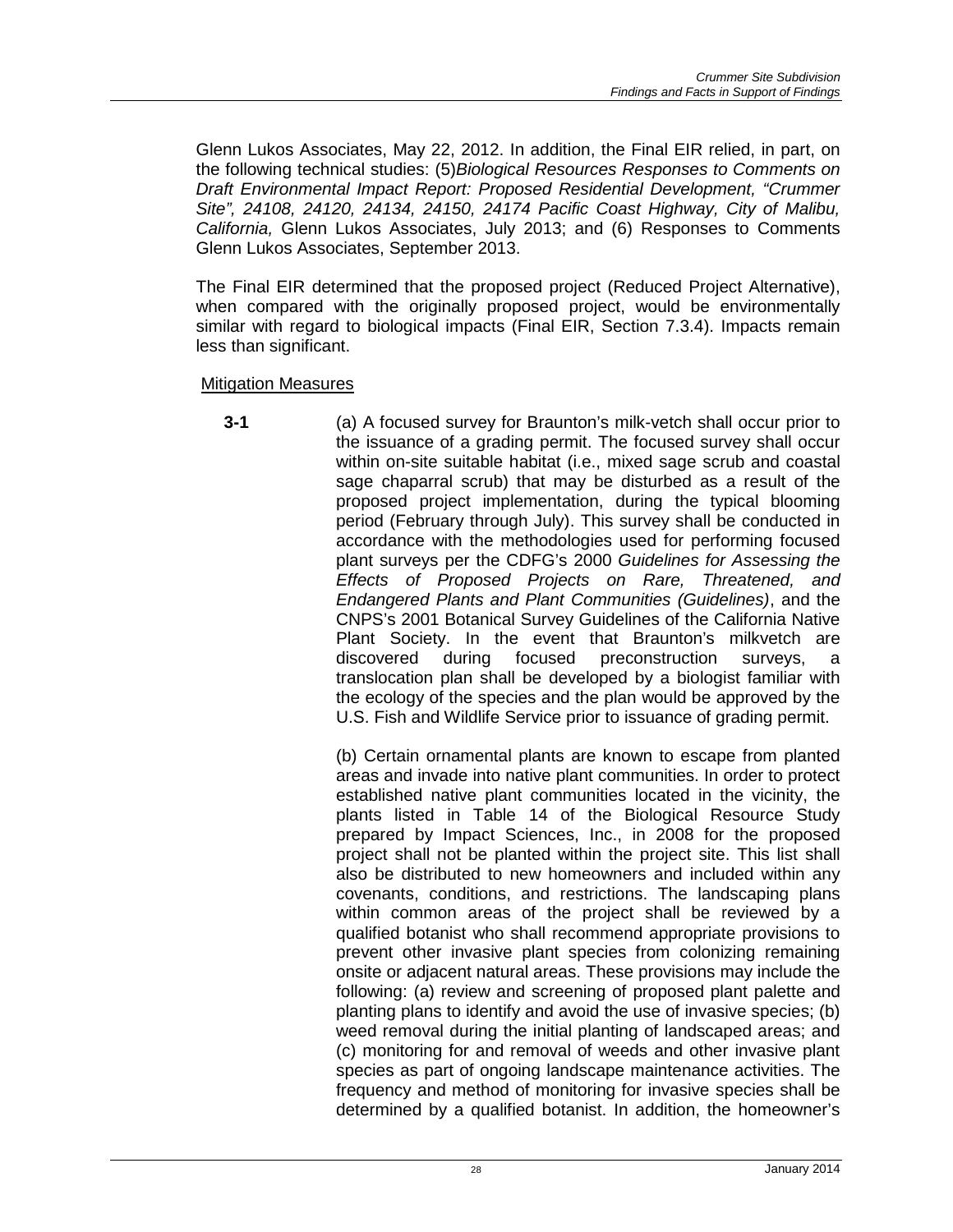association shall provide homeowners with the list entitled "City of Malibu Non-Native Invasive Plants Prohibited in Landscape Plans" which is maintained by the City of Malibu and can be found on the City's website.

(c) Seeded areas shall be irrigated with temporary overhead irrigation until plants have established as determined by a qualified biologist.

**(2) Potential Impact:** The proposed project would require compliance with the City of Malibu Local Coastal Program and Native Tree Protection Ordinance.

**Finding: 1.** The City hereby makes Finding 1 and determines that this impact is less than significant with the incorporation of the proposed mitigation measures.

### *Facts in Support of Finding*

Pursuant to the City of Malibu's Native Tree Protection Ordinance, removal or damage to certain native oak, walnut, sycamore, alder, or toyon trees is prohibited except where no other feasible alternative exists. If impacts to protected trees cannot be avoided, mitigation is required for native tree removal or the loss of or worsened health of native trees resulting from encroachment into the protective zone of a tree. Although the six Southern California black walnut trees located within the project site boundary would not be removed or impacted by the grading or development of the project, a protected tree survey was conducted and a subsequent report was prepared, as required by the City of Malibu. It includes maintenance and monitoring measures for these six trees. Mitigation Measure 3-2 would ensure that the project would comply with the City of Malibu's Native Tree Protection Ordinance and that impacts to protected trees would be less than significant.

The impacts on biological resources were analyzed in Section 5.3 of the Draft EIR, and the Final EIR, both of which relied, in part, on the following technical studies: (1) *Biological Resource Study and Special Status Plant Survey Results, Crummer Project Site, City of Malibu, California*, Impact Sciences, Inc., July 2006; (2) *Jurisdictional Determination for the Approximately 25-Acre Property Located at 24600 Pacific Coast Highway, in the City of Malibu, Los Angeles County a/k/a The Crummer Trust Property*, Glenn Lukos Associates, August 5, 2008; (3) *Biological Resource Study, 24200 Pacific Coast Highway a.k.a. Crummer Site, City of Malibu, California*, Impact Sciences, Inc., January 2009; and (4) *Evaluation of Potential Biological Resource Impacts Associated with Construction of Pipeline in Malibu Canyon Road for Crummer Project, City of Malibu, Los Angeles County, California,* Glenn Lukos Associates, May 22, 2012. In addition, the Final EIR relied, in part, on the following technical studies: (5)*Biological Resources Responses to Comments on Draft Environmental Impact Report: Proposed Residential Development, "Crummer Site", 24108, 24120, 24134, 24150, 24174 Pacific Coast Highway, City of Malibu, California,* Glenn Lukos Associates, July 2013; and (6) Responses to Comments Glenn Lukos Associates, September 2013.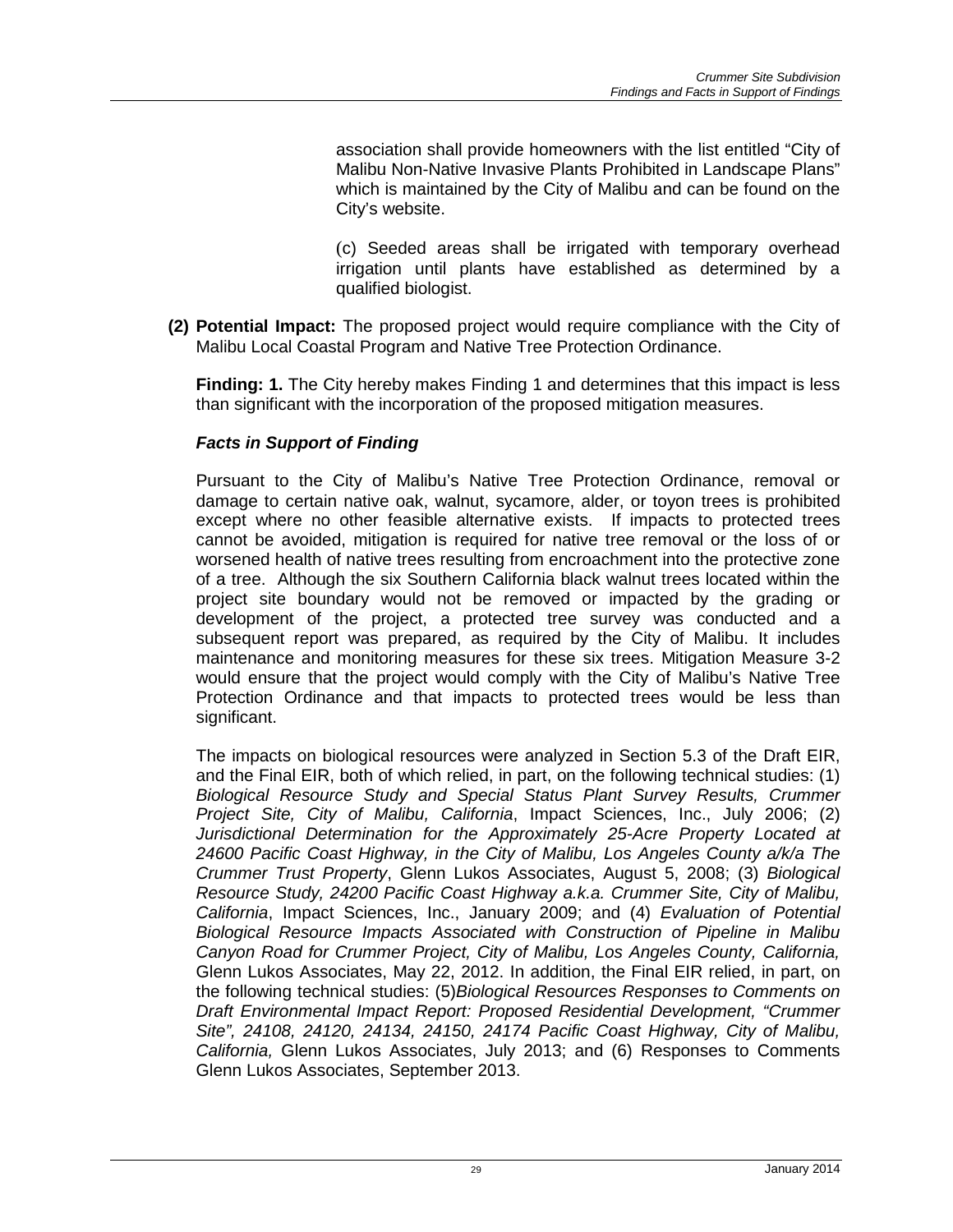The Final EIR determined that the proposed project (Reduced Project Alternative), when compared with the originally proposed project, would be environmentally similar with regard to biological impacts (Final EIR, Section 7.3.4, Appendix E). Impacts remain less than significant.

### Mitigation Measures

- **3-2** The City of Malibu Native Tree Protection Ordinance requires that mitigation and maintenance measures be developed to preserve the six Southern California black walnut trees located on the project site. The Protected Tree Report released in June 2008 by Impact Sciences, Inc., includes suggested mitigation measures. The proposed project shall comply with all mitigation measures contained in the 2008 Protected Tree Report. These measures include the installation of protective fencing around the black walnut trees for the duration of construction and limits on grading activities which can be performed near the protected trees, among others. The mitigation measures included in the Protected Tree Report also require maintenance and monitoring of the trees. The report requires that many of the mitigation measures be approved by a City-approved arborist. After the completion of construction, a monitoring report would be required. Should the monitoring report determine that any protected trees were impacted, countermeasures, including the planting of replacement trees, would be required.
- **(3) Potential Impact:** The proposed project would not substantially reduce the habitat of a fish or wildlife species, threaten to eliminate a plant or animal community, or cause a fish or wildlife population to drop below self-sustaining levels.

**Finding: 1.** The City hereby makes Finding 1 and determines that this impact is less than significant with the incorporation of the proposed mitigation measure.

# *Facts in Support of Finding*

The project would not have a significant impact due to a loss of habitat or wildlife because during construction and grading activities, most common wildlife species are expected to be displaced to adjacent areas, such as the ESHA to the southwest of the project site. Some species of low mobility (particularly burrowing mammals, amphibians, and reptiles) could be disturbed or lost during site preparation and construction; however, due to the disturbed nature of the habitat, the project site does not provide sufficient resources to support large populations. Therefore, wildlife species diversity as well as the total number of wildlife on the project site is currently low.

Several common bird species have the potential to nest on the ground, in shrubs, or in trees located on the project site in the future, and construction activities could result in the direct loss of active nests of common bird species (including raptors) or the abandonment of active nests by adult birds. The MBTA and the California Fish and Game Code consider the loss of active nests (nests with eggs or young) of all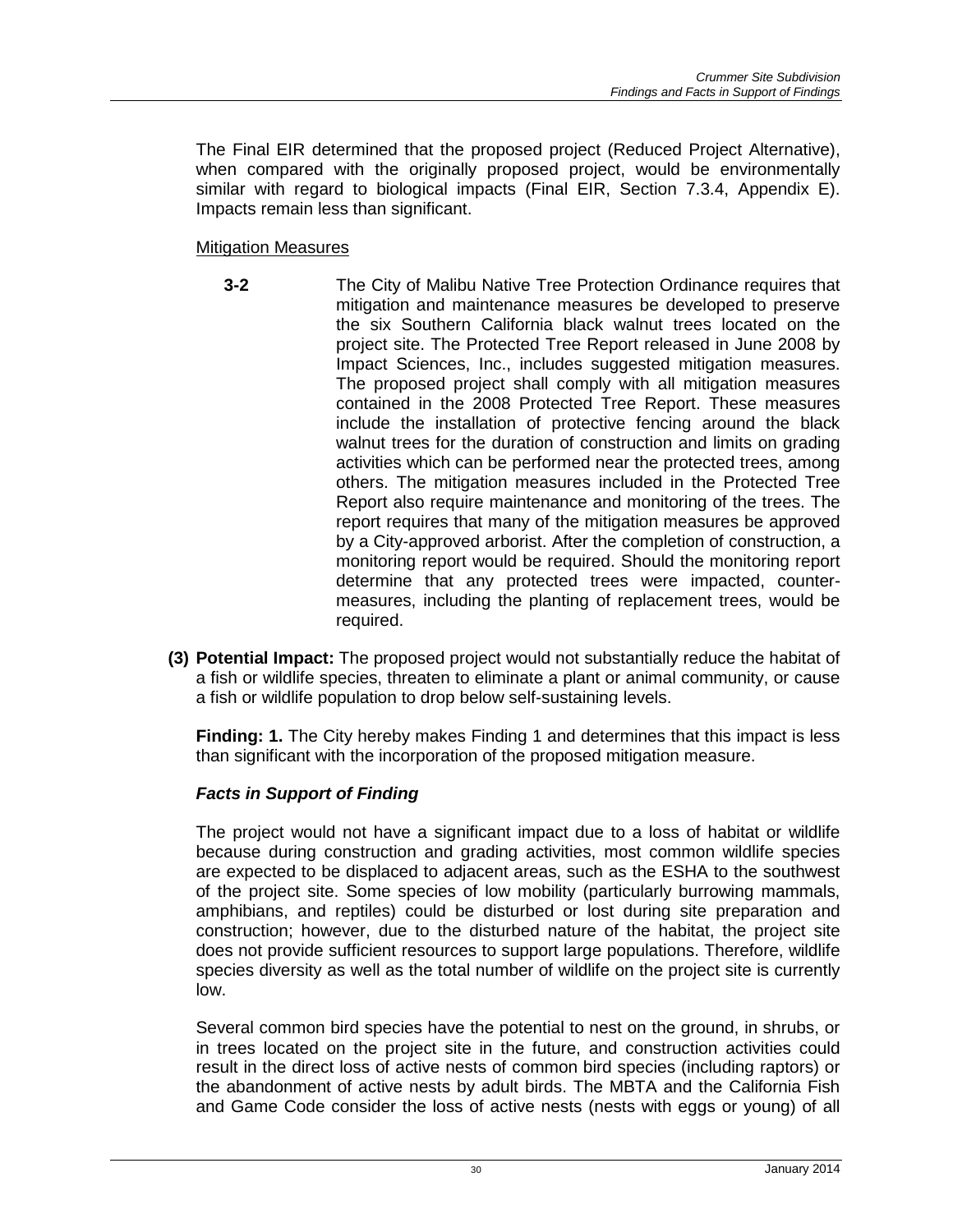native bird species as unlawful. Consequently, the loss or abandonment of nests of common bird species as a result of construction-related activities is considered a potentially significant impact and would conflict with state and federal laws. The project site may also be used for nesting by birds protected by the MBTA, including common birds such as California horned lark, kill deer, and mourning dove. The loss of nesting opportunities if occupied vegetation is removed during nesting season may constitute an impact to special status and common bird species. Thus, to be cautious and ensure there are no significant impacts to nesting birds, Mitigation Measure 3-3(a) and Mitigation Measure 3-3(b), which provide for the avoidance of the loss or abandonment of any active nests found on the project site prior to grading and construction, would ensure that impacts would be less than significant.

The impacts on biological resources were analyzed in Section 5.3 of the Draft EIR, and the Final EIR, both of which relied, in part, on the following technical studies: (1) *Biological Resource Study and Special Status Plant Survey Results, Crummer Project Site, City of Malibu, California*, Impact Sciences, Inc., July 2006; (2) *Jurisdictional Determination for the Approximately 25-Acre Property Located at 24600 Pacific Coast Highway, in the City of Malibu, Los Angeles County a/k/a The Crummer Trust Property*, Glenn Lukos Associates, August 5, 2008; (3) *Biological Resource Study, 24200 Pacific Coast Highway a.k.a. Crummer Site, City of Malibu, California*, Impact Sciences, Inc., January 2009; and (4) *Evaluation of Potential Biological Resource Impacts Associated with Construction of Pipeline in Malibu Canyon Road for Crummer Project, City of Malibu, Los Angeles County, California,* Glenn Lukos Associates, May 22, 2012. In addition, the Final EIR relied, in part, on the following technical studies: (5)*Biological Resources Responses to Comments on Draft Environmental Impact Report: Proposed Residential Development, "Crummer Site", 24108, 24120, 24134, 24150, 24174 Pacific Coast Highway, City of Malibu, California,* Glenn Lukos Associates, July 2013; and (6) Responses to Comments Glenn Lukos Associates, September 2013.

The Final EIR determined that the proposed project (Reduced Project Alternative), when compared with the originally proposed project, would be environmentally similar with regard to biological impacts (Final EIR, Section 7.3.4, Appendix E). Impacts remain less than significant.

#### Mitigation Measures

**3-3** (a) To avoid impacts to native nesting birds, the applicant and/or its contractors shall retain a qualified biologist (with selection to be reviewed by the City) to conduct nest surveys in potential nesting habitat within the project site prior to construction or site preparation activities. Specifically, within 30 days of ground disturbance activities associated with construction or grading, a qualified biologist shall conduct weekly surveys to determine if active nests of bird species protected by the Migratory Bird Treaty Act (MBTA) or the California Fish and Game Code are present in the construction zone or within a distance determined by CDFG or the City of Malibu biologist. Because many birds known to use the project area (including Anna's hummingbird, Cooper's hawk, and loggerhead shrike) nest during the late winter, breeding bird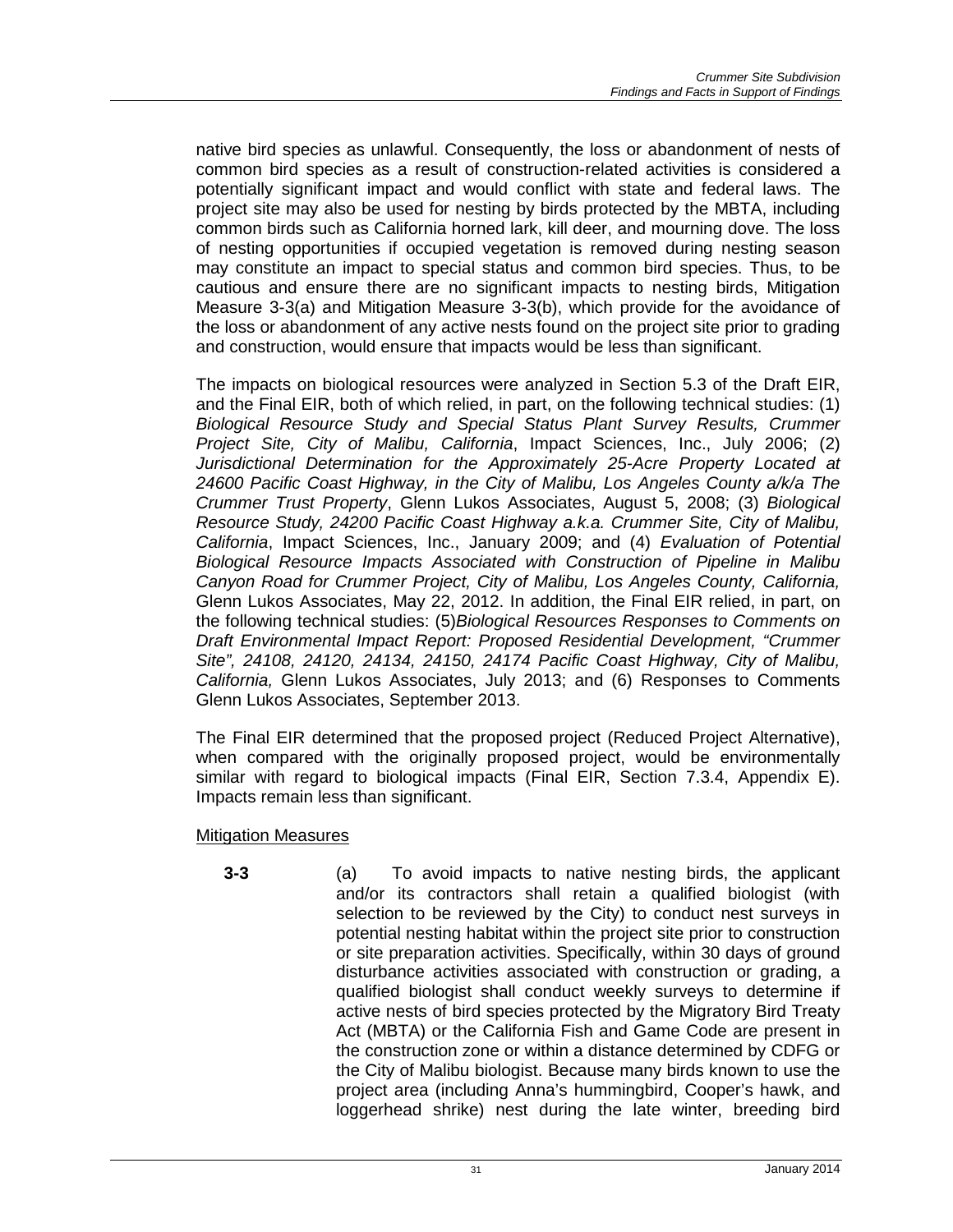surveys shall be carried out both during the typical nesting/breeding season (mid-March through September) and in January and February. The surveys shall continue on a weekly basis, with the last survey being conducted no more than three days prior to initiation of clearance or construction work. If ground disturbance activities are delayed, additional pre-construction surveys will be conducted such that no more than three days will have elapsed between the last survey and the commencement of ground disturbance activities. Surveys shall include examination of trees, shrubs, and the ground within grassland for nesting birds, as several bird species known to occur in the area are shrub or ground nesters, including (but not limited to) California horned lark, kill deer, and mourning dove.

(b) If active nests are found, clearing and construction activities within a buffer distance determined by CDFG or the City of Malibu biologist, shall be postponed or halted until the nest is vacated and juveniles have fledged, as determined by the biologist, and there is no evidence of a second attempt at nesting during the same year. Limits of construction to avoid an active nest shall be established in the field with flagging, fencing, or other appropriate barriers; and construction personnel shall be instructed on the sensitivity of nest areas. The biologist shall serve as a construction monitor during those periods when construction activities will occur near active nest areas to ensure that no inadvertent impacts to these nests will occur. The results of the survey, and any avoidance measures taken, shall be submitted to the City of Malibu within 30 days of completion of the preconstruction surveys and construction monitoring to document compliance with applicable state and federal laws pertaining to the protection of native birds.

# **C. CULTURAL RESOURCES**

**(1) Potential Impact:** Construction activities could disturb previously unidentified archaeological resources.

**Finding: 1.** The City hereby makes Finding 1 and determines that this impact is less than significant with the incorporation of the proposed mitigation measures.

# *Facts in Support of Finding*

Although no archaeological resources are known to exist on the project site, and the site has been previously developed, the project would entail ground-disturbing activities in a general area within the City that has yielded archaeological resources in the past. This may result in the unearthing of previously undiscovered resources. Moreover, due to the historic occupation of Chumash in the project vicinity, the City will require archaeological monitoring of all ground-disturbing activities as a condition of project approval, including but not limited to grading, excavation, and site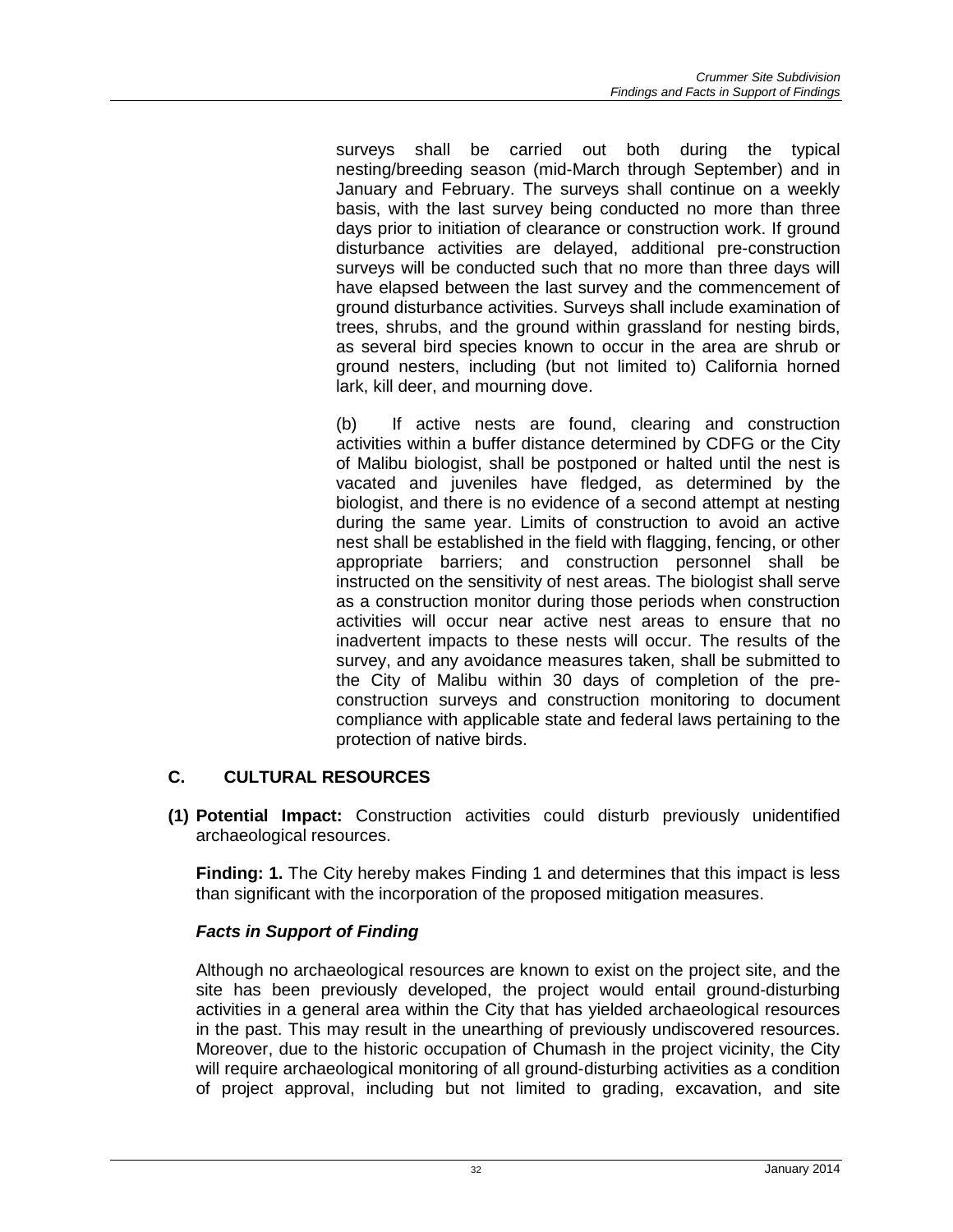preparation. A qualified archaeologist meeting the Secretary of the Interior's Professional Qualifications Standards would be retained to provide these services.

A Native American Monitor would also be retained should Native American artifacts or resources be uncovered. Any significant archaeological resources found would be preserved as determined necessary by the archaeologist and offered to a local museum or repository willing to accept the resource. In accordance with Section 11.4 of the LCP LIP, all reports and artifacts would be catalogued and curated in accordance with standards set by the US Secretary of the Interior at SCCIC-Fullerton, the designated repository for Los Angeles County. If human remains are uncovered, the Los Angeles Coroner, Native American Heritage Commission, local Native American representatives, and archaeological monitor would determine the nature of further studies, as warranted and in accordance with Public Resources Code 5097.98.

The impacts on cultural resources were analyzed in the Final EIR and Section 5.4 of the Draft EIR, which analysis was based, in part, on (1) the *Phase 1 Archaeological Study For A 24-Acre parcel located at 24200 Pacific Coast Highway (APN No's 4458-018-002, 4458-018-018 and, 4458-018-019) City of Malibu, Los Angeles County, California, Heart, July 2007; (2) Vertebrate Paleontology Records Check for paleontological resources for the proposed 24 acres at 24120 Pacific Coast Highway Project, in the City of Malibu, Los Angeles County, Natural History Museum of Los Angeles County, Vertebrate Paleontology Section, March 2013; and (3) the Updated Phase 1 Archaeological Study and Cultural Resource Sensitivity Testing for A portion of a 24-Acre parcel located at 24200 Pacific Coast Highway (APN No's 4458-018- 002, 4458-018-018* and*, 4458-018-019) City of Malibu, Los Angeles County, California, HEART, June 2013.*

The Final EIR determined that the proposed project (Reduced Project Alternative), when compared with the originally proposed project, would be environmentally similar with regard to cultural impacts (Final EIR, Section 7.3.4, Appendix E). Impacts remain less than significant.

Mitigation Measures

**4-1** For adequate coverage and the protection of potentially significant buried resources, a qualified archaeologist meeting the Secretary of the Interior's Professional Qualifications Standards (48 Federal Register 44738-39) shall be retained by the applicant to monitor all ground-disturbing activities, including but not limited to all grading, excavation, and site preparation. The project archaeologist shall have the authority to halt any activities adversely impacting potentially significant resources. Any significant archaeological resources found shall be preserved as determined necessary by the project archaeologist and offered to the South Central Coastal Information Center at California State University, Fullerton or repository willing to accept the resource. Any resulting reports shall also be forwarded to the South Central Coastal Information Center at California State University, Fullerton.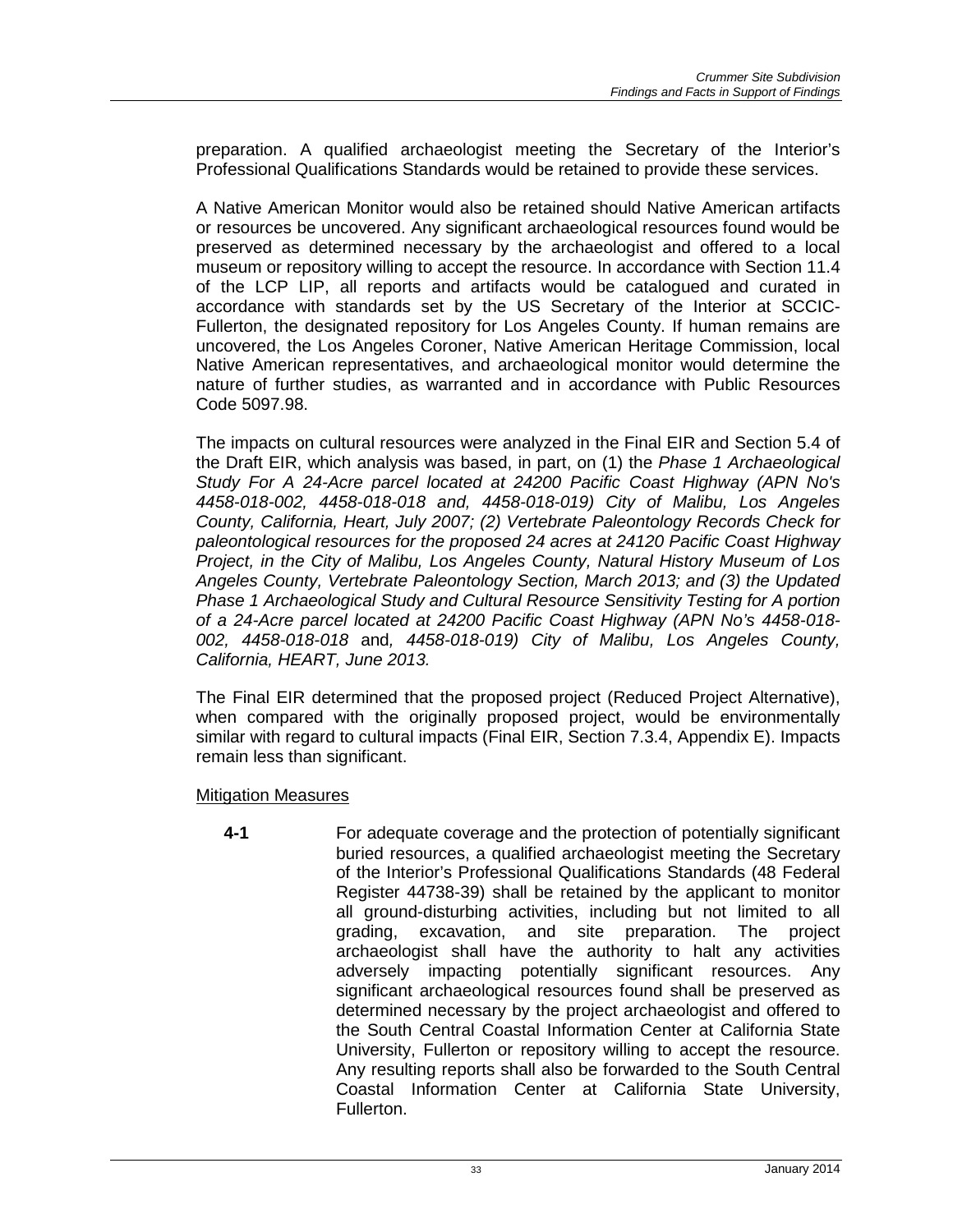Should paleontological soils be uncovered during grading, a paleontological monitor shall also be retained by the applicant, upon the archaeological monitor's request, to oversee grounddisturbing activities, including but not limited to all grading, excavation, and site preparation. The paleontological monitor shall have the authority to halt any activities adversely impacting potentially significant resources. Should fossil-bearing formations be uncovered, the monitor shall professionally collect any specimens without impeding development. Any paleontological artifacts recovered shall be preserved, as determined necessary by the project paleontologist, and offered to an accredited and permanent scientific institution for the benefit of current and future generations. This mitigation measure shall also apply to trenching for utilities, geological testing, and any other ground-disturbing activities associated with the proposed project.

- **4-2** A Native American Monitor of Chumash descent shall be retained to monitor all ground-disturbing activities, including but not limited to all grading, excavation, and site preparation. Any artifacts recovered shall be curated at the South Central Coastal Information Center at California State University, Fullerton, the designated repository for Los Angeles, Ventura, and Orange Counties. The extent and duration of the archaeological monitoring program shall be determined in accordance with the proposed grading or demolition plans. If human remains are uncovered, the Los Angeles Coroner, Native American Heritage Commission, local Native American representatives, and archaeological monitor shall determine the nature of further studies, as warranted and in accordance with Public Resources Code 5097.98 and the City's standard conditions of approval. This mitigation measure shall also apply to trenching for utilities, geological testing, and any other ground-disturbing activities associated with the proposed project.
- **(2) Potential Impact:** Project implementation could disturb previously unidentified fossils.

**Finding: 1.** The City hereby makes Finding 1 and determines that this impact is less than significant with the incorporation of the proposed mitigation measures.

# *Facts in Support of Finding*

There are no known paleontological resources or unique geologic features on the project site and portions of the site have been previously graded. However, fossils have been recovered from the same sedimentary units that occur in the project area. The project would involve ground-disturbing activities, which could affect previously undiscovered paleontological resources. Even relatively shallow excavations in the older Quaternary alluvial sediments exposed on top of the bluff may uncover significant fossil vertebrate remains. Any Monterey Formation deposits, either at depth in most of the project area or exposed toward the base of the bluff, also may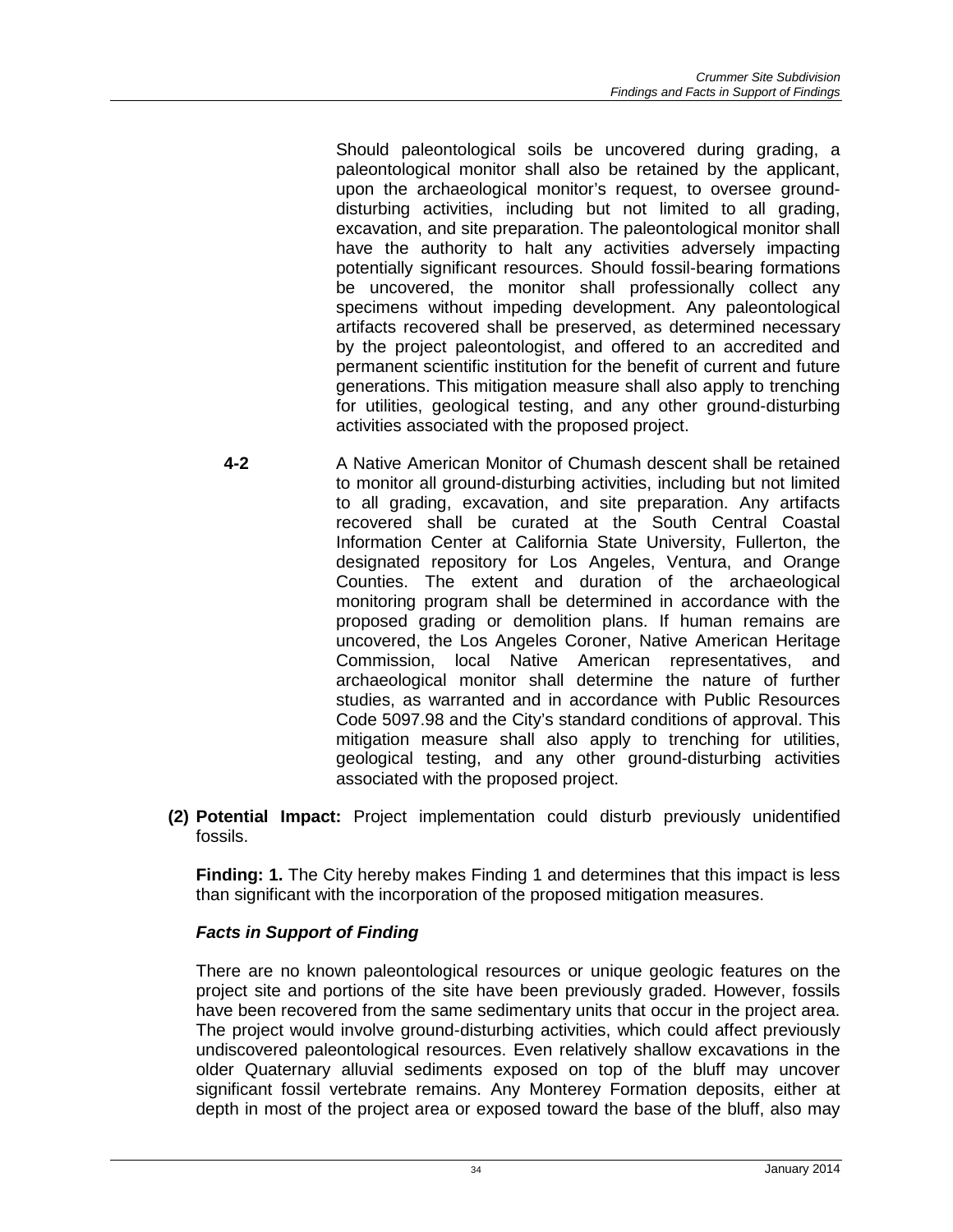encounter vertebrate fossils. Compliance with Section 17.54.040(D)(4)(b) of the City of Malibu Municipal Code and Section 11.5 of the LCP LIP, as provided above, would require earth-moving activities to halt in the event of a discovery of cultural resources and would reduce impacts to paleontological resources to a level below significance.

The impacts on cultural resources were analyzed in the Final EIR and Section 5.4 of the Draft EIR, which analysis was based, in part, on (1) the *Phase 1 Archaeological Study For A 24-Acre parcel located at 24200 Pacific Coast Highway (APN No's 4458-018-002, 4458-018-018 and, 4458-018-019) City of Malibu, Los Angeles County, California, Heart, July 2007; (2) Vertebrate Paleontology Records Check for paleontological resources for the proposed 24 acres at 24120 Pacific Coast Highway Project, in the City of Malibu, Los Angeles County, Natural History Museum of Los Angeles County, Vertebrate Paleontology Section, March 2013; and (3) the Updated Phase 1 Archaeological Study and Cultural Resource Sensitivity Testing for A portion of a 24-Acre parcel located at 24200 Pacific Coast Highway (APN No's 4458-018- 002, 4458-018-018* and*, 4458-018-019) City of Malibu, Los Angeles County, California, HEART, June 2013.*

The Final EIR determined that the proposed project (Reduced Project Alternative), when compared with the originally proposed project, would be environmentally similar with regard to cultural impacts (Final EIR, Section 7.3.4, Appendix E). Impacts remain less than significant.

#### Mitigation Measures

Mitigation 4-1 and 4-1 above apply.

# **D. GEOLOGY AND SOILS**

**(1) Potential Impact:** Slopes along the southern and eastern boundaries of the project site may not meet the City's requirement for the minimum factor of safety. [Thresholds G-1(IV) and G-3]

**Finding: 1.** The City hereby makes Finding 1 and determines that this impact is less than significant with the incorporation of the proposed mitigation measures.

# *Facts in Support of Finding*

The project site is on a bluff, with steep slopes on the southern and eastern boundaries that have been identified in California's Seismic Hazards Zones map as having a potential for "permanent ground displacement." In their grading plan review and addendum, Leighton concluded that the slopes do not meet the City's requirements for the minimum factor of safety based on laboratory testing, shear strength data, and the historic retreat of the project site bluffs. Leighton concluded that structural setback zones are necessary to ensure that no people or structures are at risk of hazards due to slope instability. The grading plan has been modified and the setback zone incorporated as a project design feature. As the eastern margin of the proposed swimming pool on Lot 1 and a portion of the garage and single-family structure on Lot 2 would be located within the safety setback zone, the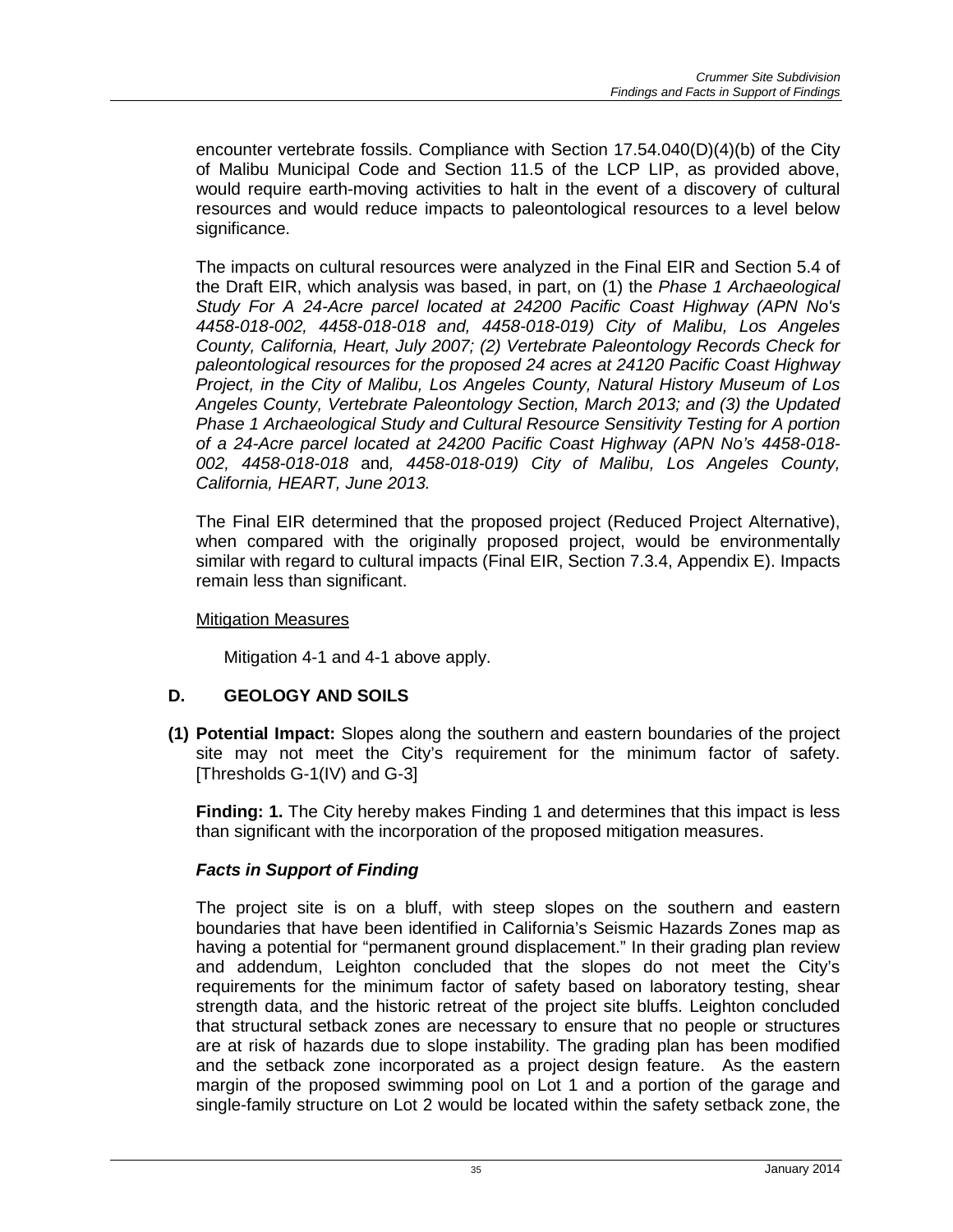City Geologist would require specific stabilization recommendations for portions of the garage, residence, and pool to ensure long-term stability of the sites. Furthermore, City geotechnical staff will review complete sets of building (for all structures) and grading plans for each residential lot during the Building Plan Check stage once the projects are submitted to the Building and Safety Department to ensure that the project meets the requirements of the Building Code and that the stabilization recommendations for portions of any pools, buildings, or habitable structures within safety setback zone are implemented. The Feasibility-Level Grading Plan Review and related documents concluded that the proposed project is feasible from a geotechnical standpoint, provided that the geotechnical recommendations of the report are followed and incorporated in the design and construction of the project. The mitigation measures identified would reduce potential impacts associated with geology and soils to a level that is less than significant.

The impacts on geology and soils were analyzed in Section 5.5 of the Draft EIR., which analysis was based in part on (1) the *Feasibility-Level Grading Plan Review, Proposed Malibu Bluffs Development: 5-Lot Subdivision, "The Crummer Site," APN 4458-018-019, 24200 Pacific Coast Highway, City of Malibu, California*, Leighton and Associates, Inc., December 5, 2007; (2) *Revised Addendum No. 1, Feasibility-Level Grading Plan Review Proposed Malibu Bluffs Development: 5-Lot Subdivision, "The Crummer Site," APN 4458-018-019, 24200 Pacific Coast Highway, City of Malibu, California*, Leighton and Associates, Inc., October 29, 2008; (3) *Geotechnical Evaluation of Proposed Onsite Wastewater Treatment System, Proposed Residential Development "Crummer Site," 24200 Pacific Coast Highway, APN 4458-018-019, City of Malibu, California*, Leighton and Associates, Inc., September 21, 2009b; (4) the *Phase I Environmental Site Assessment, 24200 Pacific Coast Highway, Malibu, Los Angeles County, California,* Leighton and Associates, October 28, 2011; and (5) *Geotechnical Reports for Individual Lots,* Leighton and Associates May 16, 2012.

The Final EIR determined that the proposed project (Reduced Project Alternative), when compared with the originally proposed project, would be environmentally similar with regard to geotechnical impacts (Final EIR, Section 7.3.4, Appendix E). Impacts remain less than significant.

#### Mitigation Measures

- **5-1** The proposed project shall be constructed in accordance with the geotechnical engineering recommendations as presented in the Leighton and Associates, Inc., Feasibility-Level Grading Plan Review, Proposed Malibu Bluffs Development: 5-Lot Subdivision, "The Crummer Site", APN 4458-018-019, 24200 Pacific Coast Highway, City of Malibu, California, as well as any subsequent documents, including responses to City comments. These recommendations address site preparation, excavation, fill placement and compaction, foundation design, and site drainage, among other topics.
- **5-2** (a) The planned community's covenants, conditions, and restrictions (CC&Rs) shall include protocols for proper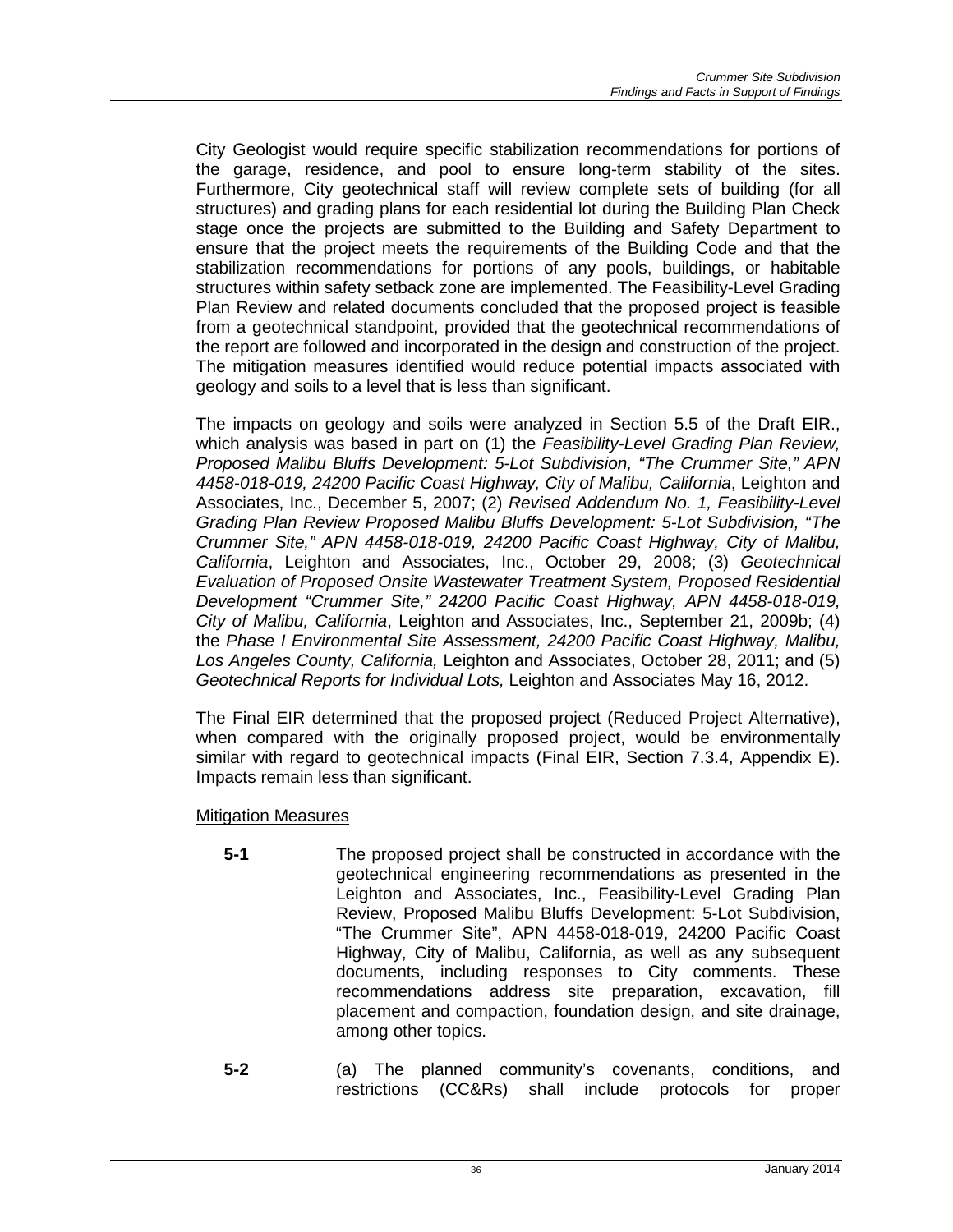maintenance of the slopes and prompt restoration following heavy precipitation events and/or fires.

(b) Excavating and cutting into the slopes or removal of slope failure debris by the tenants or one or more future property owners without prior approval from a geotechnical engineer shall be prohibited by the covenants, conditions and restrictions for the proposed development. This information shall also be recorded against the title of each residential property. The services of such a geotechnical engineer shall become necessary should a slope excavation be a desired, planned activity proposed by one or more property owners, or in response to unforeseen slope failure, such as sloughing in the aftermath of heavy rain.

**(2) Potential Impact:** Project development could result in substantial soil erosion or the loss of topsoil. [Threshold G-2]

**Finding: 1.** The City hereby makes Finding 1 and determines that this impact is less than significant with the incorporation of the proposed mitigation measures.

# *Facts in Support of Finding*

Substantial soil erosion is not expected to occur during the operational phase of the project.; however, construction of the project would involve grading, excavation, and hauling of materials (dirt, demolition debris, etc.) off the site, which could result in the loss of topsoil or substantial erosion-related impacts to offsite areas, such as the Winter Canyon drainage and storm drains along Malibu Road. Slope maintenance would be required and is a part of the planned community's covenants, conditions, and restrictions, which would include protocols for proper maintenance of the slopes and prompt restoration following heavy precipitation events and/or fires. Other specific measures to help stabilize the slope include hydroseeding of the slope with native flora to maintain its stability, prohibition of excavating/cutting into the slopes or removal of slope failure debris without prior approval from a geotechnical engineer, controlled irrigation to avoid destabilizing the slope by overwatering, and regular maintenance of the slope and drainage infrastructure at the site.The Feasibility-Level Grading Plan Review and related documents concluded that the proposed project is feasible from a geotechnical standpoint, provided that the geotechnical recommendations of the report are followed and incorporated in the design and construction of the project. The mitigation measures identified would reduce potential impacts associated with geology and soils to a level that is less than significant.

The impacts on geology and soils were analyzed in Section 5.5 of the Draft EIR., which analysis was based in part on (1) the *Feasibility-Level Grading Plan Review, Proposed Malibu Bluffs Development: 5-Lot Subdivision, "The Crummer Site," APN 4458-018-019, 24200 Pacific Coast Highway, City of Malibu, California*, Leighton and Associates, Inc., December 5, 2007; (2) *Revised Addendum No. 1, Feasibility-Level Grading Plan Review Proposed Malibu Bluffs Development: 5-Lot Subdivision, "The Crummer Site," APN 4458-018-019, 24200 Pacific Coast Highway, City of Malibu, California*, Leighton and Associates, Inc., October 29, 2008; (3) *Geotechnical Evaluation of Proposed Onsite Wastewater Treatment System, Proposed Residential*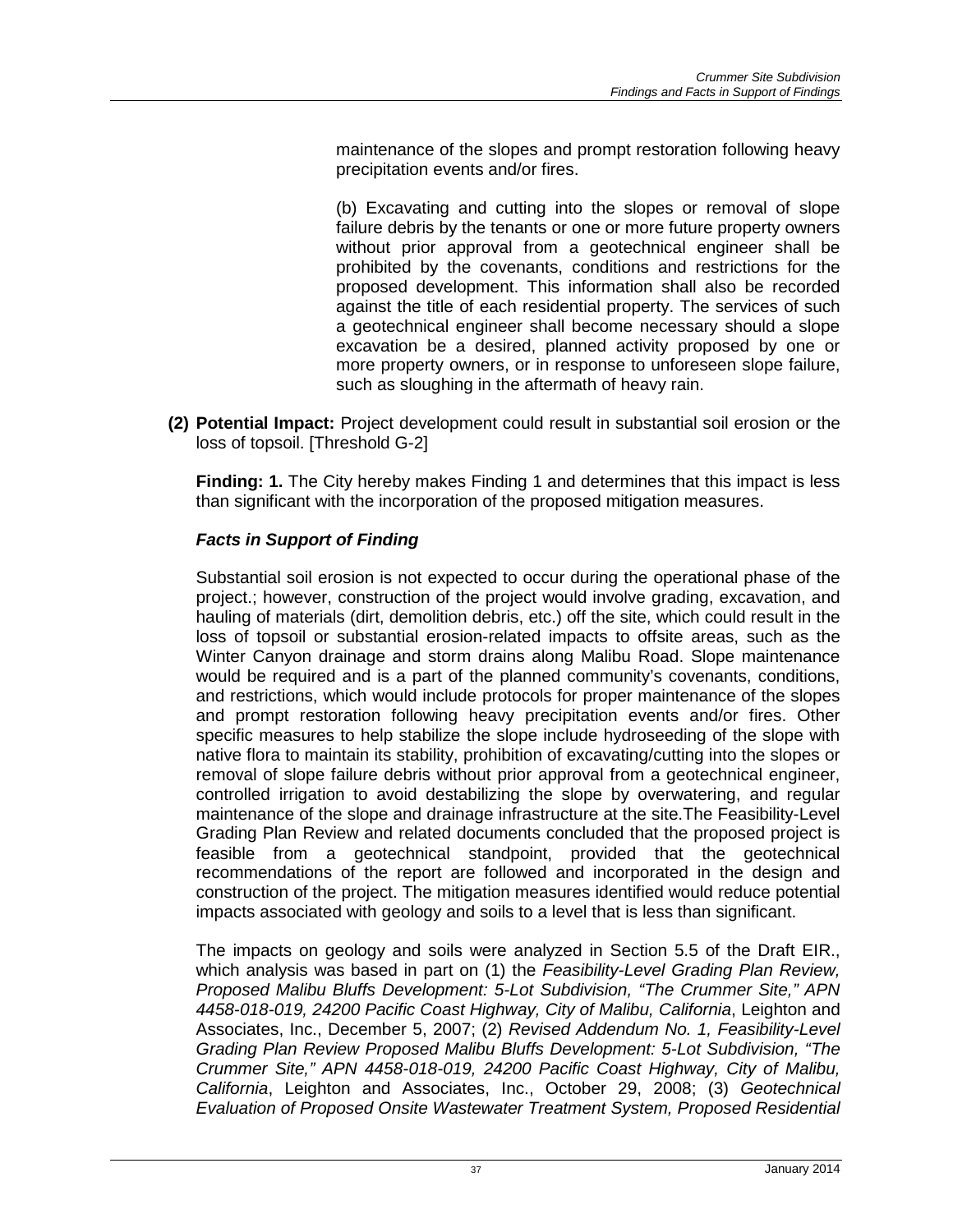*Development "Crummer Site," 24200 Pacific Coast Highway, APN 4458-018-019, City of Malibu, California*, Leighton and Associates, Inc., September 21, 2009b; (4) the *Phase I Environmental Site Assessment, 24200 Pacific Coast Highway, Malibu, Los Angeles County, California,* Leighton and Associates, October 28, 2011; and (5) *Geotechnical Reports for Individual Lots,* Leighton and Associates May 16, 2012.

The Final EIR determined that the proposed project (Reduced Project Alternative), when compared with the originally proposed project, would be environmentally similar with regard to geotechnical impacts (Final EIR, Section 7.3.4, Appendix E). Impacts remain less than significant.

Mitigation Measures

Mitigation Measures 5-1 and 5-2 apply.

**(3) Potential Impact:** The proposed project could place structures on potentially unstable soils. [Thresholds G-3 and G 4]

**Finding: 1.** The City hereby makes Finding 1 and determines that this impact is less than significant with the incorporation of the proposed mitigation measures.

# *Facts in Support of Finding*

The project site is not within a State of California zone for potential liquefaction hazard. Based on the specific soil conditions and the current and historic high groundwater levels at the site, Leighton concluded that the potential for liquefaction occurring beneath the site is very low. In accordance with the recommendations of Leighton's report, the proposed project would overexcavate and replace the upper soils as compacted fill. This would ensure that no structures would be placed on soils that could be subject to lateral spreading, subsidence, liquefaction, collapse, or expansion. Slope maintenance would be required and is a part of the planned community's covenants, conditions, and restrictions, which would include protocols for proper maintenance of the slopes and prompt restoration following heavy precipitation events and/or fires. Other specific measures to help stabilize the slope include hydroseeding of the slope with native flora to maintain its stability, prohibition of excavating/cutting into the slopes or removal of slope failure debris without prior approval from a geotechnical engineer, controlled irrigation to avoid destabilizing the slope by overwatering, and regular maintenance of the slope and drainage infrastructure at the site. The Feasibility-Level Grading Plan Review and related documents concluded that the proposed project is feasible from a geotechnical standpoint, provided that the geotechnical recommendations of the report are followed and incorporated in the design and construction of the project. The mitigation measures identified would reduce potential impacts associated with geology and soils to a level that is less than significant.

#### Mitigation Measures

Mitigation Measures 5-1 and 5-2 apply.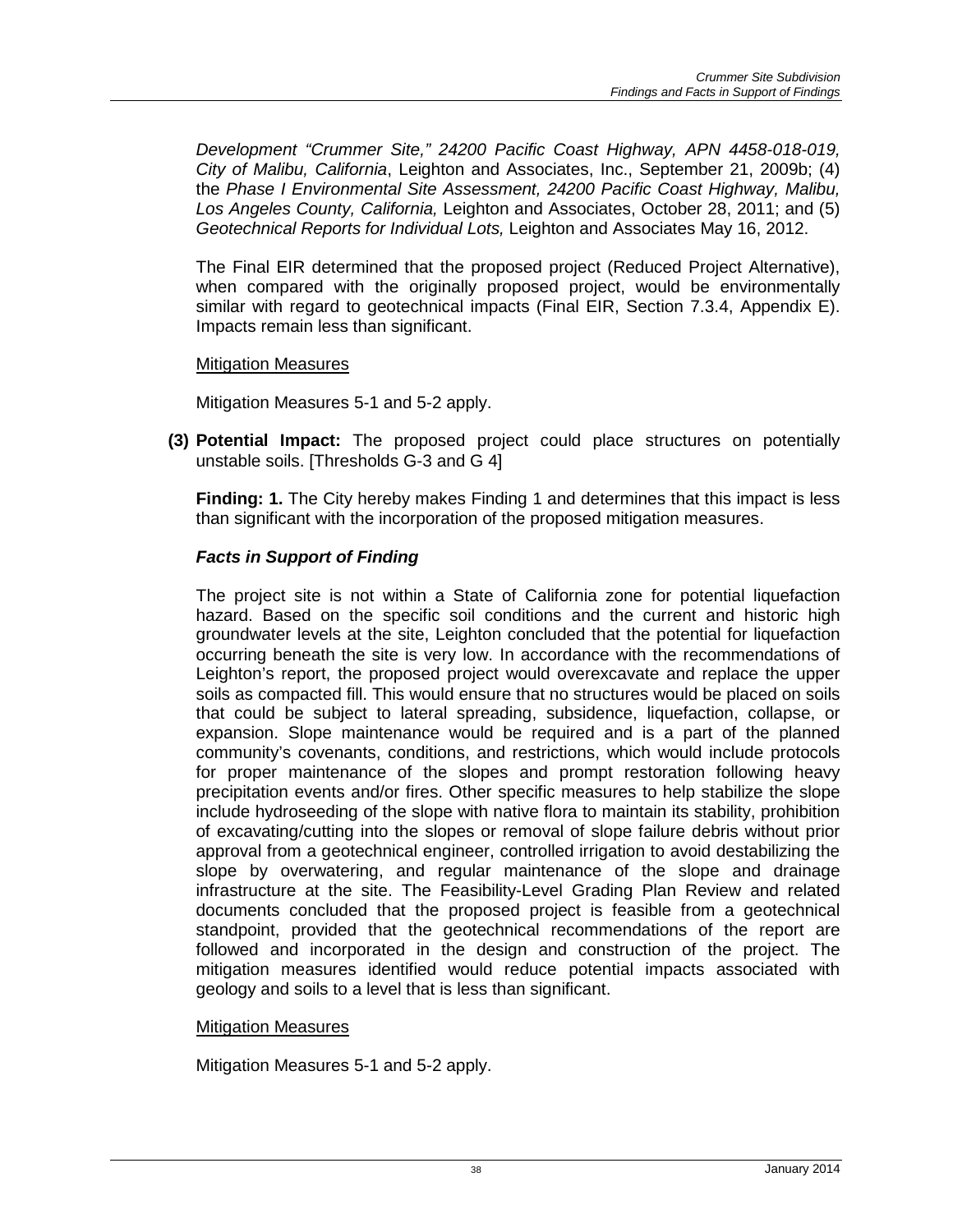**(4) Potential Impact:** Site conditions may be inadequate to support the onsite wastewater treatment system. [Threshold G-5]

**Finding: 1.** The City hereby makes Finding 1 and determines that this impact is less than significant with the incorporation of the proposed mitigation measures.

# *Facts in Support of Finding*

Potential geotechnical constraints associated with the installation of the OWTS Package Plant and wastewater dispersal system include percolation rates, slope instability, and depth to groundwater. Based on testing conducted at the site by Lawrence Young (2008) that concluded that the best location for the dispersal field was the southern portion of Lot 7, the proposed plan is to install the OWTS in the northwest corner of the site near the intersection of Winter Mesa Drive and PCH and to discharge the treated effluent from the OWTS into seepage pits located in the southernmost portion of Lot 7 along Winter Mesa Drive. The water would percolate into the unoxidized zone of the Monterey Formation bedrock, which would meet the requirements of the LIP and the City of Malibu's Plumbing Code. In addition, a hydrogeologic/wastewater mounding study conducted by Earth Consultants International (ECI) concluded that even under extreme rainfall conditions and maximum discharge rates from adjacent facilities, the predicted groundwater mound in the vicinity of the seepage pits would not breach the required 10-foot separation distance between the bottom of the pits and the groundwater table. Impacts to groundwater levels or slope stability, both onsite and offsite, as a result of the operation of the OWTS Package Plant and associated seepage pit system would be avoided or reduced to a less than significant level.

The impacts on geology and soils were analyzed in Section 5.5 of the Draft EIR., which analysis was based in part on (1) the *Feasibility-Level Grading Plan Review, Proposed Malibu Bluffs Development: 5-Lot Subdivision, "The Crummer Site," APN 4458-018-019, 24200 Pacific Coast Highway, City of Malibu, California*, Leighton and Associates, Inc., December 5, 2007; (2) *Revised Addendum No. 1, Feasibility-Level Grading Plan Review Proposed Malibu Bluffs Development: 5-Lot Subdivision, "The Crummer Site," APN 4458-018-019, 24200 Pacific Coast Highway, City of Malibu, California*, Leighton and Associates, Inc., October 29, 2008; (3) *Geotechnical Evaluation of Proposed Onsite Wastewater Treatment System, Proposed Residential Development "Crummer Site," 24200 Pacific Coast Highway, APN 4458-018-019, City of Malibu, California*, Leighton and Associates, Inc., September 21, 2009b; (4) the *Phase I Environmental Site Assessment, 24200 Pacific Coast Highway, Malibu, Los Angeles County, California,* Leighton and Associates, October 28, 2011; and (5) *Geotechnical Reports for Individual Lots,* Leighton and Associates May 16, 2012.

The Final EIR determined that the proposed project (Reduced Project Alternative), when compared with the originally proposed project, would be environmentally similar with regard to geotechnical impacts (Final EIR, Section 7.3.4, Appendix E). Impacts remain less than significant.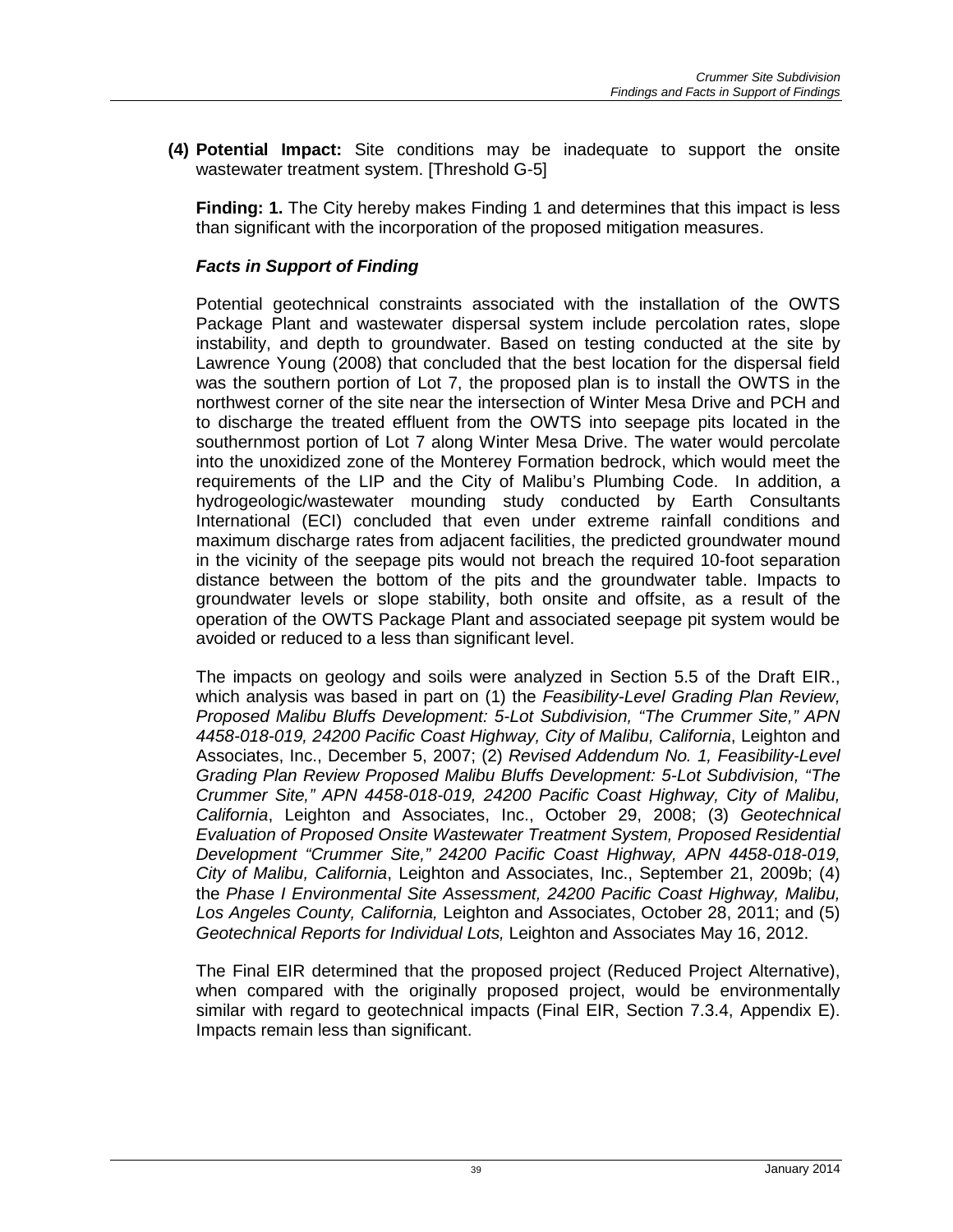#### Mitigation Measures

**5-4** (a) The proposed onsite wastewater treatment system shall be installed in accordance with the geotechnical engineering recommendations as presented in the Geotechnical Evaluation of Proposed Onsite Wastewater Treatment System, Proposed Residential Development "Crummer Site", 24200 Pacific Coast Highway, APN 4458-018-019, City of Malibu, California, as well as any subsequent documents, including responses to City comments. These recommendations address site preparation, excavation, fill placement and compaction, foundation design, and site drainage, among other topics.

> (b) The Applicant shall obtain final construction plan approval for the proposed onsite wastewater treatment systems from the City Environmental Health Administrator. The final design must be engineered to meet the effluent limits specified in waste discharge requirements, and requirements of the Regional Water Quality Control Board and the United States Environmental Protection Agency.

> (c) The proposed onsite wastewater treatment system shall not be installed within the structural setback zone as presented in the Leighton and Associates, Inc., Feasibility-Level Grading Plan Review, Proposed Malibu Bluffs Development: 5-Lot Subdivision, "The Crummer Site", APN 4458-018-019, 24200 Pacific Coast Highway, City of Malibu, California.

# **E. HAZARDS AND HAZARDOUS MATERIALS**

**(1) Potential Impact:** The project site is within a designated fire hazard zone (VHFHSZ) and could expose structures and/or residences to fire danger.

**Finding: 1.** The City hereby makes Finding 1 and determines that this impact is less than significant with the incorporation of the proposed mitigation measures.

# *Facts in Support of Finding*

The impacts related to hazards and hazardous materials were analyzed in Section 5.7 of the Draft EIR and the Final EIR, both of which are based, in part, on the Fire Protection Plan, Vesting Tentative Tract Map No. 070038, Dudek, January 2009, and the City of Malibu Fire Department Review Sheets, March 16, 2012.

The project would place homes and recreational uses in a setting that could be impacted by wildland fires. Malibu is at risk of severe fires due to highly flammable brushlands and variable weather conditions. The entire City is designated a VHFHSZ, and the majority of the City has experienced major brush fires in the past 30 years. Preventive measures, as required by City ordinances and regulations, will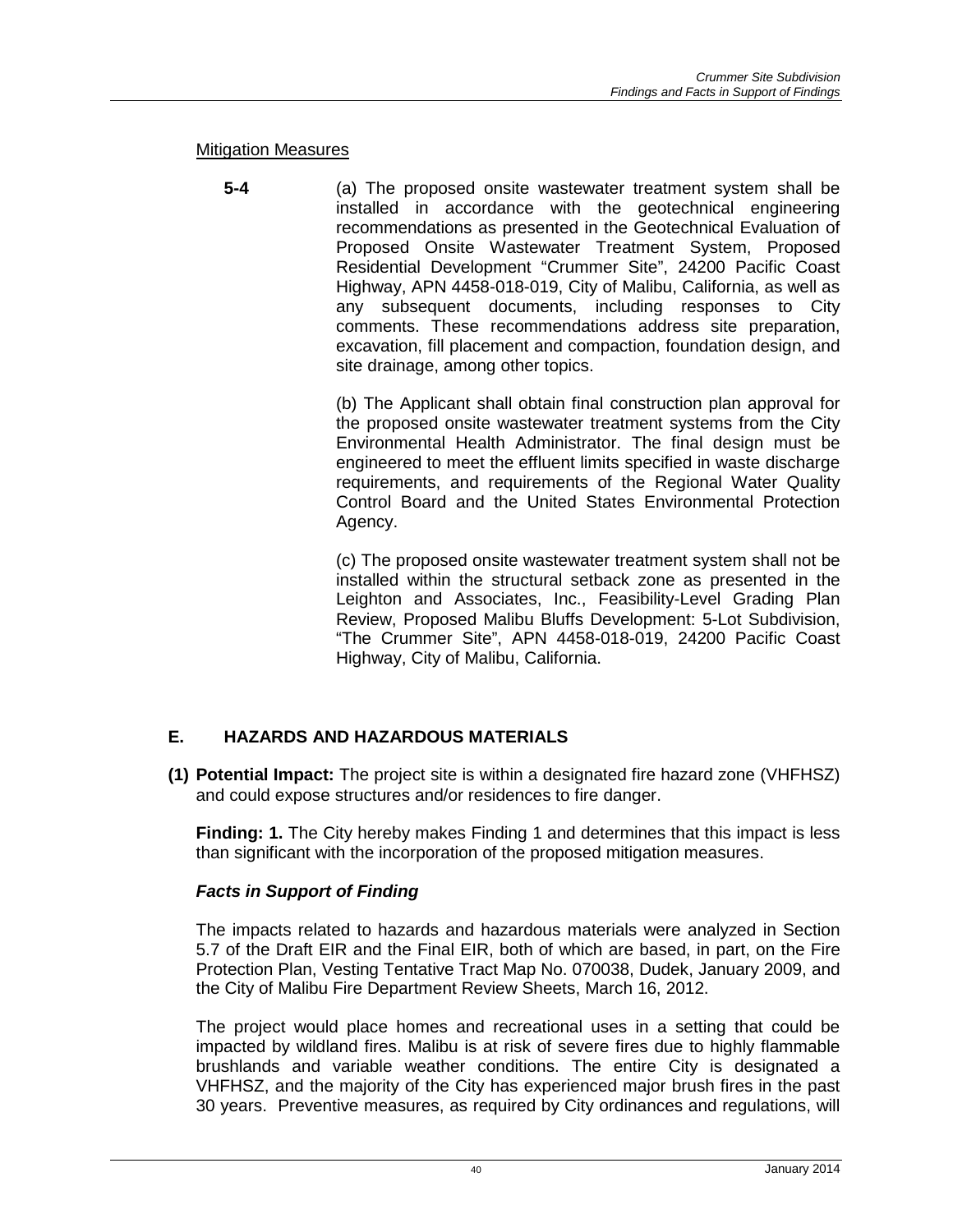be taken to offset the risk of wildland fires, including the use of ignition-resistant construction methods and materials and the establishment of dedicated fuel modification and defensible space around each residence. A fuel modification zone is a strip of land where combustible native or ornamental vegetation has been modified, thinned, and/or partially or totally replaced with drought-tolerant, fireresistant plants. Fuel modification reduces radiant and convective heat and provides fire suppression forces with defensible space. Los Angeles County Fire Department (LACFD) has reviewed and approved the preliminary fuel modification plan, which is based on the creation of three zones (Setback Zone, Irrigated Zone, and Native Brush Thinning Zone). A final fuel modification plan will need to be approved at the time of tentative map processing.

The long-term maintenance of the fuel modification zones would be addressed in the project's CC&Rs, and zones will be maintained by the HOA. The builder/developer would provide new property owners with recorded CC&Rs, which would include a statement that LACFD has the right to enforce fuel modification zone conditions.

Although the LACFD approved the preliminary fuel modification plan, a Fire Protection Plan was also prepared. The most common type of fire anticipated in the vicinity of the project site is a fire fanned by offshore Santa Ana winds burning downhill and spotting across Pacific Coast Highway from the adjacent Santa Monica Mountains to the north. Worst-case modeled flame lengths near the project site were calculated at 41.8 feet in coastal sage chaparral scrub vegetation types and up to 39.4 feet in mixed sage scrub cover types. Spread rates may exceed 7 mph under extreme weather and slope conditions. To address these risks, the fire protection plan includes recommendations for the design of the road, gate, and driveways that include planning and design elements such as fuel modification zones and permitted vegetation, roadway access, gates, and driveways, ignition-resistant structural requirements, and interior and exterior fire protection systems. Compliance with these recommendations would facilitate the fire department's mission by providing improved access for emergency personnel and apparatus; reducing the likelihood of "flashover" in case of a structure fire by providing interior sprinklers; and providing improved fire water capacity.

The Final EIR determined that the proposed project (Reduced Project Alternative), when compared with the originally proposed project, would be environmentally similar with regard to hazards and hazardous materials impacts (Final EIR, Section 7.3.4, Appendix E). Impacts remain less than significant.

#### Mitigation Measures

**7-1** In addition to compliance with existing requirements and standards of the Los Angeles County Fire Department (LACFD), the project must comply with all requirements detailed in letters dated March 16, 2012, from the LACFD, included in Appendix L of the Draft EIR. Where the two letters differ, the more conservative approach shall be taken. The letters include the following requirements, among others: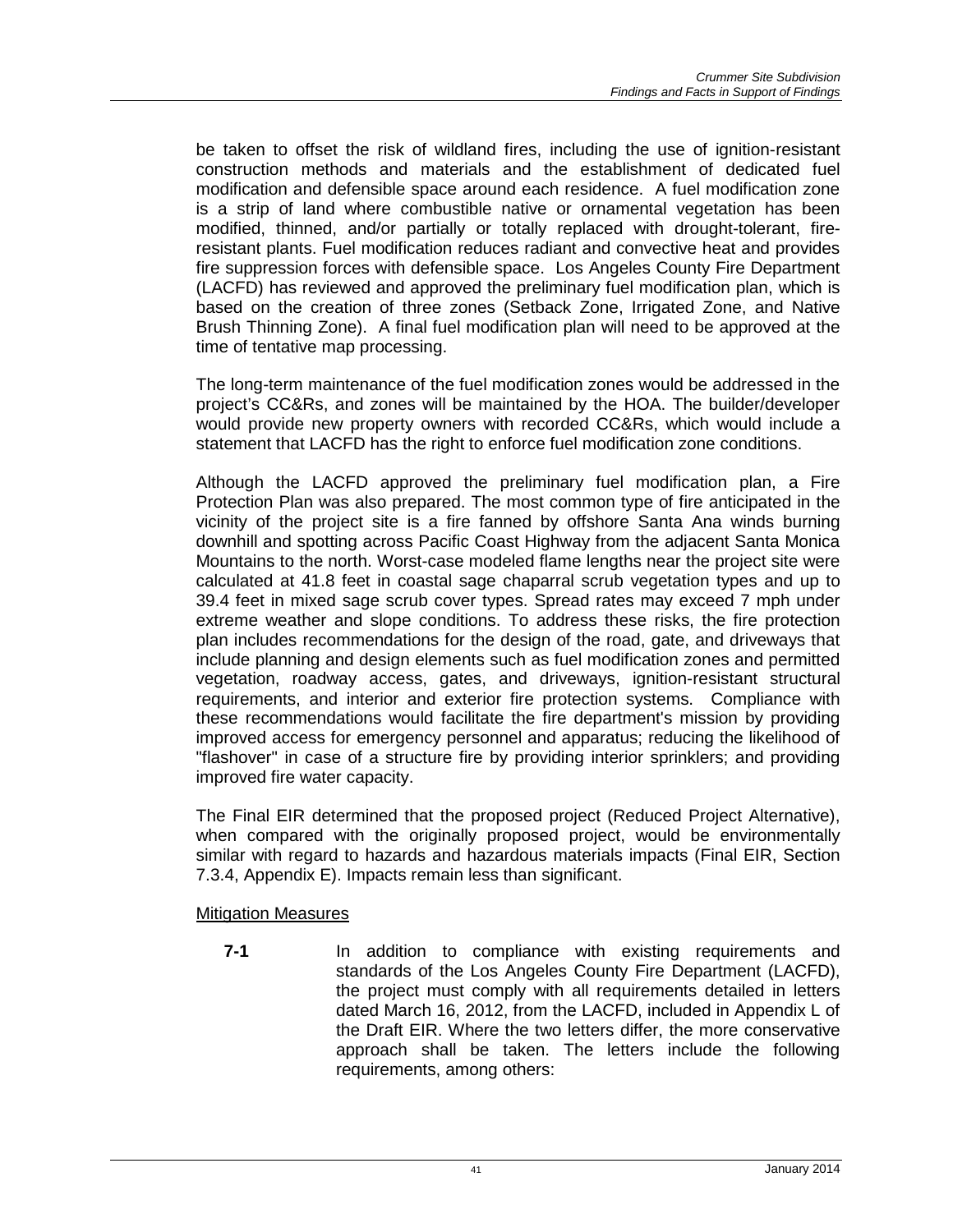- For Lot 1 and 5 the circular turnaround shall remain clear and unobstructed. No plantings, fountains, or other features shall be allowed;
- For Lot 2 the circular turnaround drive aisle shall be maintained at a minimum 20 feet in width with 32 feet on centerline turning radius. If landscaping or other features are to be located in the center, they must not encroach into the drive aisle.
- Provide evidence from a certified civil engineer that the "bridge" feature on Lot 5 shall support the minimum weight capacity of 75,000 pounds to accommodate fire apparatus. Once the "bridge" is installed, provide recertification prior to occupancy from a certified civil engineer that the "bridge" will support a minimum of 75,000 pounds. The width of 15 feet shall be maintained clear and unobstructed for the "bridge" portion of the fire department access.
- Emergency access for firefighter pedestrian use shall be extended to all exterior walls of all proposed structures within the subdivision. Additional walking access shall be reviewed and approved by Fire Prevention Engineering prior to building permit issuance.
- Department access shall be extended to within 150 feet distance of any exterior portion of all structures.
- Access shall comply with Section 503 of the Fire Code, which requires all-weather access. All-weather access may require paving.
- Where driveways extend farther than 150 feet and are of single-access design, turnarounds suitable for fire protection equipment use shall be provided and shown on the final map. Turnarounds shall be designed, constructed, and maintained to ensure their integrity for fire department use. Where topography dictates, turnarounds shall be provided for driveways that extend over 150 feet in length.
- Private driveways shall be indicated on the final map as "Private Driveway and Fire Lane," with the widths clearly depicted, and shall be maintained in accordance with the Fire Code. All required fire hydrants shall be installed, tested, and accepted prior to construction.
- Vehicular access must be provided and maintained serviceable throughout construction to all required fire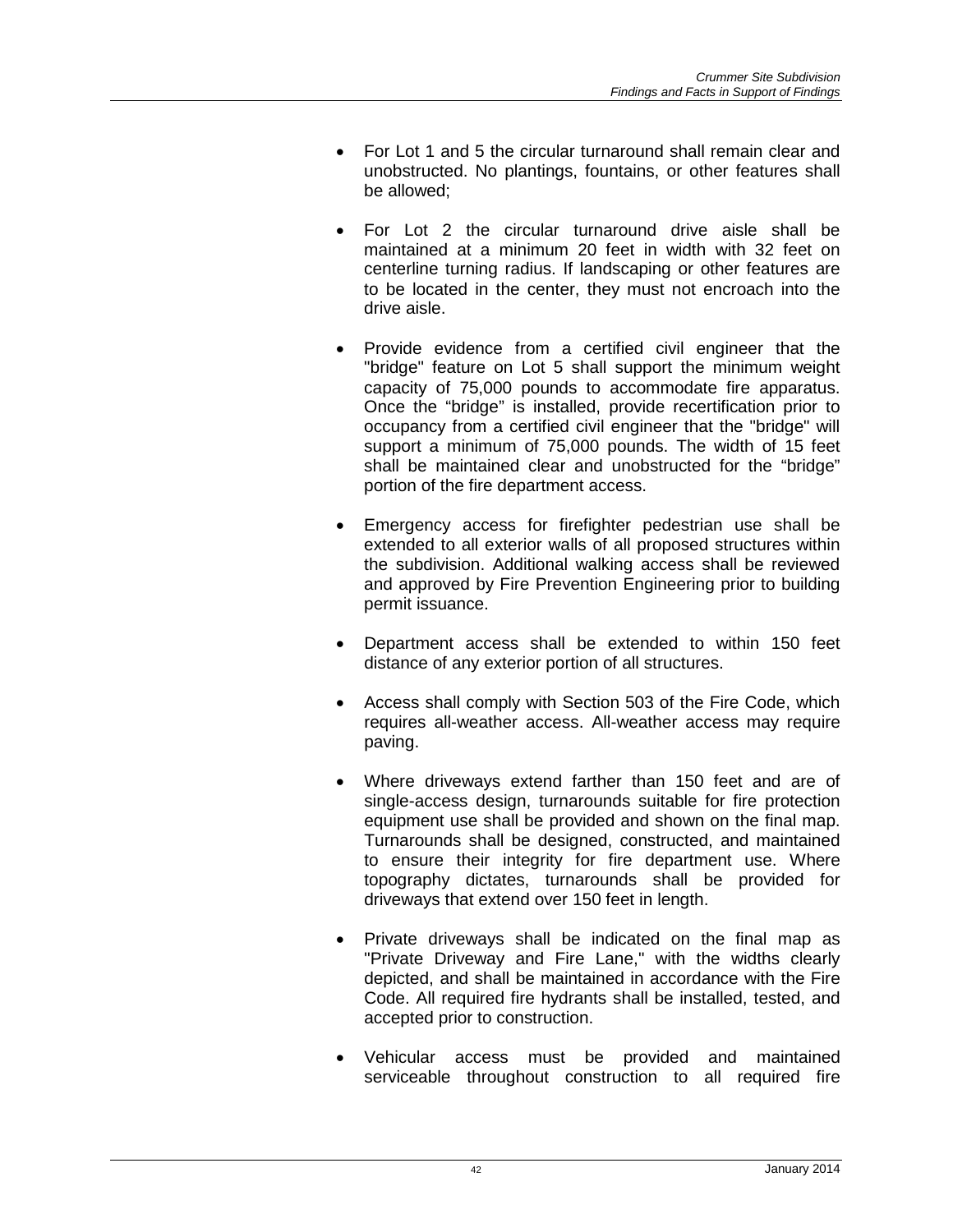hydrants. All required fire hydrants shall be installed, tested, and accepted prior to construction.

- Prior to occupancy, provide street signs and building access numbers as approved by the Fire Department or City.
- Provide water mains, fire hydrants, and fire flows as required by the County of Los Angeles Fire Department for all land shown on map which shall be recorded.
- The required fire flow for public fire hydrants at this location is 1,375 gallons per minute at 20 psi for a duration of 2 hours, over and above maximum daily domestic demand. Hydrant(s) flowing simultaneously may be used to achieve the required fire flow.
- Three private fire hydrants shall be installed onsite. The required fire flow for private onsite hydrants is 1,375 gallons per minute at 20 psi.
- The required fire hydrants shall be installed, tested, and accepted or bonded for prior to Final Map approval.
- Vehicular access must be provided and maintained serviceable throughout construction;
- Additional water system requirements will be required when this land is further subdivided and/or during the building permit process.
- Per the County of Los Angeles Water Works 29, the Fire Flow Availability form dated March 30, 2012, indicates adequate flow from the existing public fire hydrant on Winter Mesa Drive. All required fire hydrants shall measure 6 inches x 4 inches x 2-1/2 inches, brass or bronze, conforming to current AWWA standard C503 or approved equal and meet the required fire flow requirements (1,375 gallons per minute at 20 psi).
- 7-2 The project shall comply with all recommendations contained in the fire protection plan and in the fuel modification plan prepared for the project. Compliance with the fire protection plan and fuel modification plan would reduce the vulnerability of the proposed structures and the project site to wildland fires. The recommendations would minimize the likelihood of ember (firebrand) penetration or direct flame impingement, ensure that fire sprinklers and fire alarms are installed in the proposed residences, that the infrastructure of the site and surrounding area allow emergency personnel and vehicles to access the project, and that the project site is landscaped in such a way that the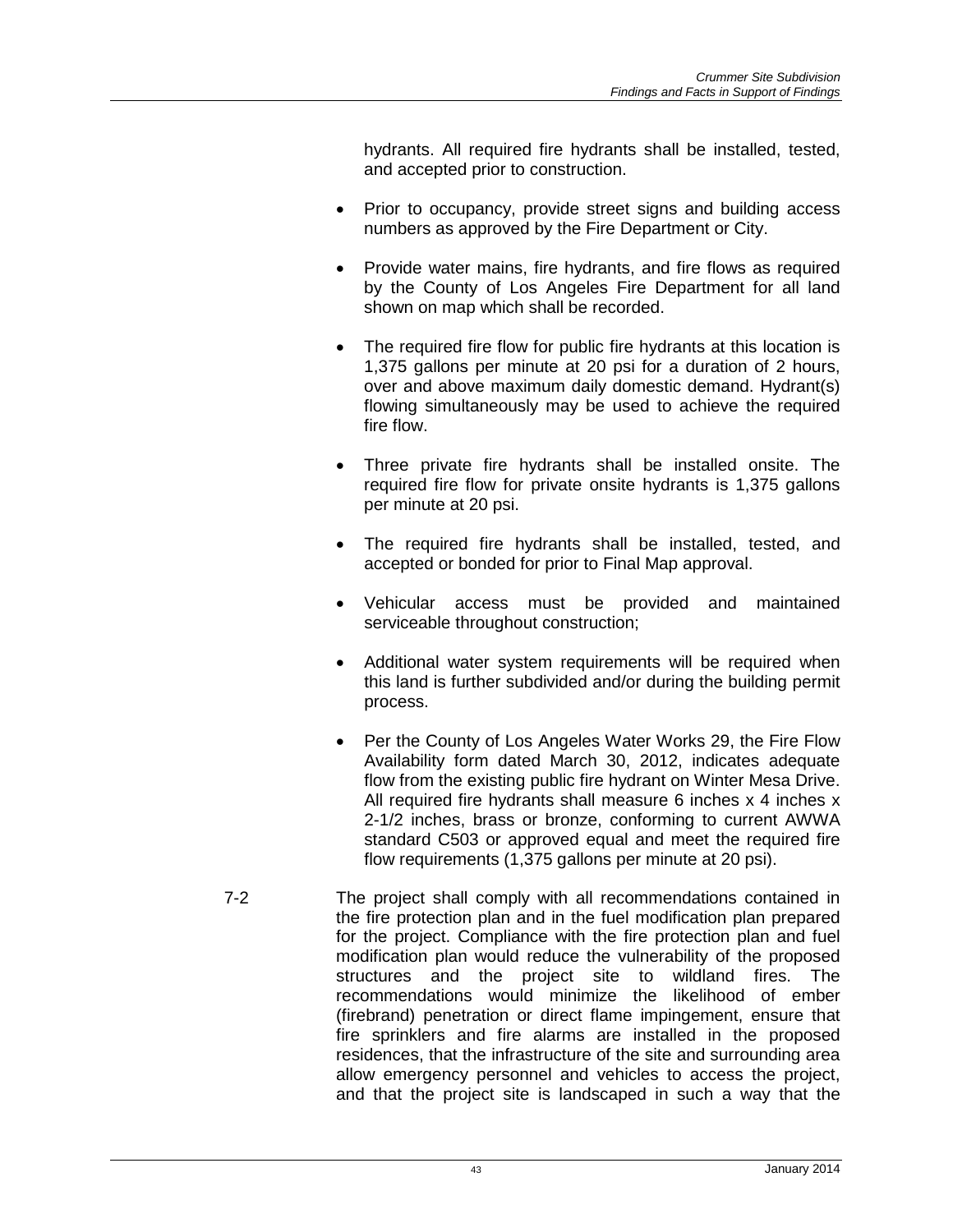proposed residences are not immediately adjacent to significant amounts of vegetation that could fuel wildfires.

- 7-3 The covenants, conditions, and restrictions for the proposed residences shall require the regular maintenance of the vegetation on the project site to ensure compliance with the fuel modification plan.
- 7-4 The applicant shall participate in an appropriate financing mechanism, such as a developer fee or an in-kind consideration in lieu of developer fees, to provide funds for fire protection facilities that are required by residential development in an amount proportional to the demand created by this project. Currently, the developer fee is a set amount per square foot of building space, adjusted annually, and is due and payable at the time a building permit is issued. In the event that the developer fee is no longer in effect at the time of building permit issuance, alternative mitigation measures may be required.

# **F. HYDROLOGY AND WATER QUALITY**

**(1) Potential Impact:** Development of the proposed project would alter the existing drainage pattern of the site and could result in erosion or siltation and flooding.

**Finding: 1.** The City hereby makes Finding 1 and determines that this impact is less than significant with the incorporation of the proposed mitigation measures.

# *Facts in Support of Finding*

Increased runoff from urban surfaces can increase the intensity of erosion, siltation and flooding. The majority of potential erosion and siltation impacts would occur during the construction phase of the project when the project site would be cleared of vegetation in preparation for grading, exposing loose soil to potential wind and water erosion. If not controlled, the transport of these materials to local waterways would temporarily increase suspended sediment concentrations and release pollutants attached to sediment particles into local waterways. The project would be required to submit an NOI and SWPPP prior to the commencement of construction activities, which would describe the BMPs to be implemented during the project's construction activities including velocity check dams in all unpaved street areas and unpaved graded channels, debris basins, and silt fences around the perimeter of the disturbed area. The operational phase of the project would also contain features to reduce the impact of erosion and siltation, including the use of pervious materials for private sidewalks, driveways, and interior roadway surfaces, the use of native or droughttolerant vegetation and shrubs on slope areas, and a reduction in the amount of impervious cover by incorporating landscaped areas in the site design.

To reduce flooding impacts, the proposed onsite storm drain system for the project would include underground detention tanks to control onsite runoff, earthen berms along the south side of the property for protection of bluffs and offsite properties, and various storm drain catch basins and inlets. The underground detention tanks would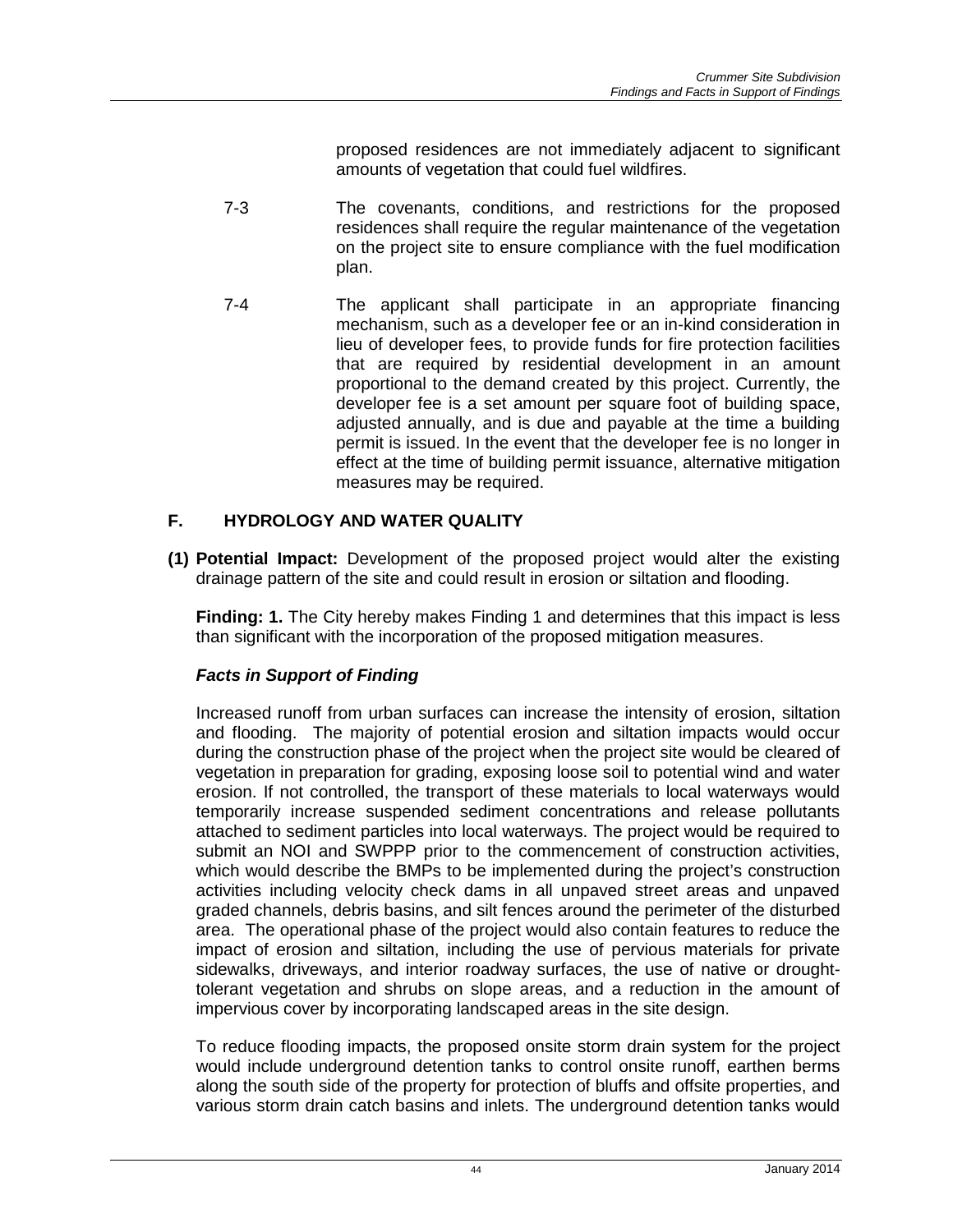be located within each residential lot and at the end of the private street. The detention tanks, storm drainage pipes, and earthen berms would ultimately route runoff into the canyons and public storm drain system, away from the existing homes below the bluffs.

The impacts on hydrology and water quality were analyzed in Section 5.8 of the Draft EIR, which analysis included findings from the *Hydrology Study for Malibu Bluffs Crummer Site*, Psomas, January 21, 2009; the *Geotechnical Evaluation of Proposed Onsite Wastewater Treatment System, Proposed Residential Development "Crummer Site", 24200 Pacific Coast Highway, APN 4458-018-019, City of Malibu, California, Leighton and Associates Inc., September 21, 2009; and the Hydrogeological/Treated Water Mounding Report for the Proposed Malibu Bluffs Residential Development at 24200 Pacific Coast Highway (aka Crummer Site), APN 4458-018-019, Malibu, California, Earth Consultants International, September 21, 2009.*

The Final EIR determined that the proposed project (Reduced Project Alternative), when compared with the originally proposed project, would be environmentally similar with regard to hydrology and water quality materials impacts (Final EIR, Section 7.3.4, Appendix E). Impacts remain less than significant.

### Mitigation Measures

**8-1** The project shall include the construction and proper maintenance of onsite stormwater detention tanks underneath each residential lot and the private street to mitigate potential flooding and erosion impacts to downstream areas. The detention tanks shall be sized according to the City of Malibu's required detention volume for new residential development. In addition, the project shall comply with all site-design, source-control, and treatment-control best management practices outlined in the project's stormwater management plan, including design to reduce potential flooding and to reduce the potential for erosion and siltation.

# **G. TRANSPORTATION AND TRAFFIC**

**(1) Potential Impact:** The proposed project with development of dedicated Lot 7 as a baseball field option would result in a substantial increase in traffic in Opening Year 2017 and Future Year 2030.

**Finding: 1.** The City hereby makes Finding 1 and determines that this impact is less than significant with the incorporation of the proposed mitigation measures.

#### *Facts in Support of Finding*

The project would not cause any significant impacts with respect to traffic (in the Opening Year 2017 and Future Year 2030). As noted, Lot 7 would be dedicated to the City of Malibu for recreational uses. The recreational area has not been designed by the City and the improvement of Lot 7 is not a part of this project. Although the recreational uses have not been determined, active recreation areas, passive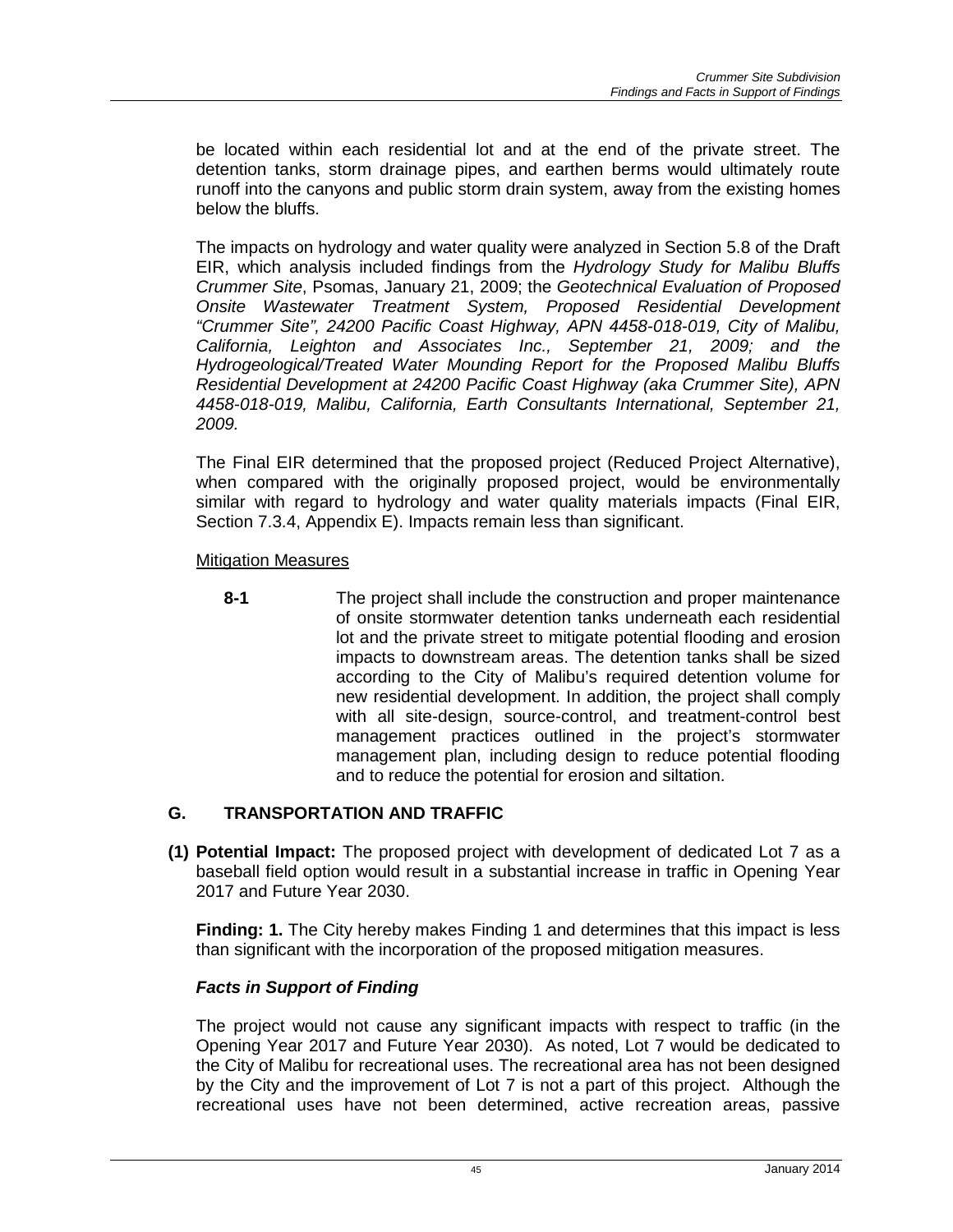recreation areas and an expanded parking lot are all foreseeable future uses of Lot 7. For that reason, the EIR considered and analyzed the environmental impacts for the potential use of Lot 7 as a ball field or a skate park together with a portion of the area developed as a 94 space parking lot in order to take into account the possible environmental impacts associated with development of Lot 7 for active recreational uses. The EIR determined that the baseball field option would result in a substantial, cumulatively considerable, increase in traffic in Opening Year 2017 and Future Year 2030.

The impacts on transportation and traffic were analyzed in Section 5.11 of the Draft EIR, which relied on the *Traffic Impact Analysis, Crummer Site Subdivision City of Malibu*, California, Arch Beach Consulting, December 2012. The Final EIR relied on the *Revised Traffic Impact Analysis, Crummer Site Subdivision City of Malibu*, California, Arch Beach Consulting, September 2013.The project would allow for the development of five single-family homes. The development of Lot 7 would possibly include a baseball field, or a public skate park. Access to the residential units would be provided by a private street that would intersect with Winter Mesa Drive, which is a continuation of Malibu Canyon Road south of PCH. This private street would be equipped with a security gate and kiosk. Access to the baseball field or skate park would be provided from Winter Mesa Drive.

To determine the project trip generation numbers, trip rates contained in the Institute of Transportation Engineers' (ITE) *Trip Generation* (8<sup>th</sup> ed.) were used. There are no ITE trip rates for a baseball field recreational land use; therefore, the trip generation estimates for the baseball field were determined using an "operational trip generation analysis" based on the following assumptions with patronage estimates for the baseball field obtained from the City.

Based on these assumptions, the baseball field option is forecast to generate 168 daily trips, with 4 trips (1 inbound, 3 outbound) produced in the AM peak hour and 65 trips (33 inbound, 32 outbound) produced in the PM peak hour. On Saturdays, the project would generate approximately 970 daily trips, and 97 midday peak hour trips (49 inbound and 48 outbound).

# **Opening Year 2017**

Based on the Opening Year 2017 Baseline LOS analysis as explained in detail in the Draft EIR, Malibu Canyon Road/PCH is forecast to operate at LOS E during the Saturday midday peak hour. Malibu Canyon Road/Civic Center Way is forecast to operate at LOS E during the weekday p.m. peak hour. The project trip assignments for the weekday and Saturday peak hours for the ball field option were added to the Opening Year 2017 Baseline weekday and Saturday peak hour traffic volumes, which resulted in the Opening Year 2017 plus Project traffic volumes. Based on the Opening Year 2017 plus Project LOS analysis and the significance criteria of the City, the development of Lot 7 as a baseball field would create a significant impact at Malibu Canyon Road/PCH. Although these impacts would be potentially significant, the City will impose Mitigation Measure 11-1. Implementation of this measure will reduce these impacts to a level of less than significant.

#### **Future Year 2030**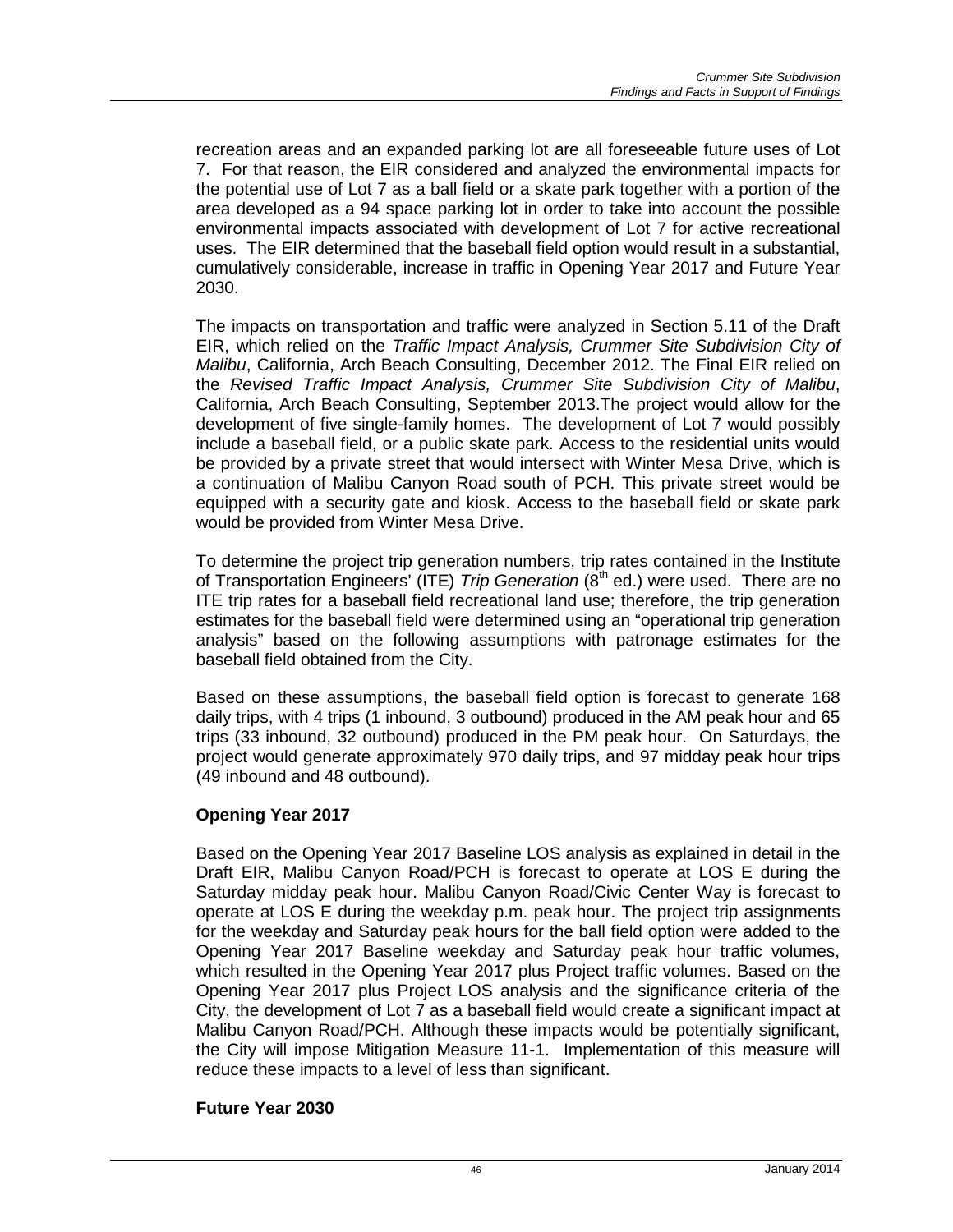In addition to assumed annual increase in traffic, traffic from cumulative (approved and/or pending) developments in the study area was added to this scenario. The ambient growth rate and trips from cumulative projects were applied to the existing traffic volumes to derive the Future Year 2030 Baseline traffic volumes. Based on the Future Year 2030 Baseline LOS analysis, Malibu Canyon Road/PCH is forecast to continue to operate at LOS E during the Saturday midday peak hour. Malibu Canyon Road/Civic Center Way is forecast to continue to operate at LOS E during the weekday p.m. peak hour. Based on the Future Year 2030 plus Project LOS analysis as explained in detail in the Draft EIR, and the significance criteria of the City, the development of Lot 7 as a baseball field would create a significant impact at Malibu Canyon Road/PCH. Although these impacts would be potentially significant, the City will impose Mitigation Measure 11-1. Implementation of this measure will reduce these impacts to a level of less than significant.

The Final EIR determined that the proposed project (Reduced Project Alternative), when compared with the originally proposed project, would be environmentally similar with regard to traffic impacts (Final EIR, Section 7.3.4, Appendix E). Impacts remain less than significant.

#### Mitigation Measures

- **MM 11-1** Prior to the recordation of the final map, the Project Applicant(s) shall construct the following improvements at the intersection of Malibu Canyon Road/PCH:
	- Re-stripe the existing southbound through plus left-turn lane on Malibu Canyon Road (at its intersection with Pacific Coast Highway) to a through plus left- and right-turn lane.
	- Either modify the existing traffic signal to remove the right-turn overlap phase to a standard right-turn-on-red (RTOR) permissive phase resulting in LOS E at 0.930 V/C OR;
	- Keep right turn overlap phase for existing #2 (outside) dedicated right-turn lane on Malibu Canyon Road (at its intersection with Pacific Coast Highway) resulting in LOS E at 0.901 V/C.
- **(2) Potential Impact:** Development of dedicated Lot 7 with recreational uses would increase the need for parking, which, in combination with special events at Malibu Bluffs Park, or times of peak park use, could result in inadequate parking at the site.

**Finding: 1.** The City hereby makes Finding 1 and determines that this impact is less than significant with the incorporation of the proposed mitigation measures.

# *Facts in Support of Finding*

The impacts on transportation and traffic were analyzed in Section 5.11 of the Draft EIR, which relied on the Traffic Impact Analysis, Crummer Site Subdivision City of Malibu, California, Arch Beach Consulting, December 2012. The Final EIR relied on the Revised Traffic Impact Analysis, Crummer Site Subdivision City of Malibu,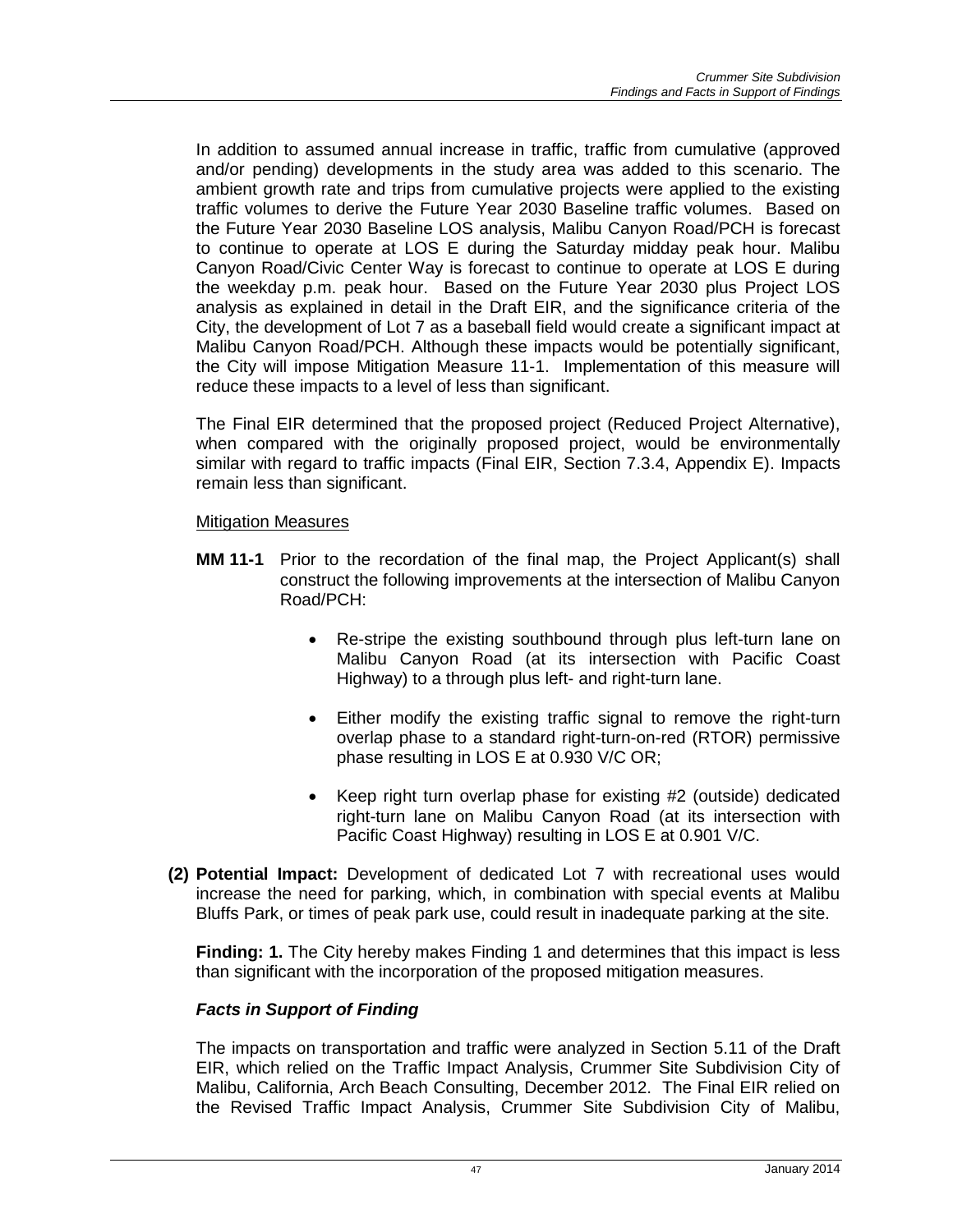California, Arch Beach Consulting, September 2013. Parking for the proposed residential units would be provided in the driveways and garages and along the private access road that serves the five residential units. Parking for the baseball field (or for the skate park alternative) would be provided in a new parking lot that is proposed to be constructed between the new baseball field and Winter Mesa Drive. As currently envisioned, the new parking lot would have 94 parking stalls (90 standard stalls and 4 handicapped spaces). In conjunction with the development of the project, the existing east–west segment of Winter Mesa Drive and the north– south segment of Winter Mesa Drive, which currently accommodate an estimated 40 parallel parking spaces. With 94 parking spaces provided in the proposed parking lot and 40 existing parallel spaces eliminated, the net increase in the overall number of parking spaces would be 54. The existing parking lot at Malibu Bluffs Park contains 81 spaces, with an additional 40 vehicles that can be parallel parked along both sides of Winter Mesa Drive. Thus, the total number of parking spaces to serve the existing Malibu Bluffs Park and any future recreational uses would be 175 spaces (81 existing spaces plus 94 proposed spaces).

According to staff at the City of Malibu, up to 250 people use the existing Malibu Bluffs Park at any given time, which results in a parking demand of 125 vehicles. This parking demand can be accommodated by the 125 existing parking spaces at the park. However, during special events or during times when the patronage at the park is particularly heavy, the parking demands cannot be accommodated onsite and vehicles are parked along both sides of Malibu Canyon Road, on empty parcels of land, at Webster Elementary School, and on the Crummer property. The project would result in a significant parking impact during some instances of peak park usage because it would eliminate the use of the Crummer property for overflow parking and it would generate additional parking demand during baseball games. To reduce this impact, Mitigation Measure 11-2 would require the implementation of a Parking Management Plan that would preclude the use of the baseball field when Malibu Bluffs Park would operate at over-capacity conditions, and would include dead-time between baseball games of at least 30 minutes so that parking demand from two games would not overlap. Although these impacts would be potentially significant, the City will impose Mitigation Measure 11-2. Implementation of this measure will reduce these impacts to a level of less than significant.

The Final EIR determined that the proposed project (Reduced Project Alternative), when compared with the originally proposed project, would be environmentally similar with regard to traffic impacts (Final EIR, Section 7.3.4, Appendix E). Impacts remain less than significant.

Mitigation Measures

**11-2** Prior to obtaining the last Building Permit for the recreational facilities, the City Parks and Recreation Department shall prepare and implement a Parking Management Plan that demonstrates that adequate onsite and/or offsite parking shall be provided during special events and/or other times when it is anticipated that Malibu Bluffs Park would operate at over-capacity conditions relative to parking demand. The Parking Management Plan shall preclude the use of the proposed baseball field when Malibu Bluffs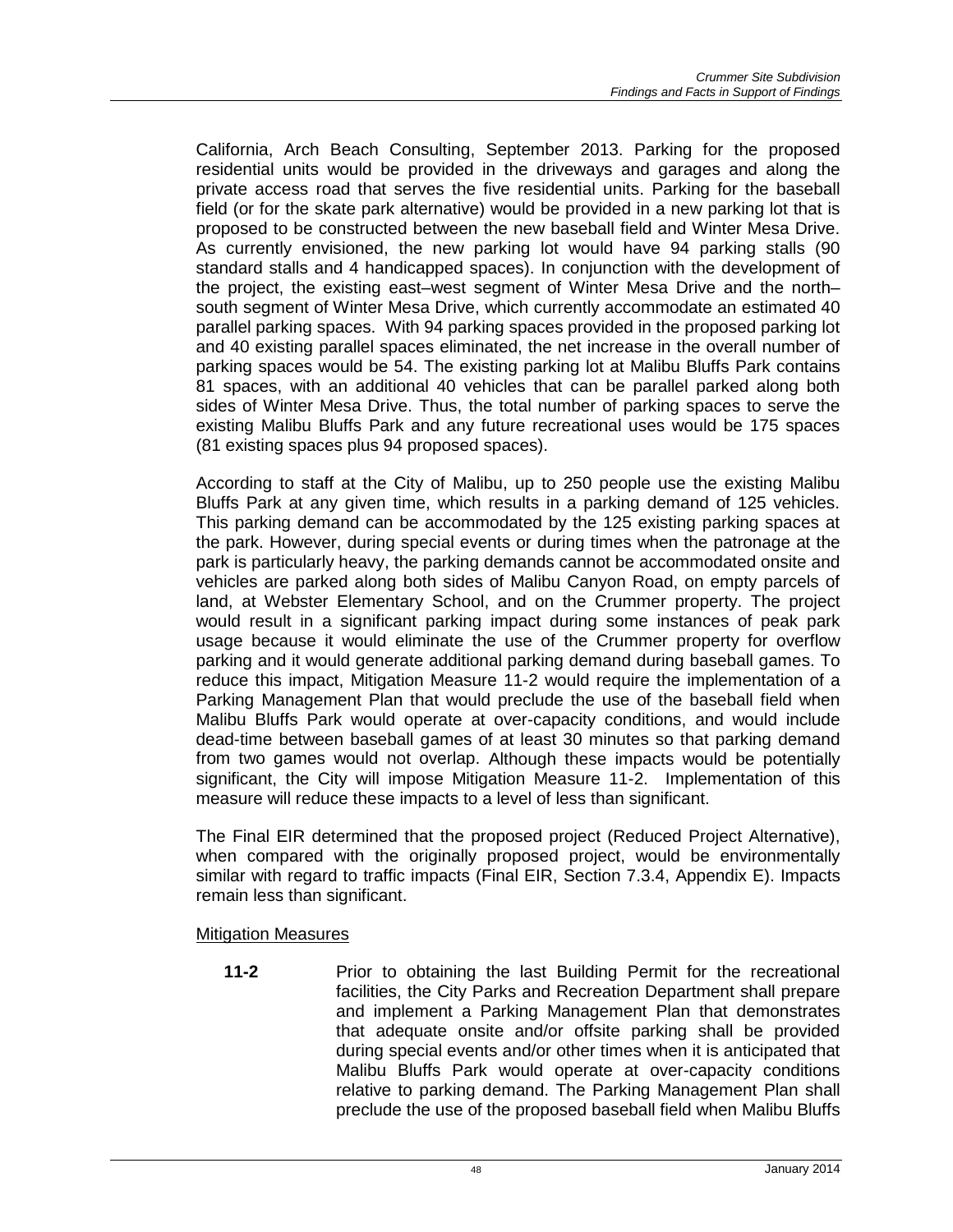Park would operate at over-capacity conditions relative to parking demand. In addition, the Parking Management Plan will require the City Parks and Recreation Department to schedule baseball games with at least a half-hour to 45 minute interval between games so that the parking demand of two consecutive games would not overlap. To accommodate this longer interval between games, less than 10 games per day would be permitted.

### **6. FINDINGS REGARDING ALTERNATIVES**

#### **A. ALTERNATIVES CONSIDERED AND REJECTED DURING THE SCOPING/PROJECT PLANNING PROCESS**

The following is a discussion of the land use alternatives considered during the scoping and planning process and the reasons why they were not selected for detailed analysis in the Draft EIR.

### **1. Other Development Areas Alternative**

CEQA requires that the discussion of alternatives focus on alternatives to the project or its location that are capable of avoiding or substantially lessening any significant effects of the project. The key question and first step in the analysis is whether any of the significant effects of the project would be avoided or substantially lessened by putting the project in another location. Only locations that would avoid or substantially lessen any of the significant effects of the project need be considered for inclusion in the EIR (Guidelines Sec. 15126.6(B)). In general, any development of the size and type proposed by the proposed project would have substantially similar impacts on air quality,<br>land use/planning, noise, population/housing, public services, recreation, land use/planning, noise, population/housing, public services, recreation, transportation/traffic and utilities/service systems.

The project site and the towing site immediately east of the project site are owned by the same entity. An EIR for the subdivision of this site and the construction of four homes has been approved. The towing site is therefore not available as a development area for the Crummer Site Subdivision project. The project applicant does not own any other sites within the jurisdiction of the City of Malibu that are considered feasible alternatives to the proposed project. Since the project applicant cannot reasonably acquire, control, or otherwise access any other sites, and since the analysis of other sites would be speculative without site-specific data, no other sites will be further considered.

# **2. No Project, No Development Alternative**

CEQA Guidelines require the analysis of a No Project Alternative. Under this alternative, the existing 24-acre project site would remain unchanged. The project site would not be subdivided, no new housing or recreational facilities would be constructed, and no improvements would be made. The site would remain vacant, in its current form, and would not be developed for other uses, including the proposed project. The No Project, No Development Alternative would avoid or reduce impacts associated with air quality, biological resources, cultural resources, geology and soils, fire hazards, hydrology and water quality, and traffic and transportation. However, this alternative has been rejected because it would not attain any of the primary objectives of the proposed project. While it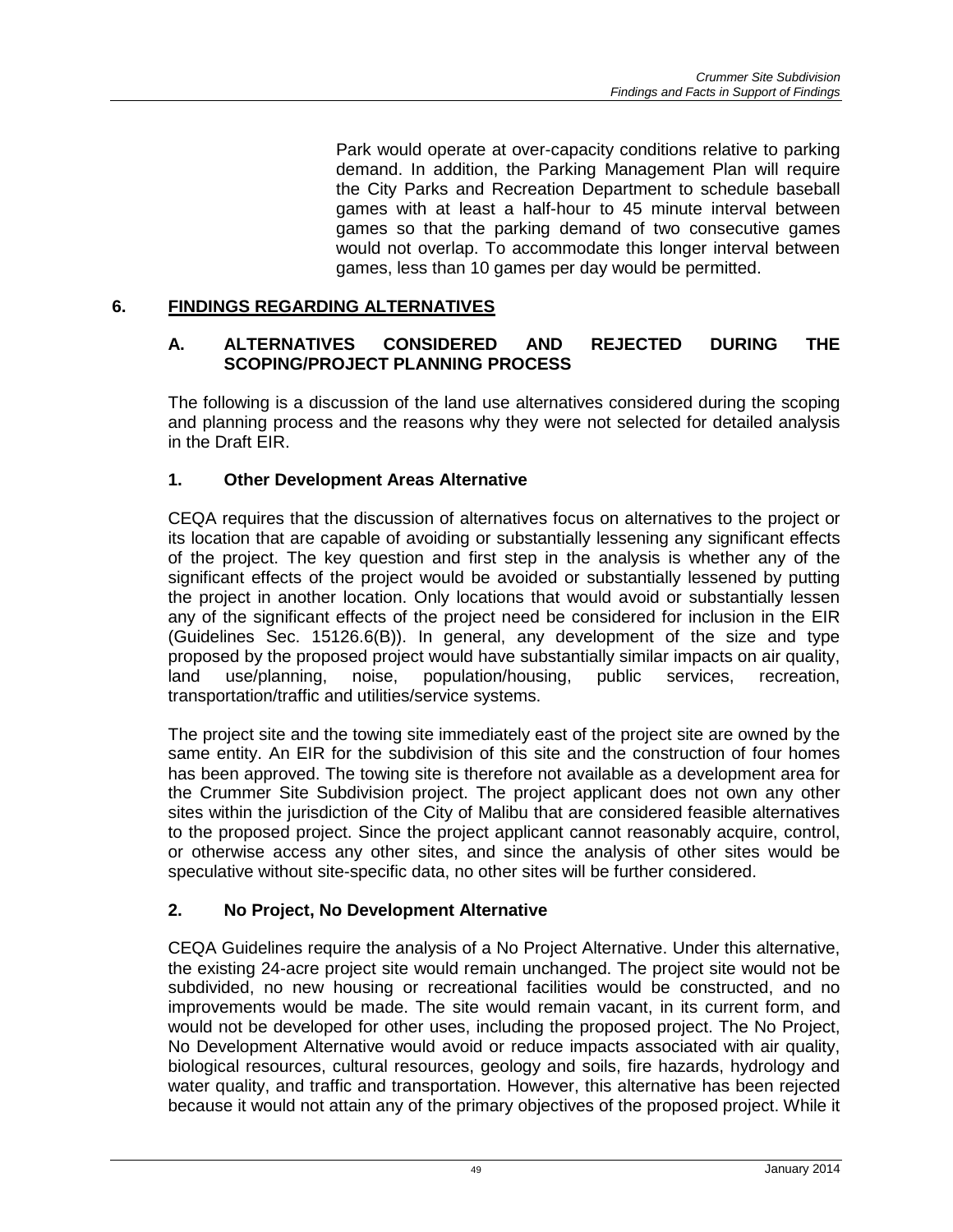would preserve the rural character of site and bluewater views, it is not reasonable to assume that the project applicant would never develop this site, a valuable economic resource, and that it would remain in its current physical condition. Consequently, the No Project, No Development Alternative has been rejected from further analysis.

**Finding:** The City of Malibu finds that the No Project, No Development Alternative is less desirable than the project because legal, economic, social, and other considerations, as listed below, make this alternative infeasible (Public Resources Code § 21081[a][3], Guidelines § 15091[a][3]).

### *Facts in Support of Finding*

- The No Project, No Development Alternative would result in the reduction of the City's range of housing choices. This alternative would result in fewer residences than the project.
- The No Project, No Development Alternative would not result in the dedication of additional land for the expansion of Bluffs Park. Consequently, no new recreational areas (passive or active) would be available for the public and no additional parking spaces would be provided to serve Bluffs Park.
- Similarly, no conservation easement would be provided across a portion of the project site to provide additional open space and wildlife habitat under this alternative.

# **B. ALTERNATIVES SELECTED FOR ANALYSIS**

The following four alternatives have been determined to represent a reasonable range of alternatives that could potentially attain most of the basic objectives of the project and have the potential to avoid or substantially lessen one or more of the significant effects of the project. The alternatives could impede to some degree the attainment of project objectives, but still would enable the project to obtain its basic goals.

- Two Story Homes with Skate Park Only Alternative
- No Project, Foreseeable Development Alternative
- One Story Homes with Skate Park or Baseball Field Alternative
- Reduced Project Alternative

#### **1. Two Story Homes with Skate Park Only Alternative**

This alternative selected primarily to demonstrate the difference between the impacts related to the ball field and the impacts related to skate park uses of the area of Lot 7 to be dedicated to the City of Malibu. Lot 7 would be dedicated to the City of Malibu for recreational uses. The use of the recreational area has not been determined by the City and the improvement of Lot 7 is not a part of this project. Although the recreational uses have not been determined, active recreation areas, passive recreation areas, and an expanded parking lot are all foreseeable future uses of Lot 7 based on the proposed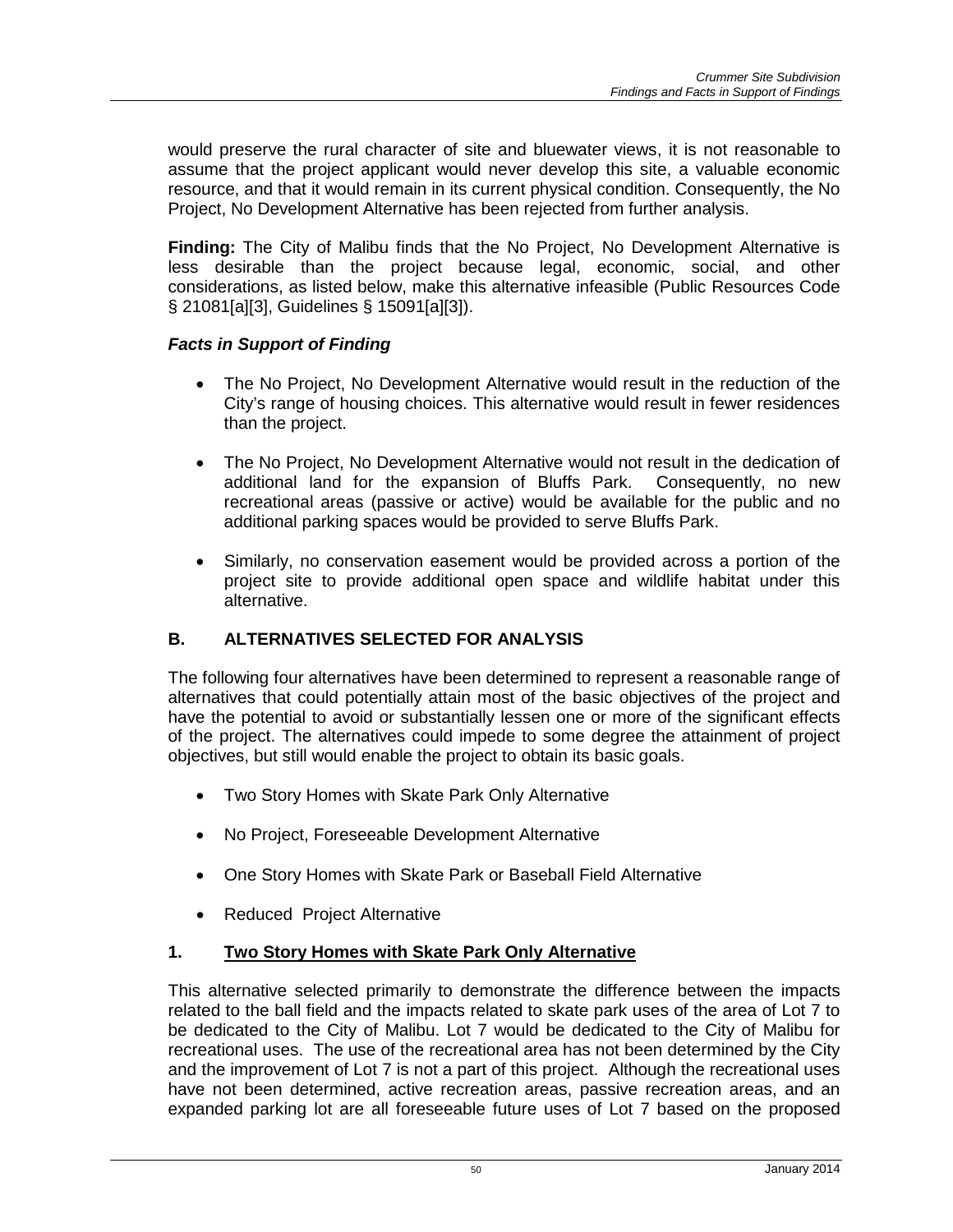Planned Development PD zoning designation, which applies to all seven lots. For that reason, the EIR considered and analyzed the environmental impacts for the potential use of Lot 7 as a ball field or a skate park together with a portion of the area developed as a 94 space parking lot in order to take into account the possible environmental impacts associated with development of Lot 7 for active recreational uses. As discussed in Section 5.11, Transportation and Traffic, if Lot 7 was developed by the City with the baseball field development option, it would result in a substantial increase in traffic in Opening Year 2017 and Future Year 2030, but improvements to the intersection of PCH and Malibu Canyon Road/Winter Mesa Road would mitigate these impacts to less than significant. By contrast, the Two-Story Homes with Skate Park Only Alternative assumes that the project would be developed with 5 two-story homes and that Lot 7 would be improved with a skate park and new 94-stall parking lot. Under this alternative, Lot 7 would not be developed with a baseball field. This skate park alternative would generate 78 ADT, 4 AM and 15 PM weekday peak hour trips and 110 ADT and 25 Saturday peak hour. Weekday and Saturday ADT would be reduced by 54 percent and 89 percent, respectively, weekday PM peak hour trips would be reduced by 77 percent and Saturday midday peak hour trips would be reduced by 74 percent, in each case compared to the ball field option. The skate park would generate a parking demand of 10 vehicles, which is based on an assumption that up to 20 people would be using the skate park at any given time and that the average vehicle occupancy would be twoperson per car. For this alternative, the impacts from the residential development are the same with respect to either option for the use of Lot 7. The development of Lot 7 with a skate park would involve more grading than its use as a ball field but the impacts from the additional grading would still be less than significant. For these reasons, the Two Story Homes with Skate Park Only Alternative would have the same impacts with respect to air quality, biological resources, cultural resources, geology and soils, greenhouse gas emissions, fire hazards, hydrology and water quality, noise, recreation and traffic and transportation compared to the development of Lot 7 as a ball field.

**Finding:** The City of Malibu finds that the Two Story Homes with Skate Park Only Alternative is less desirable than the project because legal, economic, social, and other considerations, as listed below, make this alternative infeasible (Public Resources Code § 21081[a][3], Guidelines § 15091[a][3]).

# *Facts in Support of Finding*

- The Two Story Homes with Skate Park Only Alternative would meet all of the project objectives to same extent as the proposed project.
- The Two Story Homes with Skate Park Only Alternative would result in reduced traffic impacts compared to the development of Lot 7 with a ball field, although either use would result in less than significant impacts after mitigation measures are employed with respect to ball field traffic impacts.

# **2. No Project, Foreseeable Development Alternative**

If disapproval of the project would result in other predictable actions, such as the development of the site with the permitted maximum number of single-family residences, this No Project, Foreseeable Development consequence was analyzed in the Draft EIR.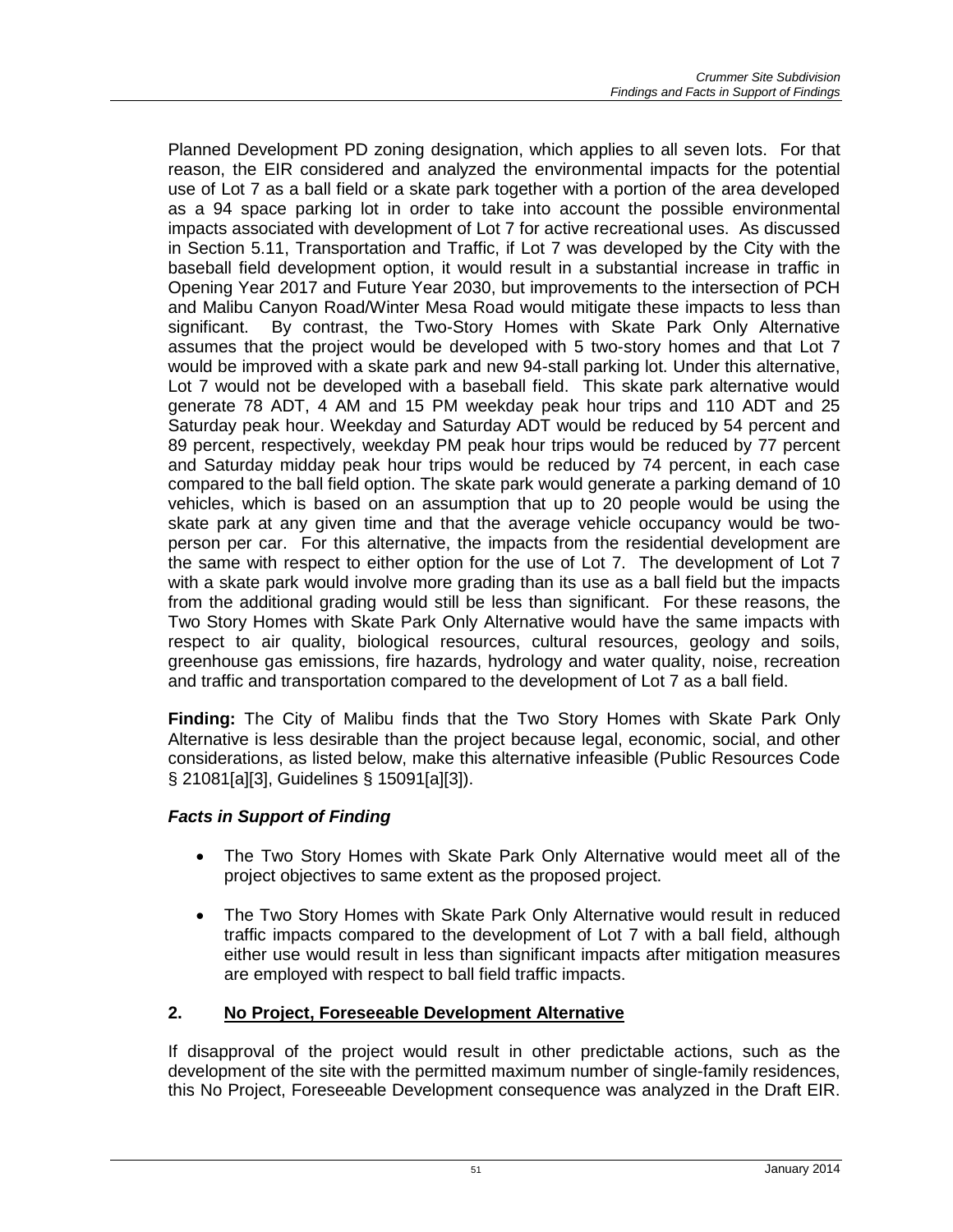This alternative assumes that the project site would be fully developed based on a site plan previously considered under a development agreement by the City and by the California Coastal Commission at the time of the Malibu LCP was being developed. Therefore, it is a reasonable foreseeable alternative that a subsequent developer may apply for similar development which includes eight homes and recreational facilities. As shown on Figure 7-15, No Project, Foreseeable Development Alternative Site Plan, the alternative would consist of eight single-family homes, each on a minimum two-acre lot. The western portion of the project site would be developed with a basketball court, a baseball field, and a 100-space parking lot for the recreational facilities. The site, under this alternative, would be graded to minimize impact to current landform on the relatively flat portions of the site. Therefore, earth would need to be imported to fill the canyons. It is assumed that approximately 65,000 cubic yards of cut, 100,000 cubic yards of fill, and 35,000 cubic yards of import would be required. The length of construction activities would be approximately 44 months, longer than the 38-month estimate for the proposed project. In addition, construction phasing and duration is only an estimate and could exceed the 44-month assumption given current market conditions. The No Project, Foreseeable Development Alternative would result in greater impacts with respect to aesthetics, construction air quality, biological resources, geology and soils, fire hazards, hydrology and water quality, and traffic. This alternative would not lessen any of the environmental effects compared to the project. In addition, the alternative would not meet the following objectives to the same degree as the project:

- Preserve view sheds, maximize open space, and maintain the area's rural character.
- Maintain residential privacy.
- Maximize separation of building areas from significant environmental resources.
- Preserve public bluewater ocean views.

**Finding:** The City of Malibu finds that the No Project, Foreseeable Development Alternative is less desirable than the project because the considerations listed below makes this alternative infeasible (Public Resources Code § 21081[a][3], Guidelines § 15091[a][3]).

# *Facts in Support of Finding*

- The No Project, Foreseeable Development Alternative would develop the project site with a higher density project and result in a more intense use of the site.
- Compared to the project, the No Project, Foreseeable Development Alternative would result in an incrementally greater consumption of limited building resources, such as lumber and other forest products, raw materials of steel and other metals, aggregate materials used in concrete and asphalt, and fossil fuels for construction vehicles and equipment.
- Compared to the project, operation of the No Project, Foreseeable Development Alternative would result in an incrementally greater consumption of limited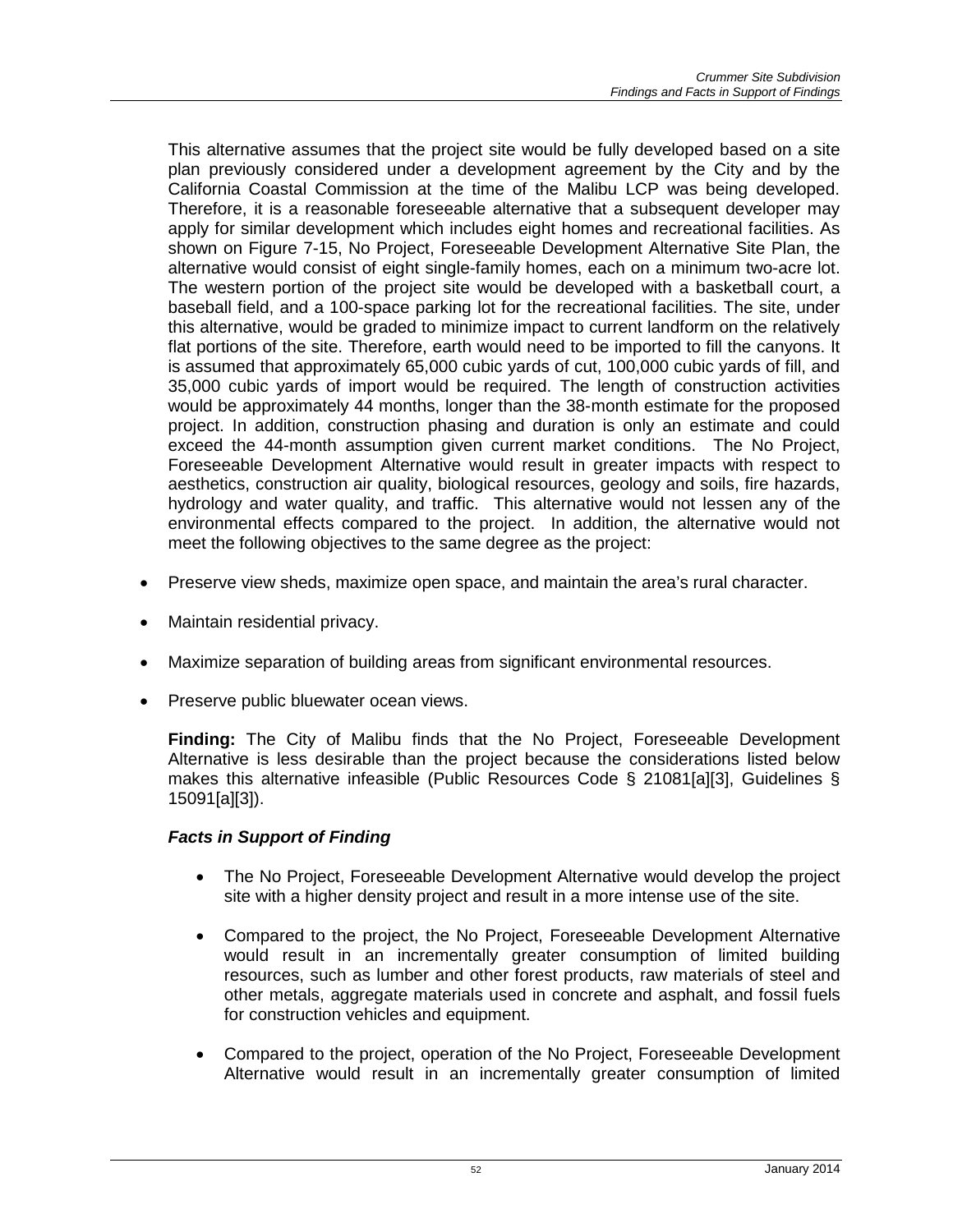renewable and nonrenewable resources, such as natural gas and electricity, petroleum-based fuels, fossil fuels, and water.

- The No Project, Foreseeable Development Alternative would result in an incrementally greater demand on public services such as fire and police protection services, park and recreation services, and public school services.
- Compared to the project, the No Project, Foreseeable Development Alternative would generate more construction-related emissions due to a larger project footprint as well as more operation-related emissions associated with more vehicle trips.
- The No Project, Foreseeable Development Alternative would result in a larger area of impervious surfaces than the project and would therefore result in more runoff and potential water quality impacts.
- Compared to the project, the No Project, Foreseeable Development Alternative would result in a longer duration of construction-related noise and create more operational noise.
- Compared to the project, the No Project, Foreseeable Development Alternative would generate more construction and operational traffic.
- Compared to the project, the No Project, Foreseeable Development Alternative would require a larger OWTS that would generate more wastewater discharge. It is possible that the project site might not feasibly be able to handle the additional discharge.

# **3. One-Story Homes with Skate Park or Baseball Field Alternative**

The One-Story Homes Alternative assumes that the project site is developed with five single-family, single-story homes and a skate park or baseball field. This alternative would reduce the maximum building height of the residential structures from 28 feet to 18 feet. The building square footages would remain approximately the same for each unit, as would the lot sizes. The two-story structures represent a more compact building form, which would result in less building mass and allow for more landscaping and open area on each of the five lots. As a result, there would be a reduction of space between the homes when compared to the project. The single-story alternative would almost double the building footprints for each of the five homes. This Alternative would require 24,511 cubic yards of soil export; 11,658 cubic yards of soil import, both of which are greater than the amounts estimated for the originally proposed project. As discussed in Draft EIR Section 3.3.4, Proposed Land Uses, the originally proposed project requests two-story homes on Lots 1 through 5. The length of construction activities would be approximately 39 months for this Alternative, slightly longer than the 38-month estimate for the proposed project. In addition, construction phasing and duration is only an estimate and could exceed the 39-month assumption given current market conditions.

The One-Story Homes Alternative would be environmentally similar to the project with respect to Biological Resources, Cultural Resources, Greenhouse Gas Emissions, Fire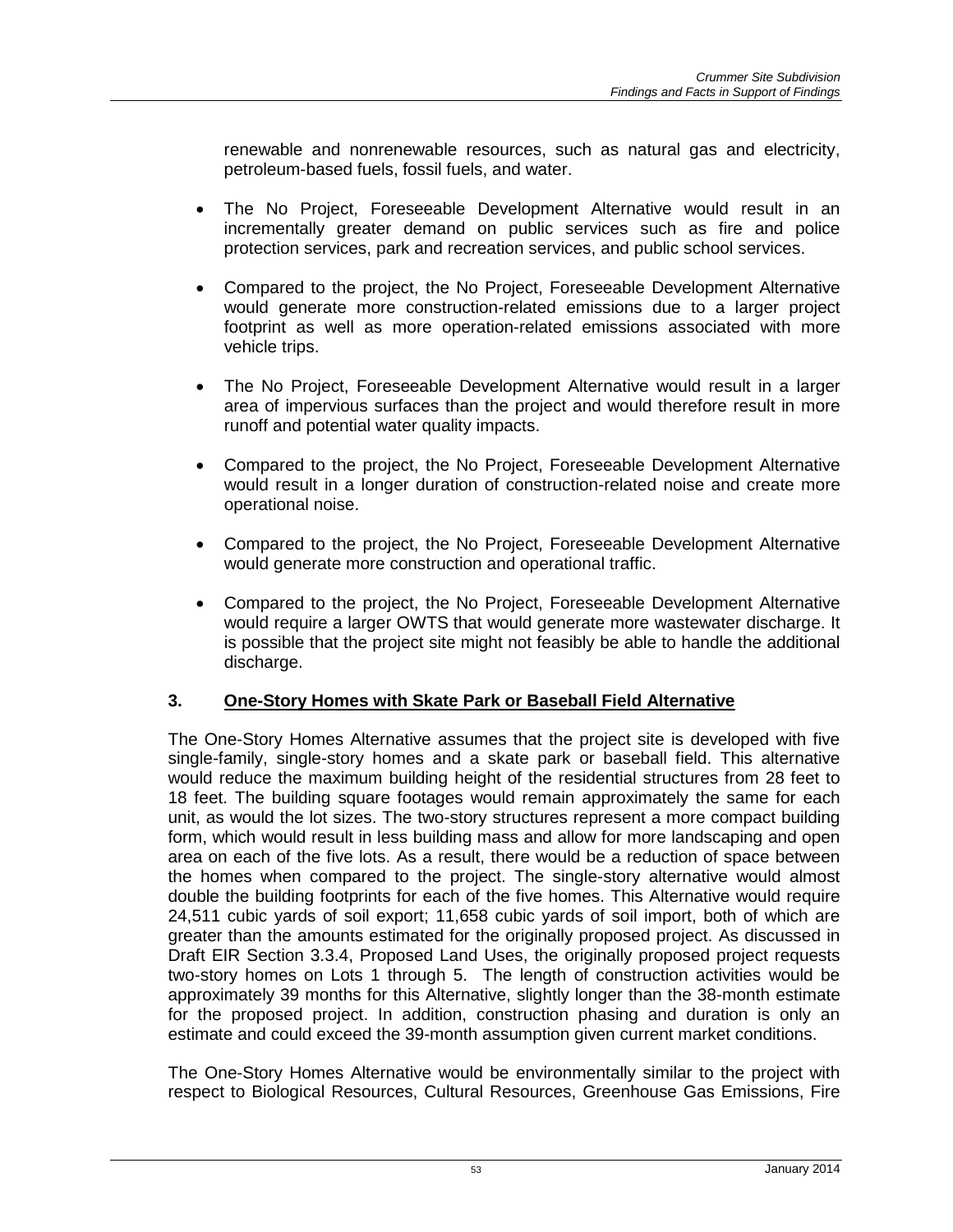Hazards, Hydrology and Water Quality, Land Use, Operational Noise Impacts, and Recreational and Traffic/Transportation impacts.

With respect to Aesthetic impacts, under this alternative, the single-story homes of a similar square footage would be substantially wider, but not as high. View simulations comparing the visual impacts of this alternative's one-story homes to the proposed project's two-story homes are presented as Figures 7-1 to 7-26. As a result, in general, the one story homes would preserve slightly more bluewater views for the surrounding community. However, because the homes are wider, some of the view corridors that permit blue water views would be diminished. Similarly, from certain viewpoints the One-Story Homes Alternative is appears to have a slightly less prominent profile on the bluff. However, the one-story houses would have a larger footprint and would occupy a greater area on the site. Overall, the change in aesthetic impacts from the One-Story Homes Alternative would be limited. With respect to construction-related air quality, construction-related noise and geology and soils, this alternative would be environmentally equal to or of slightly more impactful than the project due to a longer construction period and more grading than the project.

**Finding:** The City of Malibu finds that the One Story Homes with Skate Park or Baseball Field Alternative is less desirable than the project because legal, economic, social, and other considerations, as listed below, make this alternative infeasible (Public Resources Code § 21081[a][3], Guidelines § 15091[a][3]).

# *Facts in Support of Finding*

- The One Story Homes Alternative would require slightly more grading and a slightly longer construction period compared to the project.
- Compared to the project, the One Story Homes Alternative would create larger building footprints, which would create more impervious area and result in slightly more sheet flow runoff.
- The One Story Homes Alternative would not meet the project objective of maximizing separation of building areas from significant environmental resources.
- The One Story Homes Alternative would not satisfy to the same degree the following project objectives: (i) preserve view sheds, maximize open space, and maintain the area's rural character; and (ii) maintain residential privacy.

# 4. **Reduced Project Alternative (Proposed Project)**

The Reduce Project Alternative was requested during the public review period for the Draft EIR and analyzed in Section 7 of the Final EIR (Appendix E in the Final EIR). This is now the proposed project. As discussed in Chapter 5.1, Aesthetics, the originally proposed project would not obstruct existing public scenic views or otherwise substantially impact scenic views or resources. Impacts would be less than significant without mitigation. However, the proposed residential buildings would appear to be prominent when viewed from the low-lying portions of the City to the east. As requested by the public, the Reduced Project Impact analyzes the impact of the development of the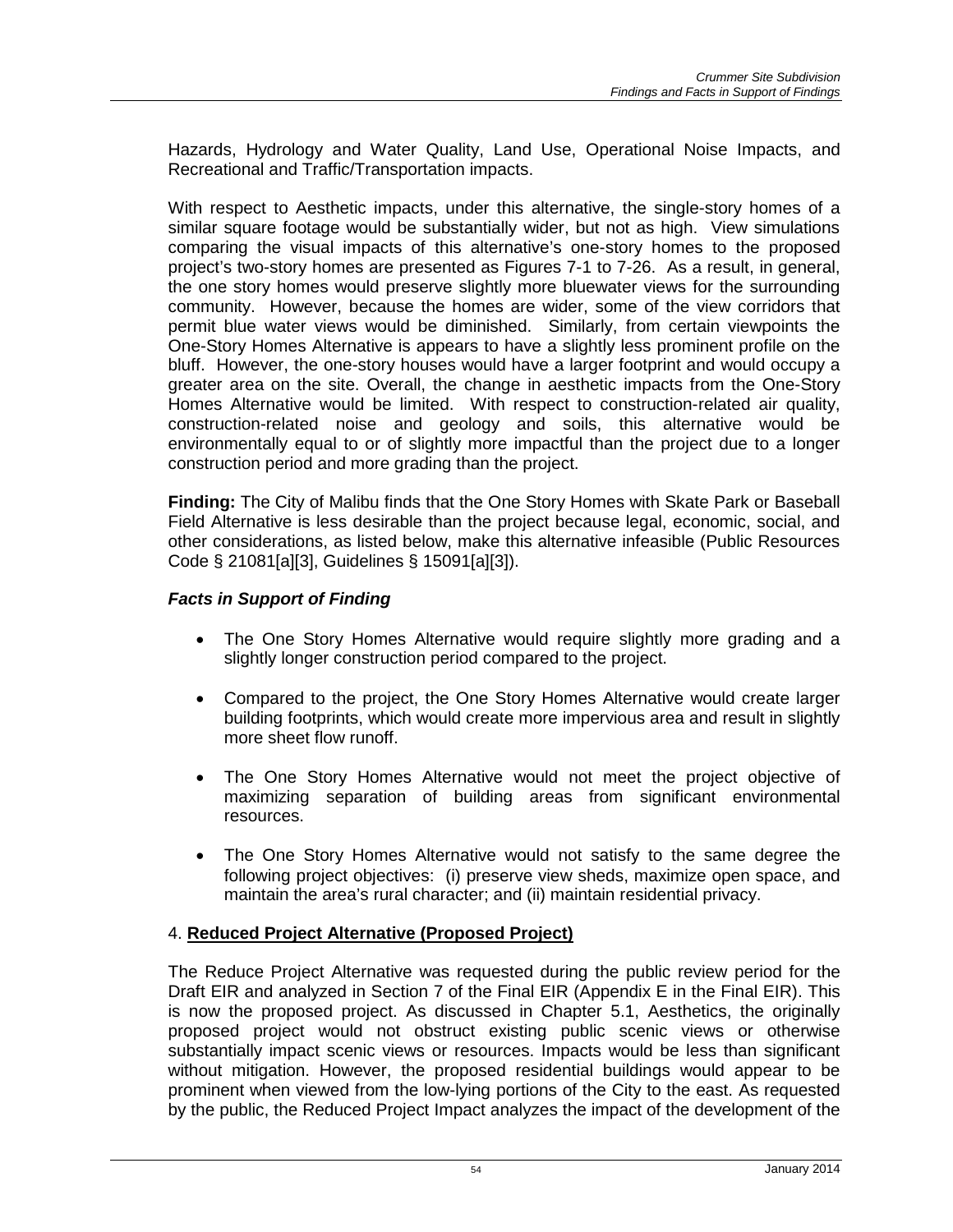project site when targeted reductions in height, massing, and visual bulk are applied to the five proposed homes.

The Reduced Project Alternative assumes that the project site is developed with five single-family homes. As noted previously, the project does not include the development of Lot 7. The Reduced Project Alternative would reduce overall floor area of the proposed homes by approximately 11 percent, as described above in *Summary of the Project*.

**Finding:** The City of Malibu finds that the Reduced Project Alternative is as desirable as the proposed project and economic and other considerations, as listed below, make this alternative feasible (Public Resources Code § 21081[a][3], Guidelines § 15091[a][3]).

### *Facts in Support of Finding*

**Aesthetics.** Under the Reduced Project Alternative, the five homes proposed under the project would be reduced in size and bulk. By targeting reductions in height, floor area and massing at portions of the homes that substantially contribute to their impact on bluewater views, the Reduced Project Alternative attempts to lessen the aesthetic impacts of the project. In addition, this alternative includes a modified landscaping scheme that reduces the visual bulk of the overall project site when it is viewed from afar. As a result, this alternative would preserve more bluewater views for the surrounding community. View simulations comparing the visual impacts of this alternative's one-and two-story homes to the proposed project's larger all-two-story homes are presented as Figures 7-16 to 7-26. Additional view simulations of this alternative (and the proposed project) were provided in Appendix A of the Final EIR.

As discussed in Chapter 5.1, Aesthetics, the development of the project site would alter the horizon/skyline of the bluff and create buildings visible from various vantage points where no buildings currently exist. However, as shown in the Final EIR, there is little discernible difference between the amount of ocean obscured by the Reduced Project Alternative and the originally proposed project. Compared to the originally proposed project, the Reduced Project Alternative would not significantly preserve a noticeable portion of the ocean view and would not otherwise significantly increase the bluewater views from the viewpoints. From certain view points at elevations lower, the project can be seen against the background of the sky. At these viewpoints the Reduced Project Alternative shows a slightly lower profile for the residences on Lot 1 and Lot 2. Similarly, the modified landscaping plan of the Reduced Project Alternative, when seen from these viewpoints, shields the residences somewhat more than the originally proposed project when viewed from the same locations. These changes result in a slightly reduced profile and somewhat less prominent appearance than the originally proposed project. Thus, the Reduced Project Alternative reduces the visual impact compared to the originally proposed project's less than significant impacts.

The Reduced Project Alternative would not: (i) obstruct or otherwise substantially impact scenic views or resources; (ii) degrade the visual appearance of the project site or its surroundings; (iii) substantially degrade the visual character of the site or introduce any aesthetic elements incompatible with the project area; or (iv) block any significant scenic resources from public view sheds or from protected private view corridors. For these reasons, the Reduced Project Alternative would have a less than significant impact on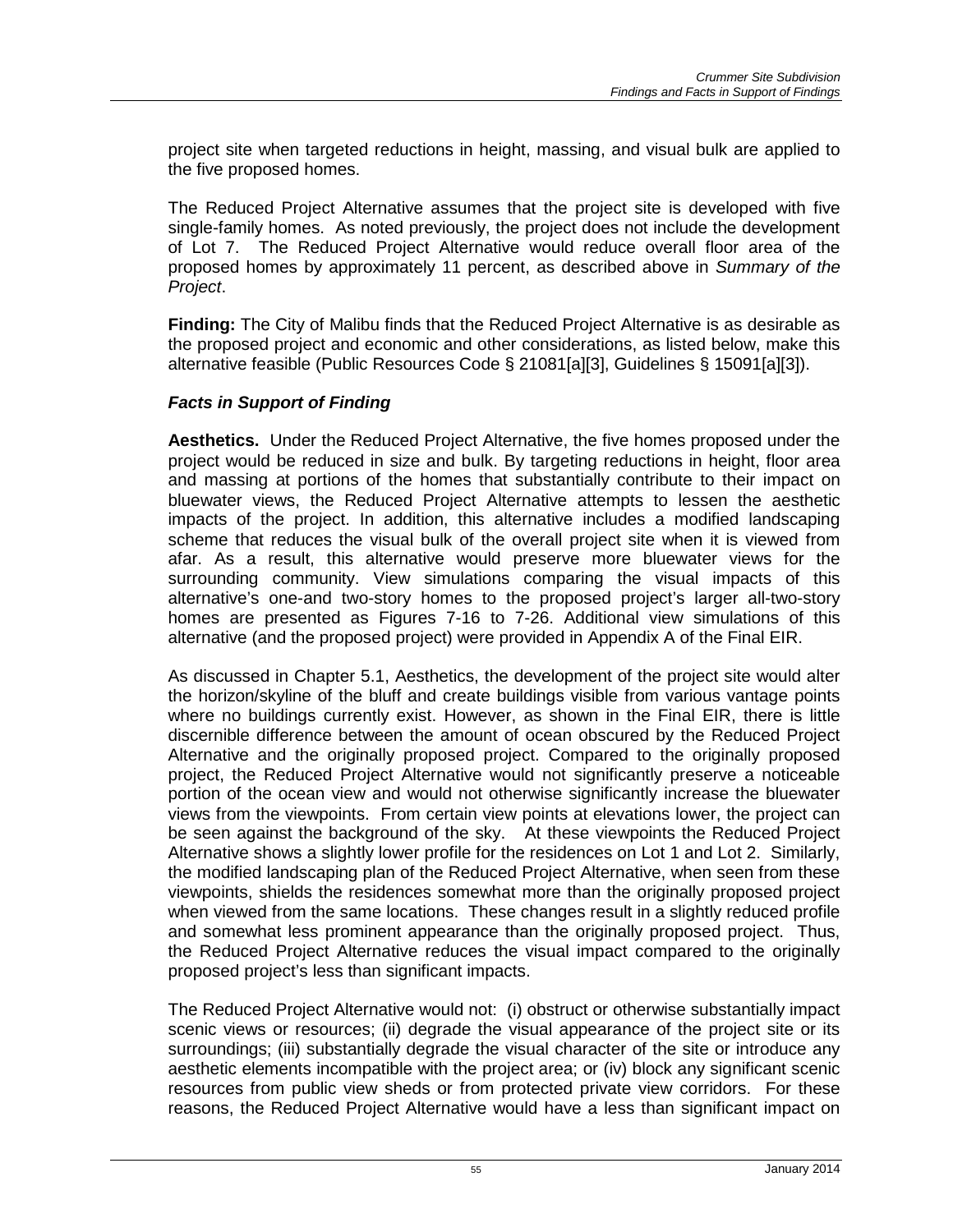visual resources. As with the originally proposed project, the Reduced Project Alternative would not obstruct existing public scenic views or otherwise substantially impact scenic views or resources. As a result, this alternative would be of slightly less impact than the originally proposed project with regard to aesthetic impacts.

**Air Quality.** Compared to the proposed project, there would be slightly reduced shortterm construction related impacts due to slightly reduced grading volumes. Impacts would remain less than significant with mitigation. This alternative would be environmentally equal to the originally proposed project with regard to air quality impacts.

**Biological Resources.** Compared to the originally proposed project, the building square footages in this alternative would be reduced. However, the amount of open area and fuel modification zones on each of the five lots would be similar with this alternative. The Reduced Project Alternative would be environmentally similar to the originally proposed project with regard to biological impacts.

**Cultural Resources.** This alternative would involve ground-disturbing activities throughout slightly reduced amount of the site, which would have a very small reduced likelihood of impacting archaeological or paleontological resources than the originally proposed project. As a result, this alternative would result in a similar likelihood of disturbing undiscovered cultural resources as the originally proposed project. Impacts are likely to remain less than significant, and the impacts of the Reduced Project Alternative would be similar to those of the originally proposed project.

**Geology and Soils**. The Reduced Project Alternative's homes have slightly smaller footprints than those in the originally proposed project. As a result, this alternative would require slightly less grading and soil export. Smaller footprints would possibly reduce the need for retaining walls, grading, and similar landform alteration. However, for the originally proposed project, those impacts were found to be less than significant. The geology and soils impacts for the Reduced Project Alternative, while slightly less, would be generally similar to, those of the originally proposed project and the impacts would remain less than significant.

**Greenhouse Gas Emissions.** This alternative, like the originally proposed project, would generate a nominal increase in greenhouse (GHG) emissions onsite and would not exceed the SCAQMD's proposed GHG screening threshold. Impacts would remain less than significant. Therefore, this alternative has no impact on GHG impacts.

**Hazards and Hazardous Materials.** As with the originally proposed project, impacts related to fire hazards would remain less than significant with mitigation. The Reduced Project Alternative is therefore environmentally similar to the originally proposed project with regard to hazards and hazardous materials.

**Hydrology and Water Quality.** The Reduced Project Alternative would potentially reduce sheet flow runoff, provide larger open space areas for infiltration, and allow for greater flexibility in treating runoff, but only to a very small extent. As with the proposed project, new infrastructure, such as curbs, gutters, and drains, would minimize runoff. Therefore, the impacts to hydrology and water quality would be the same and, as with the originally proposed project, neither the construction nor the operation of the Reduced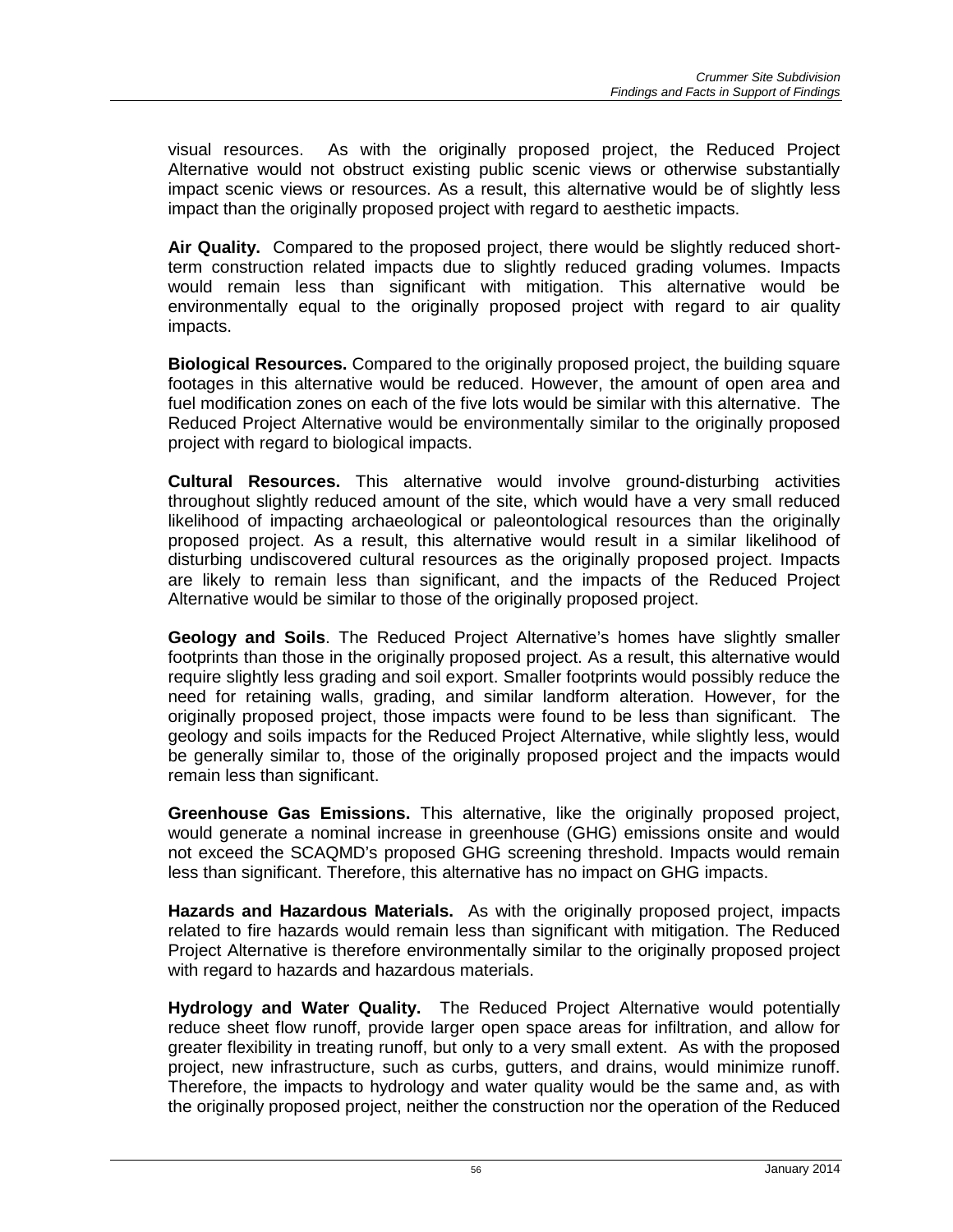Project Alternative would result in a significant degradation of water quality, or in a violation of any water quality standards.

**Land Use.** As noted, the property is specifically mentioned in both Malibu's Land Use Plan (LUP) and Local Implementation Plan (LIP). Neither the originally proposed project nor the Reduced Project Alternative exceeds the City's established limits on height allowed pursuant to site plan review, bulk, impervious area, and square footage. However, the residences in this alternative would have less bulk and square footage than those in the proposed project. As with the originally proposed project, the size proposed in this alternative are consistent with other developments in the vicinity of the property. .Land use impacts of the Reduced Project Alternative would be similar to those associated with the originally proposed project.

**Noise.** The overall duration of construction activities for the Reduced Project Alternative would likely be similar to the originally proposed project. During the operational phase, this alternative would be equal to the proposed project. Impacts related to noise for the Reduced Project Alternative would be less than significant as with the originally proposed project.

**Recreation.** The Reduced Project Alternative would have no additional impact on recreation facilities since no additional residential units would be constructed and no new population would be introduced to the area compared to the originally proposed project. As with the originally proposed project, this alternative would result in the dedication to the City of Lot 7 for recreational uses and this alternative would not impact recreational resources.

**Transportation and Traffic.** Like the originally proposed project, the Reduced Project Alternative would have no impact on transportation or traffic since no additional residential units would be constructed. This alternative would therefore be environmentally similar to the originally proposed project with regard to transportation and traffic.

# **7. ADDITIONAL FINDINGS**

# **A. SIGNIFICANT IRREVERSIBLE IMPACTS**

CEQA Guidelines Section 15126.2(c) states that:

"[u]ses of nonrenewable resources during the initial and continued phases of the Project may be irreversible since a large commitment of such resources makes removal or nonuse thereafter unlikely. Primary impacts and, particularly, secondary impacts (such as highway improvement which provides access to a previously inaccessible area) generally commit future generations to similar uses. Also, irreversible damage can result from environmental accidents associated with the Project. Irreversible commitments of resources should be evaluated to assure that such current consumption is justified."

The project would necessarily consume limited, slowly renewable and non-renewable resources. This consumption would occur during the construction phase of the project and would continue throughout its operational lifetime. Project development would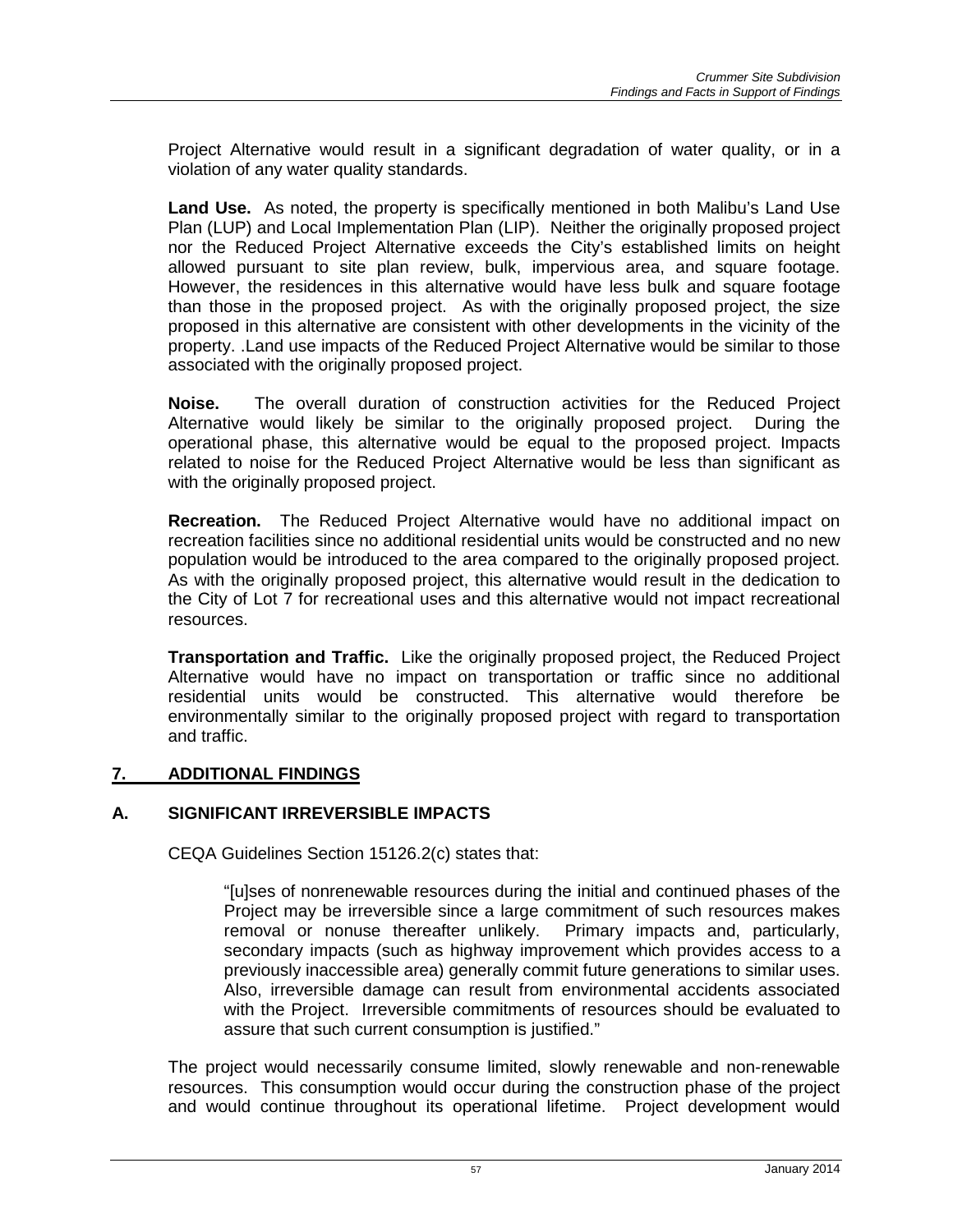require a commitment of resources that would include: (1) building materials, (2) fuel and operational materials/resources, and (3) the transportation of goods and people to and from the project site. Project construction would require the consumption of resources that are non-replenishable or may renew so slowly as to be considered nonrenewable. These resources would include the following construction supplies: certain types of lumber and other forest products; aggregate materials used in concrete and asphalt such as sand, gravel and stone; metals such as steel, copper, and lead; petrochemical construction materials such as plastics; and water. Furthermore, nonrenewable fossil fuels such as gasoline and oil would also be consumed in the use of construction vehicles and equipment, as well as the transportation of goods and people to and from the project site.

Project operation would continue to expend nonrenewable resources that are currently consumed within the City of Malibu. These include energy resources such as electricity and natural gas, petroleum-based fuels required for vehicle-trips, fossil fuels, and water. Fossil fuels would represent the primary energy source associated with both construction and ongoing operation of the project, and the existing, finite supplies of these natural resources would be incrementally reduced. The project would meet the California Green Building Code Standards, and would incorporate numerous conservation features that would limit the amount of energy consumed by the project. However, the energy requirements associated with the project would still represent a long-term commitment of essentially nonrenewable resources.

Continued use of such resources would be on a relatively small scale and consistent with regional and local growth forecasts in the area, as well as state and local goals for reductions in the consumption of such resources. Further, the project would not affect access to existing resources, nor interfere with the production or delivery of such resources.

The commitment of resources required for the type and level of proposed development would limit the availability of these resources for future generations for other uses during the operation of the project. However, this resource consumption is not anticipated to be unusually wasteful or excessive in terms of construction materials and fossil fuel utilization, and would be consistent with regional urban design and development goals for the area. The project would incorporate a number of sustainability features, such as an energy efficient building envelope; efficient lighting and heating, ventilation, and air conditioning systems; use of low volatile organic compound emitting materials; optimal use of daylight for interior lighting; water conservation practices and recycling. In addition, building materials would be comprised of recycled and regional materials, within practical limits.

# **B. NO GROWTH INDUCING IMPACTS OF THE PROJECT**

Section 15126.2(d) of the CEQA Guidelines requires an EIR to discuss the ways the Project could foster economic or population growth or the construction of additional housing, directly or indirectly, in the surrounding environment growth inducing impacts include the removal of obstacles to population growth (e.g., the expansion of a wastewater treatment plant allowing more development in a service area) and the development and construction of new service facilities that could significantly affect the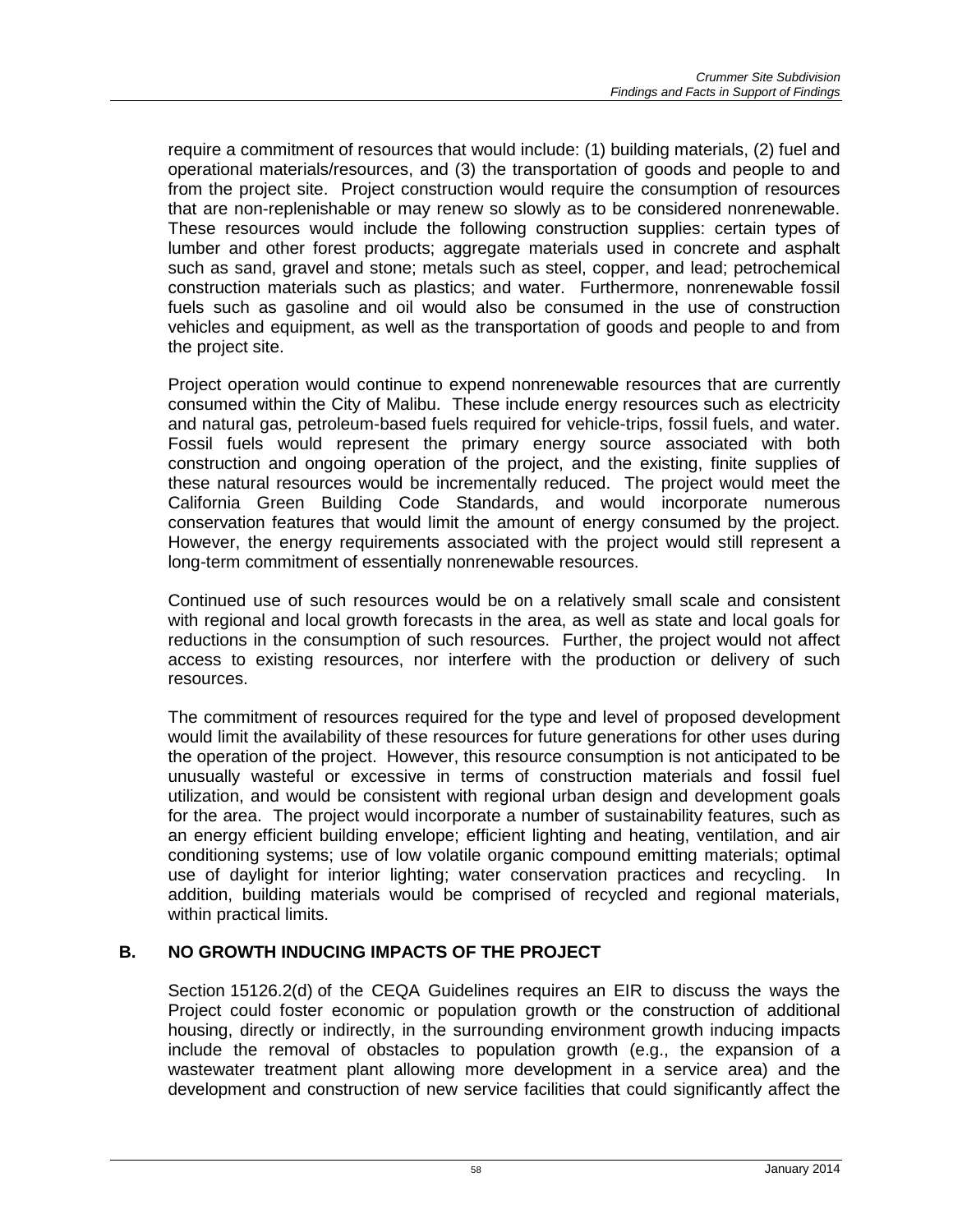environment individually or cumulatively. In addition, growth must not be assumed as beneficial, detrimental, or of little significance to the environment.

The project is located within an already developed area and therefore would not cause a progression of growth. Furthermore, all access and parking improvements would be within the project's boundaries and no off-site improvements to existing utilities would be required. The Project would not generate any new public service facilities and would not substantially change existing activities. Therefore, the project would not contribute to population growth. Moreover, the project would not materially contribute to economic growth in the City of Malibu or the region. Since the project is located in a fully developed setting, infrastructure is already in place to support the project and no notable extension of infrastructure is needed, other than a water line to serve the residences. Consequently, the project would not spur additional growth in Malibu and would not eliminate impediments to growth by increasing the capacity of infrastructure. Public services such as police, fire, schools and libraries would not be expanded as a result of the project, and, therefore would not induce off-site population growth. Although the project includes the dedication of Lot 7 to the City for eventual use as a recreational facility, the City of Malibu has not determined how Lot 7 will be developed. Whether it is developed for active or passive recreational purposes, the development will be necessary to meet existing demand for such facilities and it will not induce population growth. Therefore, the project would not have material growth inducing impacts.

### **C. MITIGATION MONITORING AND REPORTING PROGRAM**

Pursuant to Section 15091(a)(1) of the CEQA Guidelines, the City of Malibu finds that implementation of the mitigation measures identified in this document, the Final EIR, and the Mitigation Monitoring and Reporting Program would substantially lessen the environmental effects of the project. Because of the nature of some of the mitigation measures, the City of Malibu may delegate duties and responsibilities to environmental monitors or other professionals, as warranted.

**Finding:** In accordance with Section 15091(d) and Section 15097 of the CEQA Guidelines, which requires a public agency to adopt a program for reporting or monitoring the required revisions to the project and the measures it has imposed to eliminate or reduce significant environmental effects, Attachment A is hereby adopted as the Mitigation Monitoring and Reporting Program for the project.